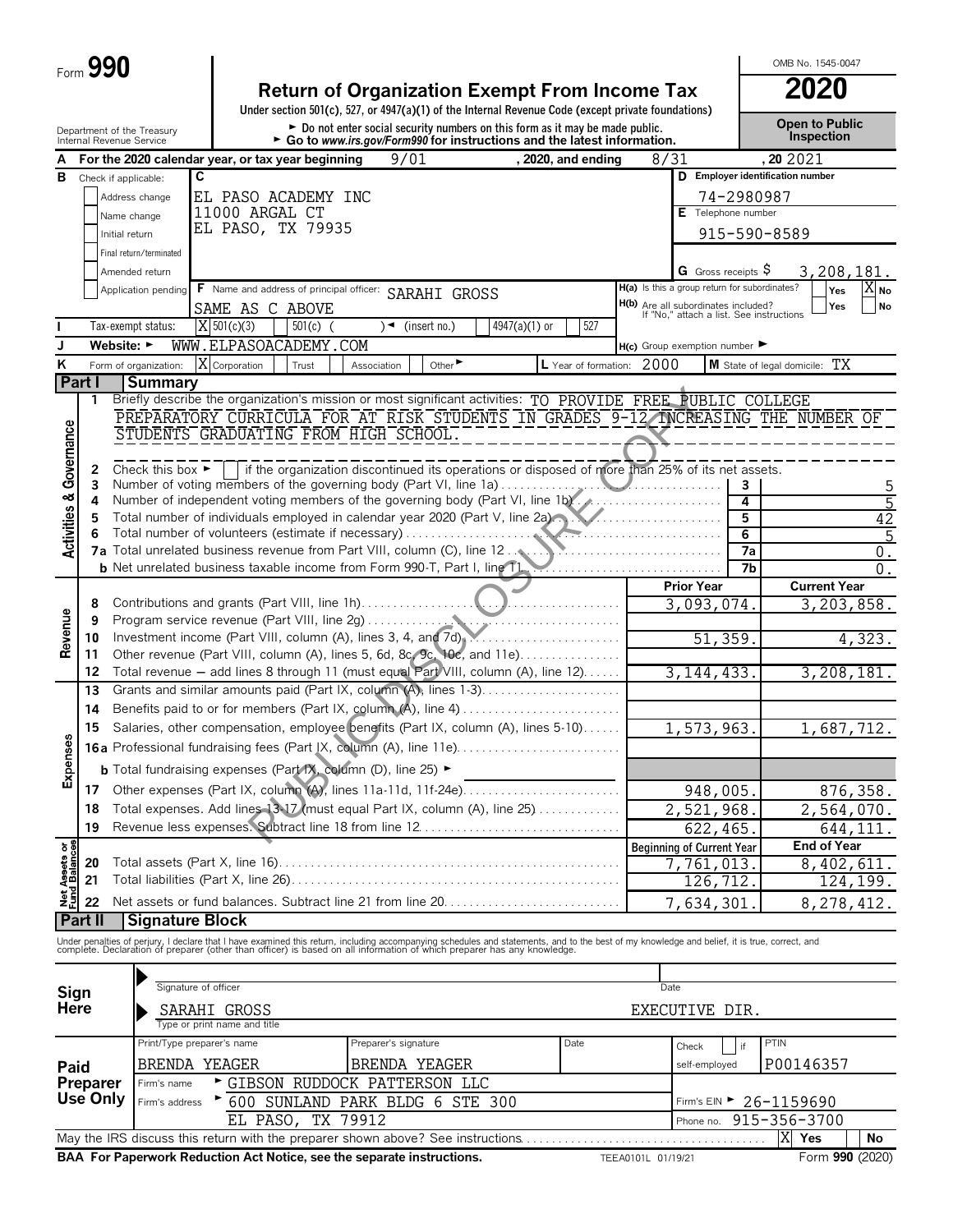| 4          |             |                                                           |                           |                                                         |            | Describe the organization's program service accomplishments for each of its three largest program services, as measured by expenses.<br>Section 501(c)(3) and 501(c)(4) organizations are required to report the amount of grants and allocations to others, the total expenses, |  |               |               |    |                 |  |
|------------|-------------|-----------------------------------------------------------|---------------------------|---------------------------------------------------------|------------|----------------------------------------------------------------------------------------------------------------------------------------------------------------------------------------------------------------------------------------------------------------------------------|--|---------------|---------------|----|-----------------|--|
|            |             |                                                           |                           | and revenue, if any, for each program service reported. |            |                                                                                                                                                                                                                                                                                  |  |               |               |    |                 |  |
|            |             |                                                           |                           |                                                         |            |                                                                                                                                                                                                                                                                                  |  |               |               |    |                 |  |
|            | 4a (Code:   |                                                           | ) (Expenses $\sqrt{5}$    |                                                         |            | 1,706,263. including grants of $$$<br>PROVIDE COLLEGE PREPARATORY CURRICULA FOR AT-RISK STUDENTS IN GRADES 9-12, PREPARING                                                                                                                                                       |  |               | ) (Revenue    | \$ |                 |  |
|            |             |                                                           |                           |                                                         |            | YOUTH FOR FULL LIVES AS CITIZENS AND INDIVIDUALS.                                                                                                                                                                                                                                |  |               |               |    |                 |  |
|            |             |                                                           |                           |                                                         |            |                                                                                                                                                                                                                                                                                  |  |               |               |    |                 |  |
|            |             |                                                           |                           |                                                         |            |                                                                                                                                                                                                                                                                                  |  |               |               |    |                 |  |
|            |             |                                                           |                           |                                                         |            |                                                                                                                                                                                                                                                                                  |  |               |               |    |                 |  |
|            |             |                                                           |                           |                                                         |            |                                                                                                                                                                                                                                                                                  |  |               |               |    |                 |  |
|            |             |                                                           |                           |                                                         |            |                                                                                                                                                                                                                                                                                  |  |               |               |    |                 |  |
|            |             |                                                           |                           |                                                         |            |                                                                                                                                                                                                                                                                                  |  |               |               |    |                 |  |
|            |             |                                                           |                           |                                                         |            |                                                                                                                                                                                                                                                                                  |  |               |               |    |                 |  |
|            |             |                                                           |                           |                                                         |            |                                                                                                                                                                                                                                                                                  |  |               |               |    |                 |  |
|            | $4b$ (Code: |                                                           | ) (Expenses $\sqrt{5}$    |                                                         |            | including grants of $$$                                                                                                                                                                                                                                                          |  |               | ) (Revenue    | Ş  |                 |  |
|            |             |                                                           |                           |                                                         |            |                                                                                                                                                                                                                                                                                  |  |               |               |    |                 |  |
|            |             |                                                           |                           |                                                         |            |                                                                                                                                                                                                                                                                                  |  |               |               |    |                 |  |
|            |             |                                                           |                           |                                                         |            |                                                                                                                                                                                                                                                                                  |  |               |               |    |                 |  |
|            |             |                                                           |                           |                                                         |            |                                                                                                                                                                                                                                                                                  |  |               |               |    |                 |  |
|            |             |                                                           |                           |                                                         |            |                                                                                                                                                                                                                                                                                  |  |               |               |    |                 |  |
|            |             |                                                           |                           |                                                         |            |                                                                                                                                                                                                                                                                                  |  |               |               |    |                 |  |
|            |             |                                                           |                           |                                                         |            |                                                                                                                                                                                                                                                                                  |  |               |               |    |                 |  |
|            |             |                                                           |                           |                                                         |            |                                                                                                                                                                                                                                                                                  |  |               |               |    |                 |  |
|            |             |                                                           |                           |                                                         |            |                                                                                                                                                                                                                                                                                  |  |               |               |    |                 |  |
|            | 4c (Code:   |                                                           | ) (Expenses $\frac{1}{2}$ |                                                         |            | including grants of $\frac{1}{5}$                                                                                                                                                                                                                                                |  |               | ) (Revenue \$ |    |                 |  |
|            |             |                                                           |                           |                                                         |            |                                                                                                                                                                                                                                                                                  |  |               |               |    |                 |  |
|            |             |                                                           |                           |                                                         |            |                                                                                                                                                                                                                                                                                  |  |               |               |    |                 |  |
|            |             |                                                           |                           |                                                         |            |                                                                                                                                                                                                                                                                                  |  |               |               |    |                 |  |
|            |             |                                                           |                           |                                                         |            |                                                                                                                                                                                                                                                                                  |  |               |               |    |                 |  |
|            |             |                                                           |                           |                                                         |            |                                                                                                                                                                                                                                                                                  |  |               |               |    |                 |  |
|            |             |                                                           |                           |                                                         |            |                                                                                                                                                                                                                                                                                  |  |               |               |    |                 |  |
|            |             |                                                           |                           |                                                         |            |                                                                                                                                                                                                                                                                                  |  |               |               |    |                 |  |
|            |             |                                                           |                           |                                                         |            |                                                                                                                                                                                                                                                                                  |  |               |               |    |                 |  |
|            |             |                                                           |                           |                                                         |            |                                                                                                                                                                                                                                                                                  |  |               |               |    |                 |  |
|            |             |                                                           |                           |                                                         |            |                                                                                                                                                                                                                                                                                  |  |               |               |    |                 |  |
|            | (Expenses   | 4d Other program services (Describe on Schedule O.)<br>\$ |                           | including grants of                                     |            | Ş.                                                                                                                                                                                                                                                                               |  | ) (Revenue \$ |               |    |                 |  |
|            |             | 4 e Total program service expenses $\blacktriangleright$  |                           |                                                         | 1,706,263. |                                                                                                                                                                                                                                                                                  |  |               |               |    |                 |  |
| <b>BAA</b> |             |                                                           |                           |                                                         |            | TEEA0102L 10/07/20                                                                                                                                                                                                                                                               |  |               |               |    | Form 990 (2020) |  |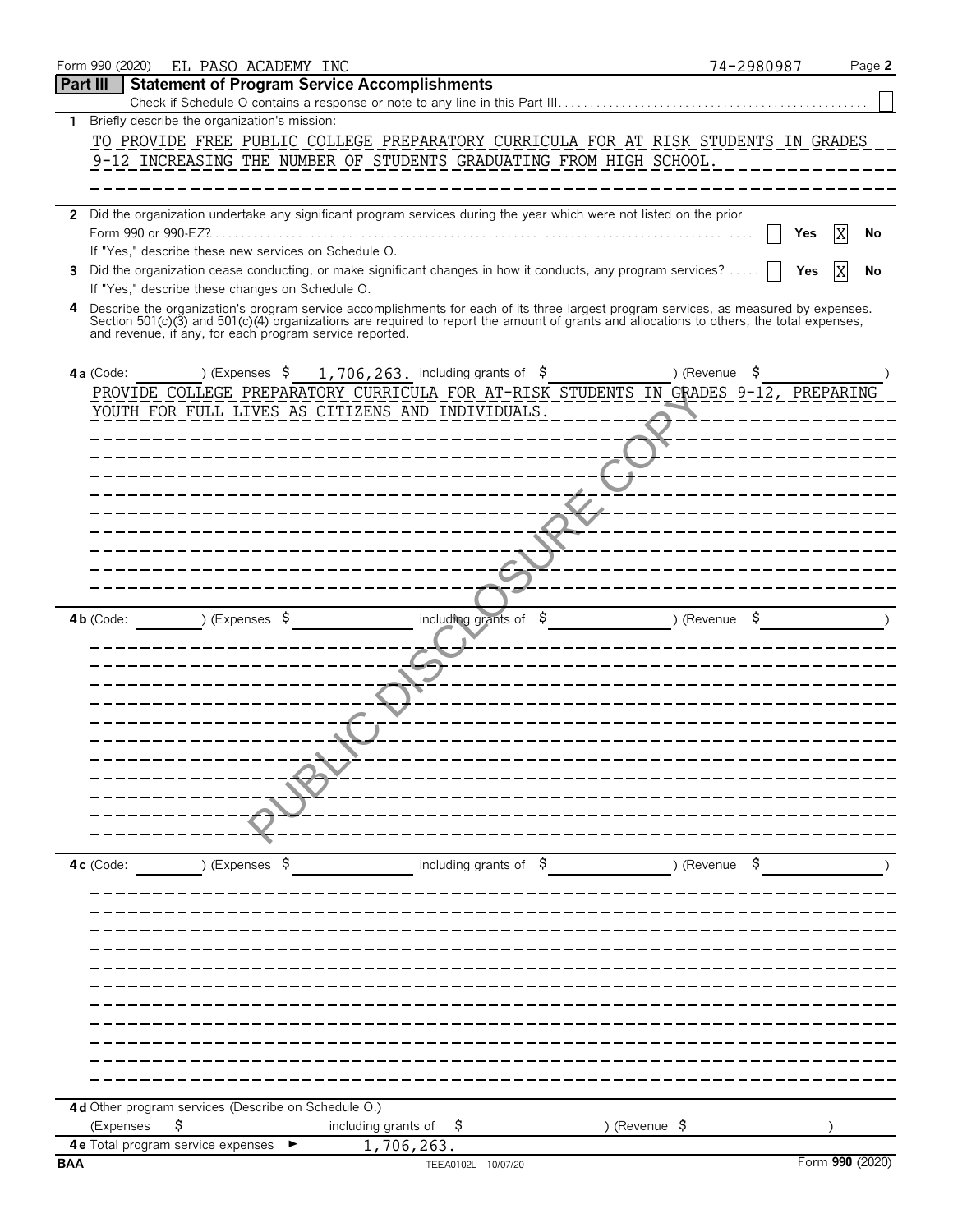Form 990 (2020) Page **3** EL PASO ACADEMY INC  $\begin{array}{ccc} 74-2980987 \end{array}$ 

|            | <b>Checklist of Required Schedules</b><br>Part IV                                                                                                                                                                                                                                                                        |                 |     |                 |
|------------|--------------------------------------------------------------------------------------------------------------------------------------------------------------------------------------------------------------------------------------------------------------------------------------------------------------------------|-----------------|-----|-----------------|
|            | Is the organization described in section 501(c)(3) or $4947(a)(1)$ (other than a private foundation)? If 'Yes,' complete                                                                                                                                                                                                 |                 | Yes | No              |
|            | <i>Schedule A</i>                                                                                                                                                                                                                                                                                                        | 1               | X   |                 |
| 2          | Is the organization required to complete Schedule B, Schedule of Contributors See instructions?                                                                                                                                                                                                                          | $\overline{2}$  | X   |                 |
| 3          | Did the organization engage in direct or indirect political campaign activities on behalf of or in opposition to candidates                                                                                                                                                                                              | 3               |     | Χ               |
|            | Section 501(c)(3) organizations. Did the organization engage in lobbying activities, or have a section 501(h) election                                                                                                                                                                                                   | 4               |     | Χ               |
| 5.         | Is the organization a section 501(c)(4), 501(c)(5), or 501(c)(6) organization that receives membership dues,<br>assessments, or similar amounts as defined in Revenue Procedure 98-19? If 'Yes,' complete Schedule C, Part III                                                                                           | 5               |     | Χ               |
| 6          | Did the organization maintain any donor advised funds or any similar funds or accounts for which donors have the right<br>to provide advice on the distribution or investment of amounts in such funds or accounts? If 'Yes,' complete Schedule D,                                                                       | 6               |     | Χ               |
| 7          | Did the organization receive or hold a conservation easement, including easements to preserve open space, the                                                                                                                                                                                                            | $\overline{7}$  |     | Χ               |
| 8          | Did the organization maintain collections of works of art, historical treasures, or other similar assets? If 'Yes,'                                                                                                                                                                                                      | 8               |     | Χ               |
| 9          | Did the organization report an amount in Part X, line 21, for escrow or custodial account liability, serve as a custodian<br>for amounts not listed in Part X; or provide credit counseling, debt management, credit repair, or debt negotiation                                                                         | 9               | X   |                 |
| 10         | Did the organization, directly or through a related organization, hold assets in donor-restricted endowments                                                                                                                                                                                                             |                 |     |                 |
|            |                                                                                                                                                                                                                                                                                                                          | 10              |     | Χ               |
| 11         | If the organization's answer to any of the following questions is 'Yes', then complete Schedule D, Parts VI, VII, VIII, IX,<br>or X as applicable.                                                                                                                                                                       |                 |     |                 |
|            | a Did the organization report an amount for land, buildings, and equipment in Part X, line 10? If 'Yes,' complete Schedule                                                                                                                                                                                               | 11 a            | X   |                 |
|            | <b>b</b> Did the organization report an amount for investments - other securities in Part X, line 12, that is 5% or more of its total<br>assets reported in Part X, line 16? If 'Yes,' complete Schedule D, Part VII                                                                                                     | 11 <sub>b</sub> |     | Χ               |
|            | c Did the organization report an amount for investments - program related in Part X, line 13, that is 5% or more of its total<br>assets reported in Part X, line 16? If 'Yes,' complete Schedule D, Part VII                                                                                                             | 11c             |     | Χ               |
|            | d Did the organization report an amount for other assets in Part X, line 15, that is 5% or more of its total assets reported<br>in Part X, line 16? If 'Yes,' complete Schedule D, Part IX.                                                                                                                              | 11d             |     | Χ               |
|            | e Did the organization report an amount for other liabilities in Part X, line 25? If 'Yes,' complete Schedule D, Part X                                                                                                                                                                                                  | 11 e            |     | X               |
|            | f Did the organization's separate or consolidated financial statements for the tax year include a footnote that addresses<br>the organization's liability for uncertain tax positions under FIN 48 (ASC 740)? If 'Yes,' complete Schedule D, Part X                                                                      | 11f             |     | X               |
|            | 12a Did the organization obtain separate, independent audited financial statements for the tax year? If 'Yes,' complete                                                                                                                                                                                                  | 12a             | X   |                 |
|            | <b>b</b> Was the organization included in consolidated, independent audited financial statements for the tax year? If 'Yes,' and if the organization answered 'No' to line 12a, then completing Schedule D, Parts XI and XII is opt                                                                                      | 12 <sub>b</sub> |     | Χ               |
|            |                                                                                                                                                                                                                                                                                                                          | 13              | X   |                 |
|            | 14a Did the organization maintain an office, employees, or agents outside of the United States?                                                                                                                                                                                                                          | 14a             |     | X               |
|            | <b>b</b> Did the organization have aggregate revenues or expenses of more than \$10,000 from grantmaking, fundraising,<br>business, investment, and program service activities outside the United States, or aggregate foreign investments valued<br>at \$100,000 or more? If 'Yes' complete Schedule F, Parts I and IV. | 14b             |     | Χ               |
|            | 15 Did the organization report on Part IX, column (A), line 3, more than \$5,000 of grants or other assistance to or for any                                                                                                                                                                                             | 15              |     | Χ               |
|            | 16 Did the organization report on Part IX, column (A), line 3, more than \$5,000 of aggregate grants or other assistance to or for foreign individuals? If 'Yes,' complete Schedule F, Parts III and IV.                                                                                                                 | 16              |     | Χ               |
|            | 17 Did the organization report a total of more than \$15,000 of expenses for professional fundraising services on Part IX, column (A), lines 6 and 11e? If 'Yes,' complete Schedule G, Part I See instructions                                                                                                           | 17              |     | Χ               |
|            | 18 Did the organization report more than \$15,000 total of fundraising event gross income and contributions on Part VIII,                                                                                                                                                                                                | 18              |     | Χ               |
|            | 19 Did the organization report more than \$15,000 of gross income from gaming activities on Part VIII, line 9a? If 'Yes,'                                                                                                                                                                                                | 19              |     | X               |
|            |                                                                                                                                                                                                                                                                                                                          | <b>20a</b>      |     | Χ               |
|            | <b>b</b> If 'Yes' to line 20a, did the organization attach a copy of its audited financial statements to this return?                                                                                                                                                                                                    | 20 <sub>b</sub> |     |                 |
|            | 21 Did the organization report more than \$5,000 of grants or other assistance to any domestic organization or                                                                                                                                                                                                           | 21              |     | Χ               |
| <b>BAA</b> | TEEA0103L 10/07/20                                                                                                                                                                                                                                                                                                       |                 |     | Form 990 (2020) |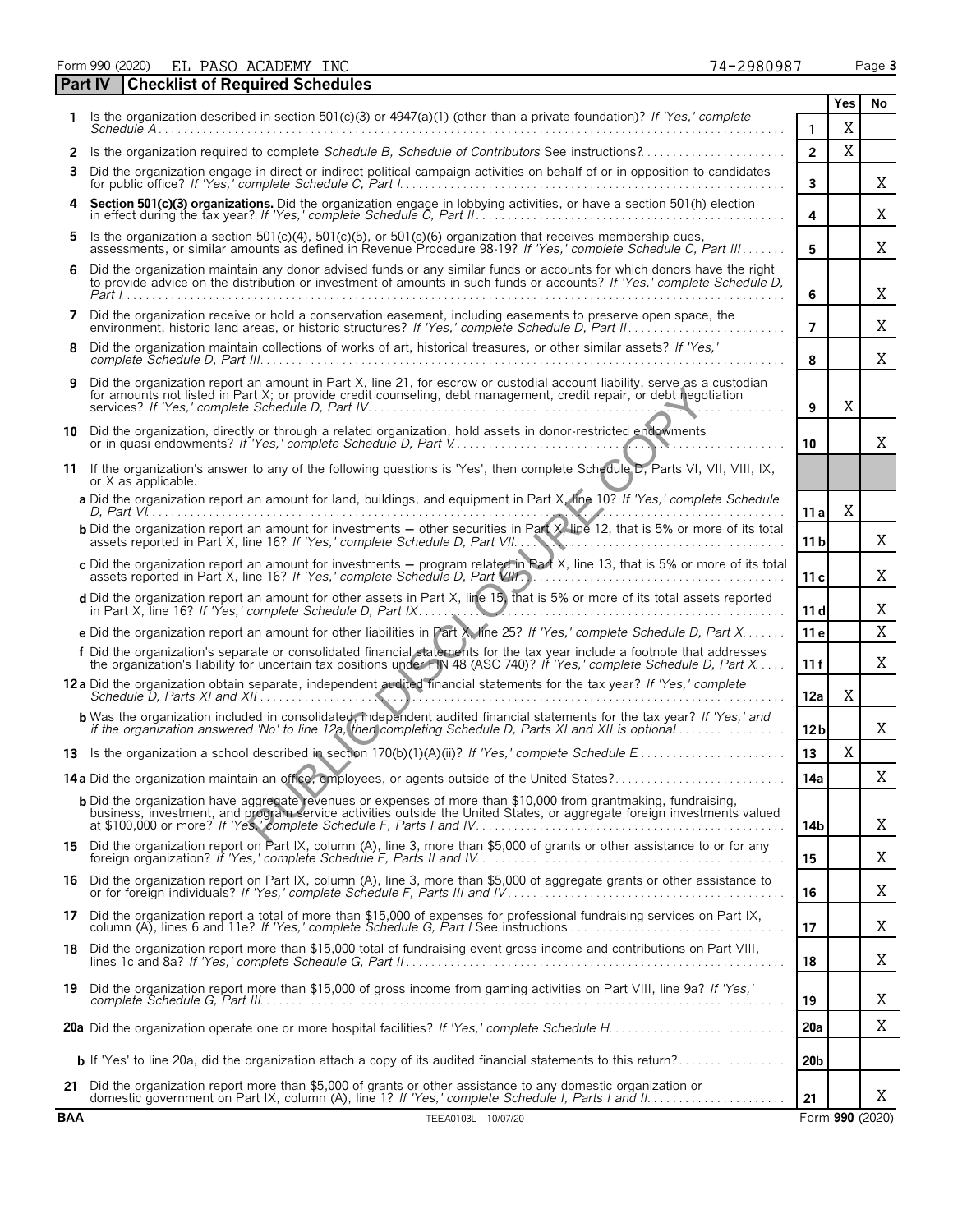Form 990 (2020) Page **4** EL PASO ACADEMY INC  $\begin{array}{ccc} 74-2980987 \end{array}$ 

|    | <b>Part IV</b> | <b>Checklist of Required Schedules</b> (continued)                                                                                                                                                                                                                                                                                                                                        |                 |            |                       |
|----|----------------|-------------------------------------------------------------------------------------------------------------------------------------------------------------------------------------------------------------------------------------------------------------------------------------------------------------------------------------------------------------------------------------------|-----------------|------------|-----------------------|
|    |                |                                                                                                                                                                                                                                                                                                                                                                                           |                 | Yes        | No                    |
|    |                | 22 Did the organization report more than \$5,000 of grants or other assistance to or for domestic individuals on Part IX,                                                                                                                                                                                                                                                                 | 22              |            | X                     |
|    |                | 23 Did the organization answer 'Yes' to Part VII, Section A, line 3, 4, or 5 about compensation of the organization's current<br>and former officers, directors, trustees, key employees, and highest compensated employees? If 'Yes,' complete                                                                                                                                           | 23              |            | Χ                     |
|    |                | 24 a Did the organization have a tax-exempt bond issue with an outstanding principal amount of more than \$100,000 as of<br>the last day of the year, that was issued after December 31, 2002? If "Yes,' answer lines 24b through 24d and                                                                                                                                                 | 24a             |            | Χ                     |
|    |                | <b>b</b> Did the organization invest any proceeds of tax-exempt bonds beyond a temporary period exception?                                                                                                                                                                                                                                                                                | 24 <sub>b</sub> |            |                       |
|    |                | c Did the organization maintain an escrow account other than a refunding escrow at any time during the year to defease                                                                                                                                                                                                                                                                    | 24с             |            |                       |
|    |                | d Did the organization act as an 'on behalf of' issuer for bonds outstanding at any time during the year?                                                                                                                                                                                                                                                                                 | 24d             |            |                       |
|    |                | 25 a Section 501(c)(3), 501(c)(4), and 501(c)(29) organizations. Did the organization engage in an excess benefit                                                                                                                                                                                                                                                                         | 25a             |            | X                     |
|    |                | b Is the organization aware that it engaged in an excess benefit transaction with a disqualified person in a prior year, and<br>that the transaction has not been reported on any of the organization's prior Forms 990 or 990-EZ? If 'Yes,' complete                                                                                                                                     | 25 <sub>b</sub> |            | X                     |
|    |                | 26 Did the organization report any amount on Part X, line 5 or 22, for receivables from or payables to any current or<br>former officer, director, trustee, key employee, creator or founder, substantial contributor, or 35% controlled entity<br>or family member of any of these persons? If 'Yes,' complete Schedule L, Part II<br><b>N. N.</b>                                       | 26              |            | Χ                     |
| 27 |                | Did the organization provide a grant or other assistance to any current or former officer, director, trustee, key<br>employee, creator or founder, substantial contributor or employee thereof, a grant selection committee<br>member, or to a 35% controlled entity (including an employee thereof) or family member of any of these<br>persons? If 'Yes,' complete Schedule L. Part III | 27              |            | X                     |
|    |                | 28 Was the organization a party to a business transaction with one of the following parties (see Schedule L, Part IV<br>instructions, for applicable filing thresholds, conditions, and exceptions):                                                                                                                                                                                      |                 |            |                       |
|    |                | a A current or former officer, director, trustee, key employee, creator or founder, or substantial contributor? If                                                                                                                                                                                                                                                                        | 28a             |            | Χ                     |
|    |                | <b>b</b> A family member of any individual described in line 28a? If 'Yes,' complete Schedule L, Part IV                                                                                                                                                                                                                                                                                  | 28 <sub>b</sub> |            | X                     |
|    |                | c A 35% controlled entity of one or more individuals and/or organizations described in lines 28a or 28b? If                                                                                                                                                                                                                                                                               | 28c             |            | Χ                     |
| 29 |                | Did the organization receive more than \$25,000 in non-cash contributions? If 'Yes,' complete Schedule M                                                                                                                                                                                                                                                                                  | 29              |            | $\overline{X}$        |
| 30 |                | Did the organization receive contributions of art, historical treasures, or other similar assets, or qualified conservation<br>contributions? If 'Yes,' complete Schedule M                                                                                                                                                                                                               | 30              |            | X                     |
| 31 |                | Did the organization liquidate, terminate, or dissolve and cease operations? If 'Yes,' complete Schedule N, Part I                                                                                                                                                                                                                                                                        | 31              |            | $\overline{X}$        |
| 32 |                | Did the organization sell, exchange, dispose of, of transfer more than 25% of its net assets? If 'Yes,' complete<br>Schedule N. Part II                                                                                                                                                                                                                                                   | 32 <sub>2</sub> |            | X                     |
|    |                | 33 Did the organization own 100% of an entity disregarded as separate from the organization under Regulations sections                                                                                                                                                                                                                                                                    | 33              |            | Χ                     |
| 34 |                | Was the organization related to any tax-exempt or taxable entity? If 'Yes,' complete Schedule R, Part II, III, or IV,                                                                                                                                                                                                                                                                     | 34              |            | Χ                     |
|    |                |                                                                                                                                                                                                                                                                                                                                                                                           | 35a             |            | $\overline{\text{X}}$ |
|    |                | <b>b</b> If 'Yes' to line 35a, did the organization receive any payment from or engage in any transaction with a controlled entity within the meaning of section 512(b)(13)? If 'Yes,' complete Schedule R, Part V, line 2                                                                                                                                                                | 35 <sub>b</sub> |            |                       |
|    |                | 36 Section 501(c)(3) organizations. Did the organization make any transfers to an exempt non-charitable related                                                                                                                                                                                                                                                                           | 36              |            | Χ                     |
| 37 |                | Did the organization conduct more than 5% of its activities through an entity that is not a related organization and that is treated as a partnership for federal income tax purposes? If 'Yes,' complete Schedule R, Part VI.                                                                                                                                                            | 37              |            | Χ                     |
| 38 |                | Did the organization complete Schedule O and provide explanations in Schedule O for Part VI, lines 11b and 19?                                                                                                                                                                                                                                                                            | 38              | Χ          |                       |
|    |                | Part V Statements Regarding Other IRS Filings and Tax Compliance                                                                                                                                                                                                                                                                                                                          |                 |            |                       |
|    |                |                                                                                                                                                                                                                                                                                                                                                                                           |                 |            |                       |
|    |                | 25                                                                                                                                                                                                                                                                                                                                                                                        |                 | <b>Yes</b> | No                    |
|    |                | <b>b</b> Enter the number of Forms W-2G included in line 1a. Enter -0- if not applicable<br>1 <sub>b</sub><br>0                                                                                                                                                                                                                                                                           |                 |            |                       |
|    |                | c Did the organization comply with backup withholding rules for reportable payments to vendors and reportable gaming                                                                                                                                                                                                                                                                      |                 |            |                       |
|    |                |                                                                                                                                                                                                                                                                                                                                                                                           | 1 с             |            |                       |

| 1987 |  |
|------|--|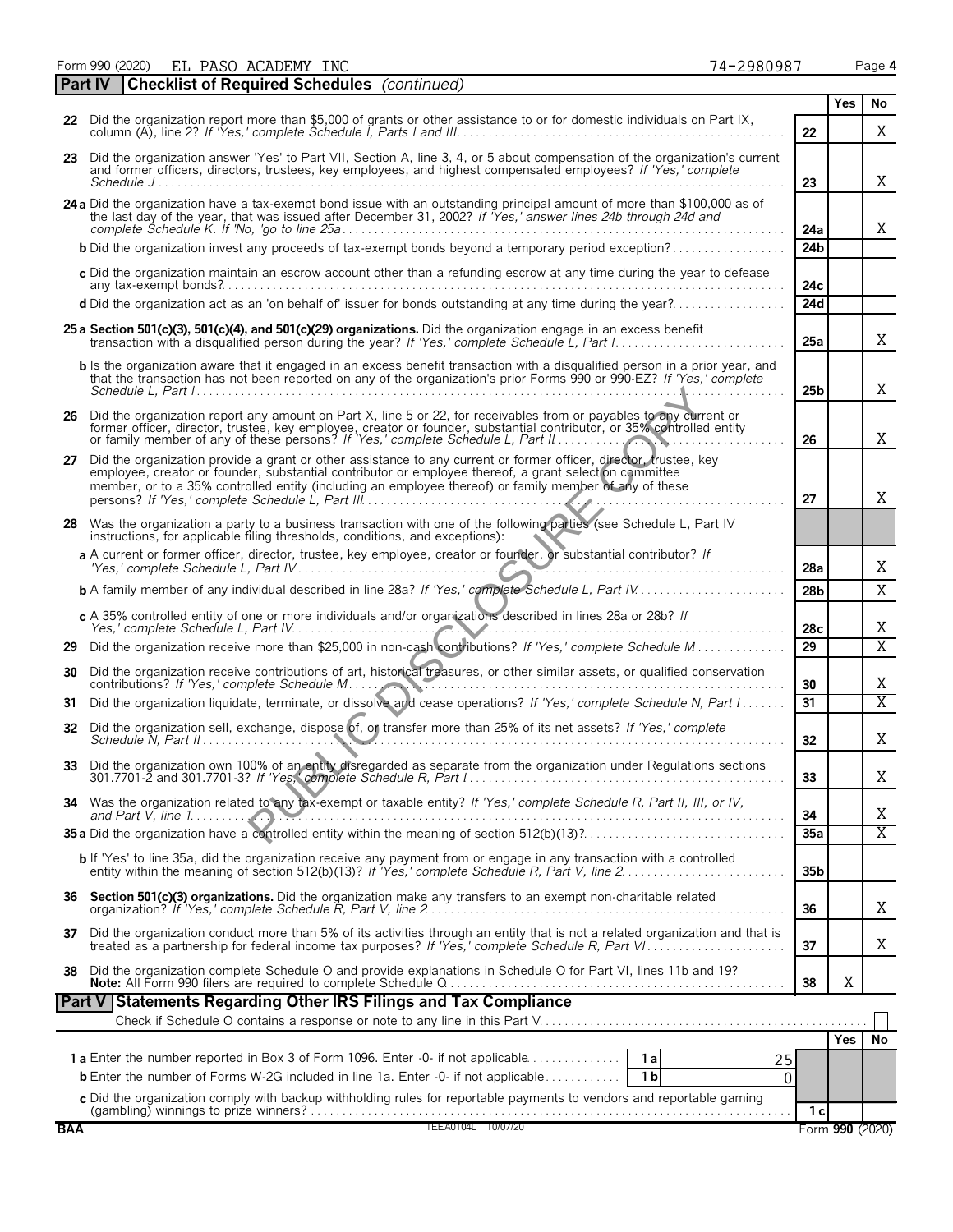|               | Form 990 (2020)<br>EL PASO ACADEMY INC<br>74-2980987                                                                                                                                                                           |                |     | Page 5          |
|---------------|--------------------------------------------------------------------------------------------------------------------------------------------------------------------------------------------------------------------------------|----------------|-----|-----------------|
| <b>Part V</b> | Statements Regarding Other IRS Filings and Tax Compliance (continued)                                                                                                                                                          |                |     |                 |
|               |                                                                                                                                                                                                                                |                | Yes | No              |
|               | 2a Enter the number of employees reported on Form W-3, Transmittal of Wage and Tax State-<br>ments, filed for the calendar year ending with or within the year covered by this return<br>2 a<br>42                             |                |     |                 |
|               | <b>b</b> If at least one is reported on line 2a, did the organization file all required federal employment tax returns?                                                                                                        | 2 <sub>b</sub> | X   |                 |
|               | Note: If the sum of lines 1a and 2a is greater than 250, you may be required to e-file (see instructions)                                                                                                                      |                |     |                 |
|               | 3a Did the organization have unrelated business gross income of \$1,000 or more during the year?                                                                                                                               | 3a             |     | X               |
|               |                                                                                                                                                                                                                                | 3 <sub>b</sub> |     |                 |
|               | 4a At any time during the calendar year, did the organization have an interest in, or a signature or other authority over, a financial account in a foreign country (such as a bank account, securities account, or other fina | 4a             |     | X               |
|               | <b>b</b> If 'Yes,' enter the name of the foreign country                                                                                                                                                                       |                |     |                 |
|               | See instructions for filing requirements for FinCEN Form 114, Report of Foreign Bank and Financial Accounts (FBAR).                                                                                                            |                |     |                 |
|               | <b>5a</b> Was the organization a party to a prohibited tax shelter transaction at any time during the tax year?                                                                                                                | 5a             |     | Χ               |
|               | <b>b</b> Did any taxable party notify the organization that it was or is a party to a prohibited tax shelter transaction?                                                                                                      | 5 <sub>b</sub> |     | $\overline{X}$  |
|               |                                                                                                                                                                                                                                | 5 c            |     |                 |
|               | 6 a Does the organization have annual gross receipts that are normally greater than \$100,000, and did the organization                                                                                                        | 6 a            |     | X               |
|               | b If 'Yes,' did the organization include with every solicitation an express statement that such contributions or gifts were                                                                                                    | 6b             |     |                 |
|               | 7 Organizations that may receive deductible contributions under section 170(c).                                                                                                                                                |                |     |                 |
|               | a Did the organization receive a payment in excess of \$75 made partly as a contribution and partly for goods and                                                                                                              |                |     |                 |
|               |                                                                                                                                                                                                                                | <b>7a</b>      |     | Χ               |
|               | <b>b</b> If 'Yes,' did the organization notify the donor of the value of the goods or services provided?                                                                                                                       | 7 <sub>b</sub> |     |                 |
|               | c Did the organization sell, exchange, or otherwise dispose of tangible personal property for which it was required to file                                                                                                    |                |     | X               |
|               | 7 dl                                                                                                                                                                                                                           | 7 с            |     |                 |
|               | e Did the organization receive any funds, directly or indirectly, to pay premiums on a personal benefit contract?                                                                                                              | <b>7e</b>      |     | Χ               |
|               | f Did the organization, during the year, pay premiums, directly or indirectly, on a personal benefit contract?                                                                                                                 | 7 f            |     | Χ               |
|               | q If the organization received a contribution of qualified intellectual property, did the organization file Form 8899                                                                                                          |                |     |                 |
|               |                                                                                                                                                                                                                                | 7 g            |     |                 |
|               | h If the organization received a contribution of cars, boats, airplanes, or other vehicles, did the organization file a                                                                                                        |                |     |                 |
|               | Sponsoring organizations maintaining donor advised funds. Did a donor advised fund maintained by the sponsoring                                                                                                                | 7 h            |     |                 |
| 8             |                                                                                                                                                                                                                                | 8              |     |                 |
| 9             | Sponsoring organizations maintaining donor advised funds.                                                                                                                                                                      |                |     |                 |
|               |                                                                                                                                                                                                                                | 9a             |     |                 |
|               | <b>b</b> Did the sponsoring organization make a distribution to a donor, donor advisor, or related person?                                                                                                                     | 9 b            |     |                 |
|               | 10 Section 501(c)(7) organizations. Enter:                                                                                                                                                                                     |                |     |                 |
|               | a Initiation fees and capital contributions included on Part VIII, line 12<br>10 a                                                                                                                                             |                |     |                 |
|               | <b>b</b> Gross receipts, included on Form 990, Part VIII, line 12, for public use of club facilities<br>10 <sub>b</sub>                                                                                                        |                |     |                 |
| 11            | Section 501(c)(12) organizations. Enter:                                                                                                                                                                                       |                |     |                 |
|               | 11a                                                                                                                                                                                                                            |                |     |                 |
|               | <b>b</b> Gross income from other sources (Do not net amounts due or paid to other sources                                                                                                                                      |                |     |                 |
|               | 11 <sub>b</sub>                                                                                                                                                                                                                |                |     |                 |
|               | 12a Section 4947(a)(1) non-exempt charitable trusts. Is the organization filing Form 990 in lieu of Form 1041?                                                                                                                 | 12a            |     |                 |
|               | <b>b</b> If 'Yes,' enter the amount of tax-exempt interest received or accrued during the year<br>12 <sub>b</sub>                                                                                                              |                |     |                 |
|               | 13 Section 501(c)(29) qualified nonprofit health insurance issuers.                                                                                                                                                            |                |     |                 |
|               | a Is the organization licensed to issue qualified health plans in more than one state?                                                                                                                                         | 13a            |     |                 |
|               | <b>Note:</b> See the instructions for additional information the organization must report on Schedule O.                                                                                                                       |                |     |                 |
|               | <b>b</b> Enter the amount of reserves the organization is required to maintain by the states in<br>13 <sub>b</sub>                                                                                                             |                |     |                 |
|               | 13c                                                                                                                                                                                                                            |                |     | Χ               |
|               |                                                                                                                                                                                                                                | 14 a           |     |                 |
|               |                                                                                                                                                                                                                                | 14 b           |     |                 |
|               | 15 Is the organization subject to the section 4960 tax on payment(s) of more than \$1,000,000 in remuneration or                                                                                                               | 15             |     | Χ               |
|               | If 'Yes,' see instructions and file Form 4720, Schedule N.                                                                                                                                                                     |                |     |                 |
|               | 16 Is the organization an educational institution subject to the section 4968 excise tax on net investment income?                                                                                                             | 16             |     | X               |
|               | If 'Yes,' complete Form 4720, Schedule O.                                                                                                                                                                                      |                |     |                 |
| <b>BAA</b>    | TEEA0105L 10/07/20                                                                                                                                                                                                             |                |     | Form 990 (2020) |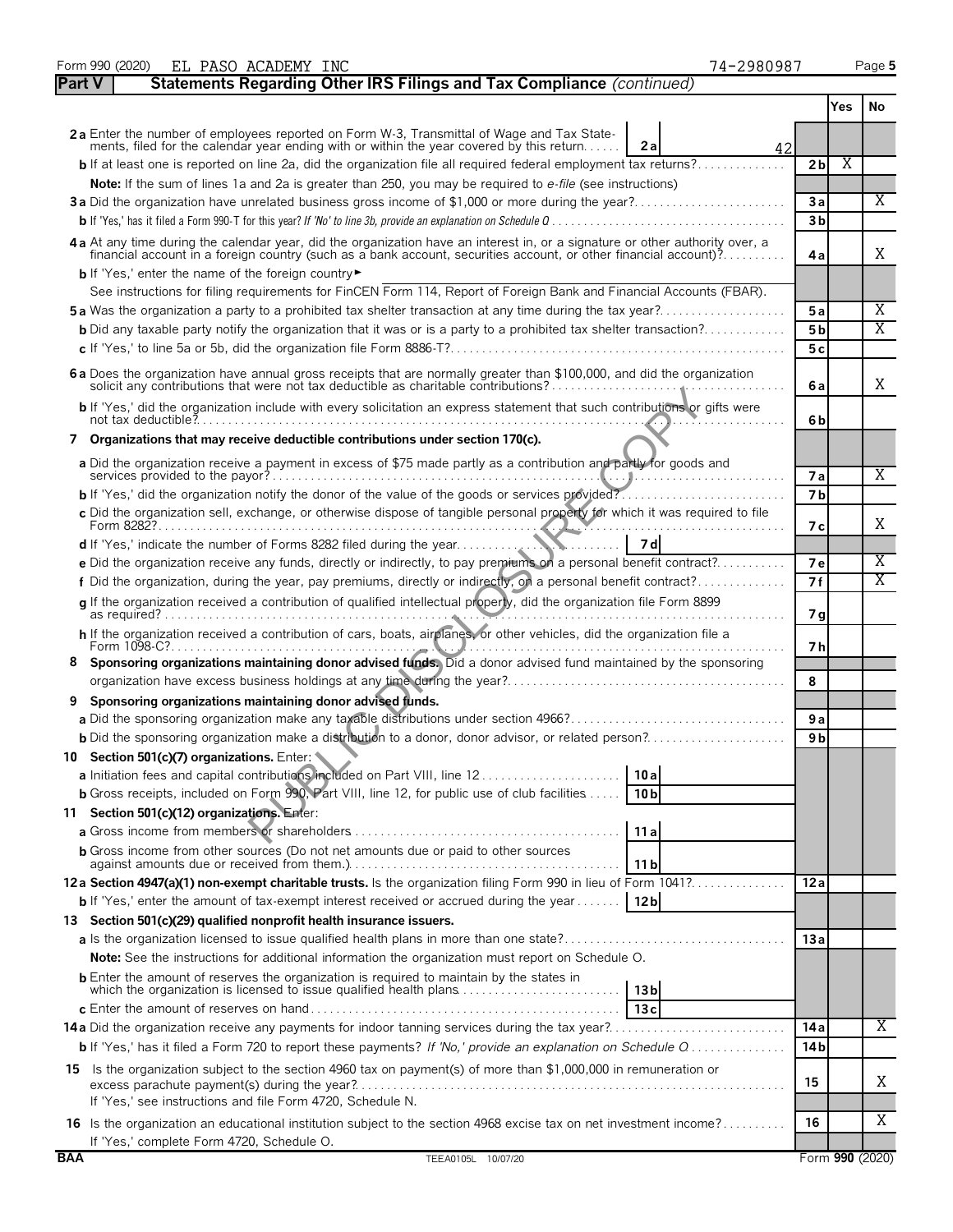|                                                                                                                           | Schedule O. See instructions.                                                                                                                                                                                                                                                                                                |                 |                               | X       |  |  |  |  |  |  |
|---------------------------------------------------------------------------------------------------------------------------|------------------------------------------------------------------------------------------------------------------------------------------------------------------------------------------------------------------------------------------------------------------------------------------------------------------------------|-----------------|-------------------------------|---------|--|--|--|--|--|--|
|                                                                                                                           | <b>Section A. Governing Body and Management</b>                                                                                                                                                                                                                                                                              |                 |                               |         |  |  |  |  |  |  |
|                                                                                                                           |                                                                                                                                                                                                                                                                                                                              |                 | <b>Yes</b>                    | No      |  |  |  |  |  |  |
|                                                                                                                           | <b>1a</b> Enter the number of voting members of the governing body at the end of the tax year<br>1al<br>If there are material differences in voting rights among members<br>of the governing body, or if the governing body delegated broad authority to an executive committee or similar committee, explain on Schedule O. |                 |                               |         |  |  |  |  |  |  |
|                                                                                                                           | <b>b</b> Enter the number of voting members included on line 1a, above, who are independent<br>1 b                                                                                                                                                                                                                           |                 |                               |         |  |  |  |  |  |  |
| $\mathbf{2}$                                                                                                              | Did any officer, director, trustee, or key employee have a family relationship or a business relationship with any other                                                                                                                                                                                                     |                 |                               |         |  |  |  |  |  |  |
|                                                                                                                           |                                                                                                                                                                                                                                                                                                                              | $\mathbf{2}$    |                               | Χ       |  |  |  |  |  |  |
| 3                                                                                                                         | Did the organization delegate control over management duties customarily performed by or under the direct supervision<br>of officers, directors, trustees, or key employees to a management company or other person?                                                                                                         | 3               |                               | X       |  |  |  |  |  |  |
| 4                                                                                                                         | Did the organization make any significant changes to its governing documents                                                                                                                                                                                                                                                 |                 |                               |         |  |  |  |  |  |  |
|                                                                                                                           |                                                                                                                                                                                                                                                                                                                              |                 |                               |         |  |  |  |  |  |  |
| 5                                                                                                                         | Did the organization become aware during the year of a significant diversion of the organization's assets?                                                                                                                                                                                                                   | 5               |                               | X       |  |  |  |  |  |  |
| 6                                                                                                                         |                                                                                                                                                                                                                                                                                                                              | 6               |                               | X       |  |  |  |  |  |  |
|                                                                                                                           | 7a Did the organization have members, stockholders, or other persons who had the power to elect or appoint one or more                                                                                                                                                                                                       | 7 a             |                               | Χ       |  |  |  |  |  |  |
|                                                                                                                           | <b>b</b> Are any governance decisions of the organization reserved to (or subject to approval by) members,                                                                                                                                                                                                                   | 7 b             |                               | Χ       |  |  |  |  |  |  |
| 8                                                                                                                         | Did the organization contemporaneously document the meetings held or written actions undertaken during the year by<br>the following:                                                                                                                                                                                         |                 |                               |         |  |  |  |  |  |  |
|                                                                                                                           |                                                                                                                                                                                                                                                                                                                              | 8a              | X                             |         |  |  |  |  |  |  |
|                                                                                                                           | <b>b</b> Each committee with authority to act on behalf of the governing body?                                                                                                                                                                                                                                               | 8 <sub>b</sub>  | $\overline{X}$                |         |  |  |  |  |  |  |
| Is there any officer, director, trustee, or key employee listed in Part VII, Section A, who cannot be reached at the<br>9 |                                                                                                                                                                                                                                                                                                                              |                 |                               |         |  |  |  |  |  |  |
|                                                                                                                           |                                                                                                                                                                                                                                                                                                                              | 9               |                               | Χ       |  |  |  |  |  |  |
|                                                                                                                           | Section B. Policies (This Section B requests information about policies not required by the Internal Revenue Code.)                                                                                                                                                                                                          |                 |                               |         |  |  |  |  |  |  |
|                                                                                                                           |                                                                                                                                                                                                                                                                                                                              | 10 a            | <b>Yes</b>                    | No<br>X |  |  |  |  |  |  |
|                                                                                                                           | b If 'Yes,' did the organization have written policies and procedures governing the activities of such chapters, affiliates, and branches to ensure their                                                                                                                                                                    |                 |                               |         |  |  |  |  |  |  |
|                                                                                                                           | operations are consistent with the organization's exempt purposes?                                                                                                                                                                                                                                                           | 10 b            |                               |         |  |  |  |  |  |  |
|                                                                                                                           |                                                                                                                                                                                                                                                                                                                              | 11 a            | Χ                             |         |  |  |  |  |  |  |
|                                                                                                                           | <b>b</b> Describe in Schedule O the process, if any, used by the organization to review this Form 990.<br>SEE SCHEDULE O                                                                                                                                                                                                     |                 |                               |         |  |  |  |  |  |  |
|                                                                                                                           |                                                                                                                                                                                                                                                                                                                              | 12 a            | X                             |         |  |  |  |  |  |  |
|                                                                                                                           | <b>b</b> Were officers, directors, or trustees, and key employees required to disclose annually interests that could give rise                                                                                                                                                                                               | 12 <sub>b</sub> | Χ                             |         |  |  |  |  |  |  |
|                                                                                                                           | c Did the organization regularly and consistently monitor and enforce compliance with the policy? If 'Yes,' describe in<br>Schedule O how this was done                                                                                                                                                                      | 12c             |                               | X       |  |  |  |  |  |  |
|                                                                                                                           |                                                                                                                                                                                                                                                                                                                              | 13              | Χ                             |         |  |  |  |  |  |  |
|                                                                                                                           |                                                                                                                                                                                                                                                                                                                              | 14              | $\overline{\mathbf{r}}$<br>X. |         |  |  |  |  |  |  |
|                                                                                                                           | 15 Did the process for determining compensation of the following persons include a review and approval by independent<br>persons, comparability data, and contemporaneous substantiation of the deliberation and decision?                                                                                                   |                 |                               |         |  |  |  |  |  |  |
|                                                                                                                           |                                                                                                                                                                                                                                                                                                                              | 15a             | $\overline{X}$                |         |  |  |  |  |  |  |
|                                                                                                                           |                                                                                                                                                                                                                                                                                                                              | 15 <sub>b</sub> | Χ                             |         |  |  |  |  |  |  |
|                                                                                                                           | If 'Yes' to line 15a or 15b, describe the process in Schedule O (see instructions).                                                                                                                                                                                                                                          |                 |                               |         |  |  |  |  |  |  |
|                                                                                                                           | 16 a Did the organization invest in, contribute assets to, or participate in a joint venture or similar arrangement with a                                                                                                                                                                                                   | 16 a            |                               | Χ       |  |  |  |  |  |  |
|                                                                                                                           | b If 'Yes,' did the organization follow a written policy or procedure requiring the organization to evaluate its<br>participation in joint venture arrangements under applicable federal tax law, and take steps to safeguard the                                                                                            | 16 b            |                               |         |  |  |  |  |  |  |
|                                                                                                                           | <b>Section C. Disclosure</b>                                                                                                                                                                                                                                                                                                 |                 |                               |         |  |  |  |  |  |  |
|                                                                                                                           | 17 List the states with which a copy of this Form 990 is required to be filed $\blacktriangleright$<br><b>NONE</b>                                                                                                                                                                                                           |                 |                               |         |  |  |  |  |  |  |
|                                                                                                                           | 18 Section 6104 requires an organization to make its Forms 1023 (1024 or 1024-A, if applicable), 990, and 990-T (Section 501(c)(3)s only) available for public inspection. Indicate how you made these available. Check all th                                                                                               |                 |                               |         |  |  |  |  |  |  |
|                                                                                                                           | X<br>Upon request<br>X<br>Other (explain on Schedule O) SEE SCH. O<br>Own website<br>Another's website                                                                                                                                                                                                                       |                 |                               |         |  |  |  |  |  |  |
| 19                                                                                                                        | Describe on Schedule O whether (and if so, how) the organization made its governing documents, conflict of interest policy, and financial statements available to<br>the public during the tax year.<br>SEE SCHEDULE O                                                                                                       |                 |                               |         |  |  |  |  |  |  |
|                                                                                                                           | 20 State the name, address, and telephone number of the person who possesses the organization's books and records ►                                                                                                                                                                                                          |                 |                               |         |  |  |  |  |  |  |
|                                                                                                                           | THE ORGANIZATION 11000 ARGAL COURT EL PASO TX 79935 915-590-8589                                                                                                                                                                                                                                                             |                 |                               |         |  |  |  |  |  |  |
| BAA                                                                                                                       | TEEA0106L 10/07/20                                                                                                                                                                                                                                                                                                           | Form 990 (2020) |                               |         |  |  |  |  |  |  |

**Part VI Governance, Management, and Disclosure** *For each 'Yes' response to lines 2 through 7b below, and for*

*a 'No' response to line 8a, 8b, or 10b below, describe the circumstances, processes, or changes on*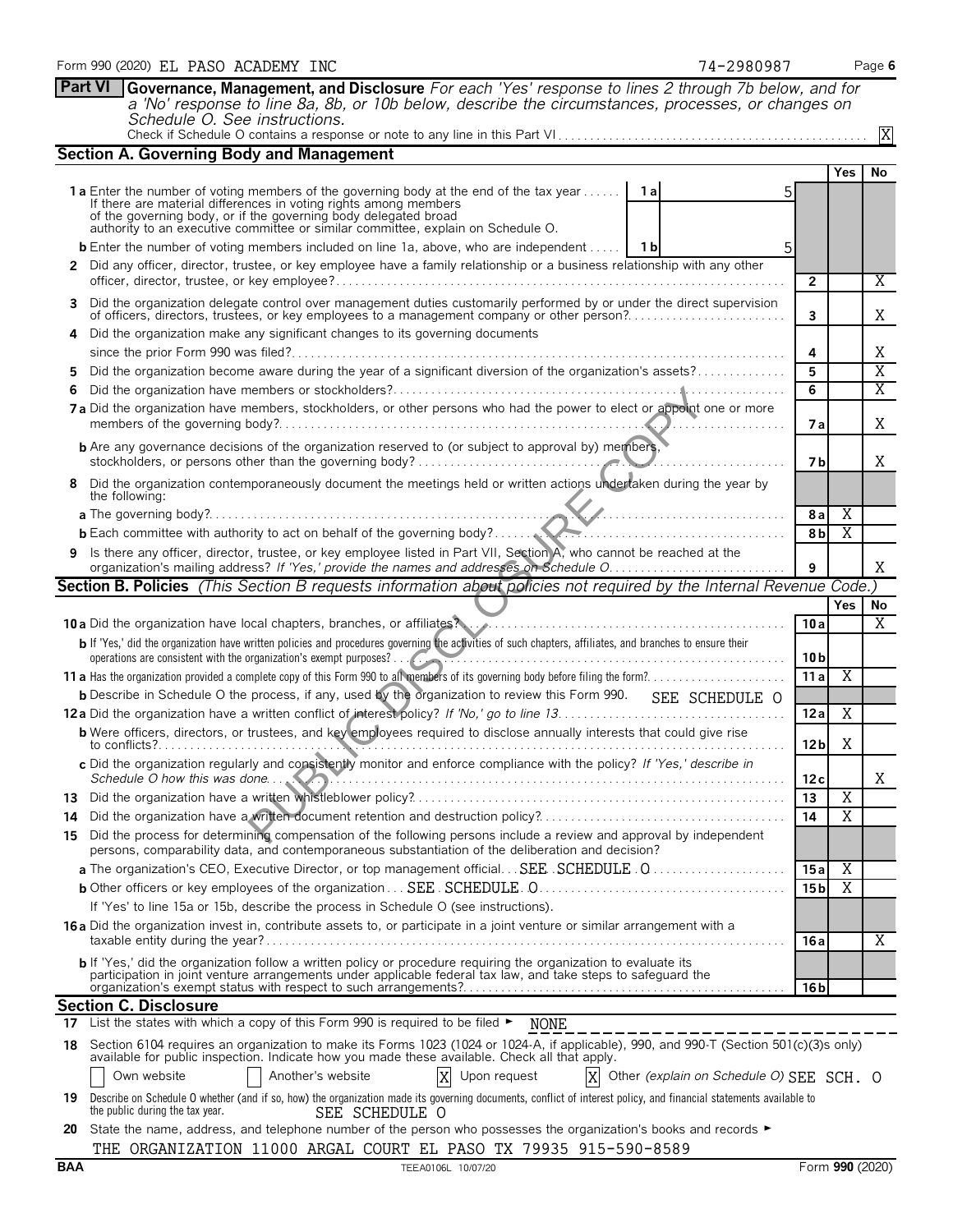| Form 990 (2020)<br>EL PASO ACADEMY INC                                                                                                                                                                                                                                                                     | 74-2980987 | Page 7 |
|------------------------------------------------------------------------------------------------------------------------------------------------------------------------------------------------------------------------------------------------------------------------------------------------------------|------------|--------|
| Part VII Compensation of Officers, Directors, Trustees, Key Employees, Highest Compensated Employees, and<br><b>Independent Contractors</b>                                                                                                                                                                |            |        |
|                                                                                                                                                                                                                                                                                                            |            |        |
| Section A. Officers, Directors, Trustees, Key Employees, and Highest Compensated Employees                                                                                                                                                                                                                 |            |        |
| 1 a Complete this table for all persons required to be listed. Report compensation for the calendar year ending with or within the<br>organization's tax year.                                                                                                                                             |            |        |
| • List all of the organization's <b>current</b> officers, directors, trustees (whether individuals or organizations), regardless of amount of<br>compensation. Enter $-0$ - in columns (D), (E), and (F) if no compensation was paid.                                                                      |            |        |
| • List all of the organization's <b>current</b> key employees, if any. See instructions for definition of 'key employee.'                                                                                                                                                                                  |            |        |
| • List the organization's five current highest compensated employees (other than an officer, director, trustee, or key employee)<br>who received reportable compensation (Box 5 of Form W-2 and/or Box 7 of Form 1099-MISC) of more than \$100,000 from the<br>organization and any related organizations. |            |        |

? List all of the organization's **former** officers, key employees, and highest compensated employees who received more than \$100,000 of reportable compensation from the organization and any related organizations.

? List all of the organization's **former directors or trustees** that received, in the capacity as a former director or trustee of the organization, more than \$10,000 of reportable compensation from the organization and any related organizations.

See instructions for the order in which to list the persons above.

Check this box if neither the organization nor any related organization compensated any current officer, director, or trustee.

|                                           |                                                                                             |                                              | (C)                   |         |                   |                                                                                        |        |                                                                               |                                          |                                                                       |
|-------------------------------------------|---------------------------------------------------------------------------------------------|----------------------------------------------|-----------------------|---------|-------------------|----------------------------------------------------------------------------------------|--------|-------------------------------------------------------------------------------|------------------------------------------|-----------------------------------------------------------------------|
| (A)<br>Name and title                     | (B)<br>Average<br>hours<br>per                                                              |                                              |                       |         | director/trustee) | Position (do not check more<br>than one box, unless person<br>is both an officer and a |        | (D)<br>Reportable<br>compensation from<br>the organization<br>(W-2/1099-MISC) | (E)<br>Reportable<br>compensation from   | (F)<br>Estimated amount<br>of other                                   |
|                                           | week<br>(list any<br>hours for<br>related<br>organiza-<br>tions<br>below<br>dotted<br>line) | ্<br>Individual trustee<br><u>r director</u> | Institutional trustee | Officer | Key employee      | Highest compensa<br>employee                                                           | Former |                                                                               | related organizations<br>(W-2/1099-MISC) | compensation from<br>the organization<br>and related<br>organizations |
| (1) SARAHI GROSS<br>EXECUTIVE DIR.        | 40<br>0                                                                                     |                                              |                       | Χ       |                   |                                                                                        |        | 115,620                                                                       | $\mathbf 0$ .                            | 17,487.                                                               |
| (2) DAVID RODRIGUEZ<br><b>BOARD CHAIR</b> | $\mathbf 1$<br>0                                                                            | $X^*$                                        |                       | Χ       |                   |                                                                                        |        | 0                                                                             | $\mathbf 0$ .                            | $\boldsymbol{0}$ .                                                    |
| (3) DONNA MINEAR<br>SECRETARY             | $\overline{1}$<br>0 <sub>1</sub>                                                            |                                              |                       | X       |                   |                                                                                        |        | 0                                                                             | 0                                        | $\boldsymbol{0}$ .                                                    |
| (4) GEORGE NOVELA<br><b>MEMBER</b>        | Ť,<br>o.                                                                                    | Χ                                            |                       |         |                   |                                                                                        |        | 0                                                                             | $\mathbf{0}$                             | $\boldsymbol{0}$ .                                                    |
| (5) BOB BLUMENFELD<br><b>MEMBER</b>       | $\overline{\mathbf{1}}$<br>0                                                                | X                                            |                       |         |                   |                                                                                        |        | 0                                                                             | $\mathbf{0}$                             | $\boldsymbol{0}$ .                                                    |
| (6) KASSANDRA HUHN<br><b>MEMBER</b>       | $\mathbf{1}$<br>0                                                                           | X                                            |                       |         |                   |                                                                                        |        | 0                                                                             | 0.                                       | 0.                                                                    |
| (7)                                       |                                                                                             |                                              |                       |         |                   |                                                                                        |        |                                                                               |                                          |                                                                       |
| (8)                                       |                                                                                             |                                              |                       |         |                   |                                                                                        |        |                                                                               |                                          |                                                                       |
| (9)                                       |                                                                                             |                                              |                       |         |                   |                                                                                        |        |                                                                               |                                          |                                                                       |
| (10)                                      |                                                                                             |                                              |                       |         |                   |                                                                                        |        |                                                                               |                                          |                                                                       |
| (11)                                      |                                                                                             |                                              |                       |         |                   |                                                                                        |        |                                                                               |                                          |                                                                       |
| (12)                                      |                                                                                             |                                              |                       |         |                   |                                                                                        |        |                                                                               |                                          |                                                                       |
| (13)                                      |                                                                                             |                                              |                       |         |                   |                                                                                        |        |                                                                               |                                          |                                                                       |
| (14)                                      |                                                                                             |                                              |                       |         |                   |                                                                                        |        |                                                                               |                                          |                                                                       |
| <b>BAA</b>                                | TEEA0107L 10/07/20                                                                          |                                              |                       |         |                   |                                                                                        |        |                                                                               |                                          | Form 990 (2020)                                                       |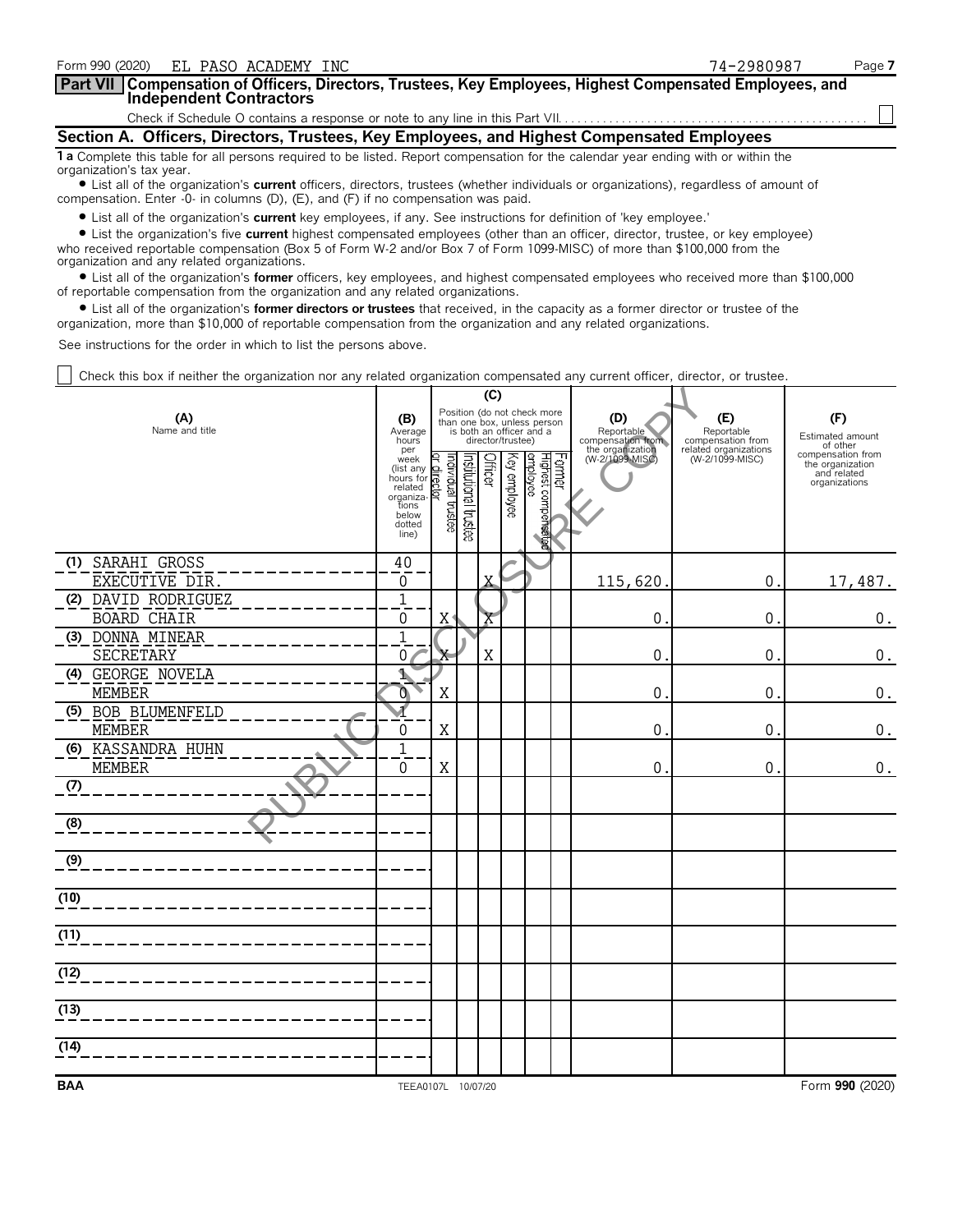## Form 990 (2020) Page **8** EL PASO ACADEMY INC 74-2980987

|      | Part VII Section A. Officers, Directors, Trustees, Key Employees, and Highest Compensated Employees (continued)                                                 |                            |                                  |                      |              |                                                                                                             |        |                                        |                                          |                     |                                       |    |
|------|-----------------------------------------------------------------------------------------------------------------------------------------------------------------|----------------------------|----------------------------------|----------------------|--------------|-------------------------------------------------------------------------------------------------------------|--------|----------------------------------------|------------------------------------------|---------------------|---------------------------------------|----|
|      |                                                                                                                                                                 | (B)                        |                                  |                      | (C)          |                                                                                                             |        |                                        |                                          |                     |                                       |    |
|      | (A)<br>Name and title                                                                                                                                           | Average<br>hours<br>per    |                                  |                      |              | Position<br>(do not check more than one<br>box, unless person is both an<br>officer and a director/trustee) |        | (D)<br>Reportable<br>compensation from | (E)<br>Reportable<br>compensation from   |                     | (F)<br>Estimated amount<br>of other   |    |
|      |                                                                                                                                                                 | week<br>(list any<br>hours |                                  | Officer              |              |                                                                                                             | Former | the organization<br>(W-2/1099-MISC)    | related organizations<br>(W-2/1099-MISC) |                     | compensation from<br>the organization |    |
|      |                                                                                                                                                                 | for<br>related<br>organiza | or director<br>ndividual trustee | nstitutional trustee | Key employee | Highest compensated<br>employee                                                                             |        |                                        |                                          |                     | and related<br>organizations          |    |
|      |                                                                                                                                                                 | - tions<br>below           |                                  |                      |              |                                                                                                             |        |                                        |                                          |                     |                                       |    |
|      |                                                                                                                                                                 | dotted<br>line)            |                                  |                      |              |                                                                                                             |        |                                        |                                          |                     |                                       |    |
|      |                                                                                                                                                                 |                            |                                  |                      |              |                                                                                                             |        |                                        |                                          |                     |                                       |    |
| (15) |                                                                                                                                                                 |                            |                                  |                      |              |                                                                                                             |        |                                        |                                          |                     |                                       |    |
| (16) |                                                                                                                                                                 |                            |                                  |                      |              |                                                                                                             |        |                                        |                                          |                     |                                       |    |
|      |                                                                                                                                                                 |                            |                                  |                      |              |                                                                                                             |        |                                        |                                          |                     |                                       |    |
| (17) |                                                                                                                                                                 |                            |                                  |                      |              |                                                                                                             |        |                                        |                                          |                     |                                       |    |
| (18) |                                                                                                                                                                 |                            |                                  |                      |              |                                                                                                             |        |                                        |                                          |                     |                                       |    |
|      |                                                                                                                                                                 |                            |                                  |                      |              |                                                                                                             |        |                                        |                                          |                     |                                       |    |
| (19) |                                                                                                                                                                 |                            |                                  |                      |              |                                                                                                             |        |                                        |                                          |                     |                                       |    |
|      |                                                                                                                                                                 |                            |                                  |                      |              |                                                                                                             |        |                                        |                                          |                     |                                       |    |
| (20) |                                                                                                                                                                 |                            |                                  |                      |              |                                                                                                             |        |                                        |                                          |                     |                                       |    |
| (21) |                                                                                                                                                                 |                            |                                  |                      |              |                                                                                                             |        |                                        |                                          |                     |                                       |    |
|      |                                                                                                                                                                 |                            |                                  |                      |              |                                                                                                             |        |                                        |                                          |                     |                                       |    |
| (22) |                                                                                                                                                                 |                            |                                  |                      |              |                                                                                                             |        |                                        |                                          |                     |                                       |    |
| (23) |                                                                                                                                                                 |                            |                                  |                      |              |                                                                                                             |        |                                        |                                          |                     |                                       |    |
|      |                                                                                                                                                                 |                            |                                  |                      |              |                                                                                                             |        |                                        |                                          |                     |                                       |    |
| (24) |                                                                                                                                                                 |                            |                                  |                      |              |                                                                                                             |        |                                        |                                          |                     |                                       |    |
| (25) |                                                                                                                                                                 |                            |                                  |                      |              |                                                                                                             |        |                                        |                                          |                     |                                       |    |
|      |                                                                                                                                                                 |                            |                                  |                      |              |                                                                                                             |        |                                        |                                          |                     |                                       |    |
|      | 1 b Subtotal.                                                                                                                                                   |                            |                                  |                      |              |                                                                                                             |        | $1\overline{15,620}$ .                 | $0$ .                                    |                     | 17,487.                               |    |
|      | c Total from continuation sheets to Part VII, Section A                                                                                                         |                            |                                  |                      |              |                                                                                                             |        | 0.                                     | 0.<br>$\overline{0}$ .                   |                     |                                       | 0. |
|      | 2 Total number of individuals (including but not limited to those listed above) who received more than \$100,000 of reportable compensation                     |                            |                                  |                      |              |                                                                                                             |        | 115,620.                               |                                          |                     | 17,487.                               |    |
|      | from the organization $\blacktriangleright$<br>1                                                                                                                |                            |                                  |                      |              |                                                                                                             |        |                                        |                                          |                     |                                       |    |
|      |                                                                                                                                                                 |                            |                                  |                      |              |                                                                                                             |        |                                        |                                          |                     | Yes                                   | No |
| 3    | Did the organization list any former officer, director, trustee, key employee, or highest compensated employee                                                  |                            |                                  |                      |              |                                                                                                             |        |                                        |                                          | 3                   |                                       | X  |
| 4    | For any individual listed on line 1a, is the sum of reportable compensation and other compensation from                                                         |                            |                                  |                      |              |                                                                                                             |        |                                        |                                          |                     |                                       |    |
|      | the organization and related organizations greater than \$150,000? If 'Yes,' complete Schedule J for                                                            |                            |                                  |                      |              |                                                                                                             |        |                                        |                                          | 4                   |                                       |    |
| 5.   | Did any person listed on line 1a receive or accrue compensation from any unrelated organization or individual                                                   |                            |                                  |                      |              |                                                                                                             |        |                                        |                                          |                     |                                       | Χ  |
|      |                                                                                                                                                                 |                            |                                  |                      |              |                                                                                                             |        |                                        |                                          | 5                   |                                       | X  |
|      | <b>Section B. Independent Contractors</b><br>Complete this table for your five highest compensated independent contractors that received more than \$100,000 of |                            |                                  |                      |              |                                                                                                             |        |                                        |                                          |                     |                                       |    |
|      | compensation from the organization. Report compensation for the calendar year ending with or within the organization's tax year.                                |                            |                                  |                      |              |                                                                                                             |        |                                        |                                          |                     |                                       |    |
|      | (A)<br>Name and business address                                                                                                                                |                            |                                  |                      |              |                                                                                                             |        | (B)<br>Description of services         |                                          | (C)<br>Compensation |                                       |    |
|      |                                                                                                                                                                 |                            |                                  |                      |              |                                                                                                             |        |                                        |                                          |                     |                                       |    |
|      |                                                                                                                                                                 |                            |                                  |                      |              |                                                                                                             |        |                                        |                                          |                     |                                       |    |
|      |                                                                                                                                                                 |                            |                                  |                      |              |                                                                                                             |        |                                        |                                          |                     |                                       |    |
|      |                                                                                                                                                                 |                            |                                  |                      |              |                                                                                                             |        |                                        |                                          |                     |                                       |    |
|      | 2 Total number of independent contractors (including but not limited to those listed above) who received more than                                              |                            |                                  |                      |              |                                                                                                             |        |                                        |                                          |                     |                                       |    |
|      | \$100,000 of compensation from the organization $\blacktriangleright$ 0                                                                                         |                            |                                  |                      |              |                                                                                                             |        |                                        |                                          |                     |                                       |    |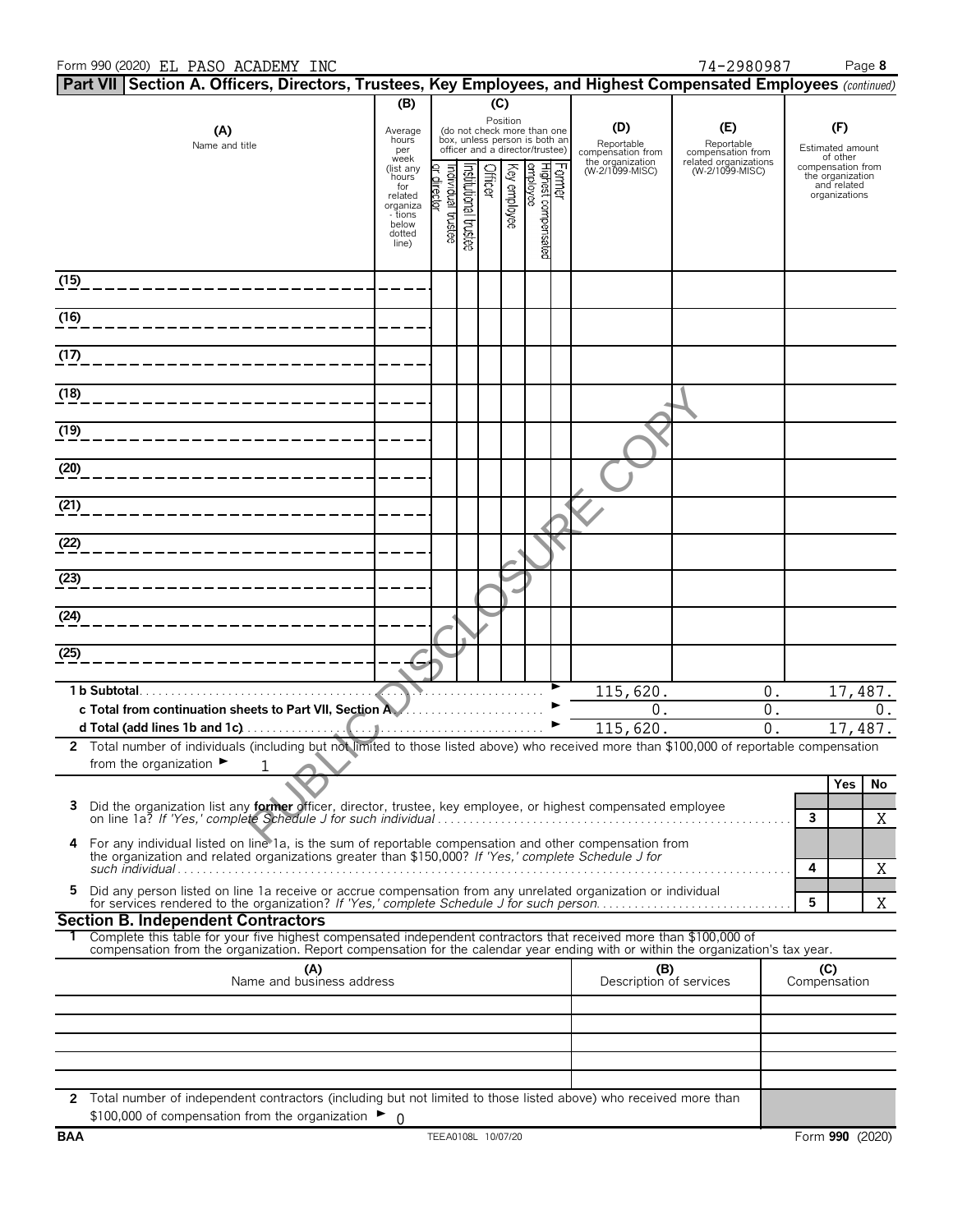## Form 990 (2020) Page **9** EL PASO ACADEMY INC 74-2980987

# **Part VIII Statement of Revenue**

|                                                           |                                                                                                                                                      |                                                                                           |                       | (A)<br>Total revenue | (B)<br>Related or<br>exempt<br>function<br>revenue | (C)<br>Unrelated<br>business<br>revenue | (D)<br>Revenue<br>excluded from tax<br>under sections<br>512-514 |
|-----------------------------------------------------------|------------------------------------------------------------------------------------------------------------------------------------------------------|-------------------------------------------------------------------------------------------|-----------------------|----------------------|----------------------------------------------------|-----------------------------------------|------------------------------------------------------------------|
|                                                           |                                                                                                                                                      | 1a Federated campaigns<br>1a                                                              |                       |                      |                                                    |                                         |                                                                  |
| Contributions, Gifts, Grants<br>and Other Similar Amounts |                                                                                                                                                      | <b>b</b> Membership dues.<br>1 <sub>b</sub>                                               |                       |                      |                                                    |                                         |                                                                  |
|                                                           |                                                                                                                                                      | c Fundraising events<br>1 <sub>c</sub>                                                    |                       |                      |                                                    |                                         |                                                                  |
|                                                           |                                                                                                                                                      | d Related organizations<br>1 <sub>d</sub>                                                 |                       |                      |                                                    |                                         |                                                                  |
|                                                           |                                                                                                                                                      | 1 <sub>e</sub><br>e Government grants (contributions)                                     | 3, 201, 471.          |                      |                                                    |                                         |                                                                  |
|                                                           |                                                                                                                                                      | f All other contributions, gifts, grants, and<br>1f<br>similar amounts not included above |                       |                      |                                                    |                                         |                                                                  |
|                                                           |                                                                                                                                                      | g Noncash contributions included in                                                       | 2,387.                |                      |                                                    |                                         |                                                                  |
|                                                           |                                                                                                                                                      | 1 <sub>g</sub>                                                                            |                       |                      |                                                    |                                         |                                                                  |
|                                                           |                                                                                                                                                      |                                                                                           | $\blacktriangleright$ | 3,203,858.           |                                                    |                                         |                                                                  |
| Program Service Revenue                                   |                                                                                                                                                      |                                                                                           | <b>Business Code</b>  |                      |                                                    |                                         |                                                                  |
|                                                           | 2a                                                                                                                                                   |                                                                                           |                       |                      |                                                    |                                         |                                                                  |
|                                                           | b                                                                                                                                                    |                                                                                           |                       |                      |                                                    |                                         |                                                                  |
|                                                           |                                                                                                                                                      |                                                                                           |                       |                      |                                                    |                                         |                                                                  |
|                                                           |                                                                                                                                                      |                                                                                           |                       |                      |                                                    |                                         |                                                                  |
|                                                           |                                                                                                                                                      |                                                                                           |                       |                      |                                                    |                                         |                                                                  |
|                                                           |                                                                                                                                                      | All other program service revenue                                                         | $\blacktriangleright$ |                      |                                                    |                                         |                                                                  |
|                                                           |                                                                                                                                                      |                                                                                           |                       |                      |                                                    |                                         |                                                                  |
|                                                           | 3                                                                                                                                                    | Investment income (including dividends, interest, and                                     |                       | 4,323.               |                                                    |                                         | 4,323.                                                           |
|                                                           | 4                                                                                                                                                    | Income from investment of tax-exempt bond proceeds                                        | ▶                     |                      |                                                    |                                         |                                                                  |
|                                                           | 5                                                                                                                                                    |                                                                                           |                       |                      |                                                    |                                         |                                                                  |
|                                                           |                                                                                                                                                      | (i) Real                                                                                  | (ii) Personal         |                      |                                                    |                                         |                                                                  |
|                                                           |                                                                                                                                                      | <b>6a</b> Gross rents<br>6a                                                               |                       |                      |                                                    |                                         |                                                                  |
|                                                           |                                                                                                                                                      | 6b<br><b>b</b> Less: rental expenses                                                      |                       |                      |                                                    |                                         |                                                                  |
|                                                           |                                                                                                                                                      | c Rental income or (loss) $6c$                                                            |                       |                      |                                                    |                                         |                                                                  |
|                                                           |                                                                                                                                                      |                                                                                           |                       |                      |                                                    |                                         |                                                                  |
|                                                           |                                                                                                                                                      | (i) Securities<br><b>7 a</b> Gross amount from                                            | (ii) Other            |                      |                                                    |                                         |                                                                  |
|                                                           |                                                                                                                                                      | sales of assets<br>7a                                                                     |                       |                      |                                                    |                                         |                                                                  |
|                                                           |                                                                                                                                                      | other than inventory<br><b>b</b> Less: cost or other basis                                |                       |                      |                                                    |                                         |                                                                  |
|                                                           |                                                                                                                                                      | 7b<br>and sales expenses                                                                  |                       |                      |                                                    |                                         |                                                                  |
|                                                           |                                                                                                                                                      | 7c<br><b>c</b> Gain or (loss) $\ldots$ .                                                  |                       |                      |                                                    |                                         |                                                                  |
|                                                           |                                                                                                                                                      | <b>d</b> Net gain or $(\text{loss})$                                                      | ٠                     |                      |                                                    |                                         |                                                                  |
| Φ                                                         |                                                                                                                                                      | 8 a Gross income from fundraising events                                                  |                       |                      |                                                    |                                         |                                                                  |
|                                                           |                                                                                                                                                      | (not including $\zeta$                                                                    |                       |                      |                                                    |                                         |                                                                  |
|                                                           |                                                                                                                                                      | of contributions reported on line 1c)                                                     |                       |                      |                                                    |                                         |                                                                  |
|                                                           |                                                                                                                                                      | See Part IV, line 18                                                                      | 8а                    |                      |                                                    |                                         |                                                                  |
| Other Revenu                                              |                                                                                                                                                      | <b>b</b> Less: direct expenses $\ldots$ .                                                 | 8 <sub>b</sub>        |                      |                                                    |                                         |                                                                  |
|                                                           |                                                                                                                                                      | c Net income or (loss) from fundraising events                                            | ▶                     |                      |                                                    |                                         |                                                                  |
|                                                           |                                                                                                                                                      | 9 a Gross income from gaming activities.<br>See Part IV, line 19                          | 9a                    |                      |                                                    |                                         |                                                                  |
|                                                           |                                                                                                                                                      | <b>b</b> Less: direct expenses                                                            | 9 <sub>b</sub>        |                      |                                                    |                                         |                                                                  |
|                                                           |                                                                                                                                                      | c Net income or (loss) from gaming activities                                             | ▸                     |                      |                                                    |                                         |                                                                  |
|                                                           |                                                                                                                                                      |                                                                                           |                       |                      |                                                    |                                         |                                                                  |
|                                                           |                                                                                                                                                      | 10a Gross sales of inventory, less<br>returns and allowances                              | 10a                   |                      |                                                    |                                         |                                                                  |
|                                                           |                                                                                                                                                      | <b>b</b> Less: cost of goods sold                                                         | 10b                   |                      |                                                    |                                         |                                                                  |
|                                                           |                                                                                                                                                      | c Net income or (loss) from sales of inventory                                            | ▶                     |                      |                                                    |                                         |                                                                  |
|                                                           |                                                                                                                                                      |                                                                                           | <b>Business Code</b>  |                      |                                                    |                                         |                                                                  |
| Miscellaneous                                             |                                                                                                                                                      |                                                                                           |                       |                      |                                                    |                                         |                                                                  |
|                                                           | $\begin{array}{c}\n\hline\n\text{Remove}\n\\ \hline\n\text{I} & \text{I} \\ \hline\n\text{I} & \text{I} \\ \hline\n\text{I} & \text{I}\n\end{array}$ |                                                                                           |                       |                      |                                                    |                                         |                                                                  |
|                                                           |                                                                                                                                                      |                                                                                           |                       |                      |                                                    |                                         |                                                                  |
|                                                           |                                                                                                                                                      | d All other revenue                                                                       |                       |                      |                                                    |                                         |                                                                  |
|                                                           |                                                                                                                                                      |                                                                                           | $\blacktriangleright$ |                      |                                                    |                                         |                                                                  |
|                                                           | 12                                                                                                                                                   |                                                                                           | ▶                     | 3,208,181            | $\mathbf 0$                                        | $\mathbf 0$ .                           | 4,323.                                                           |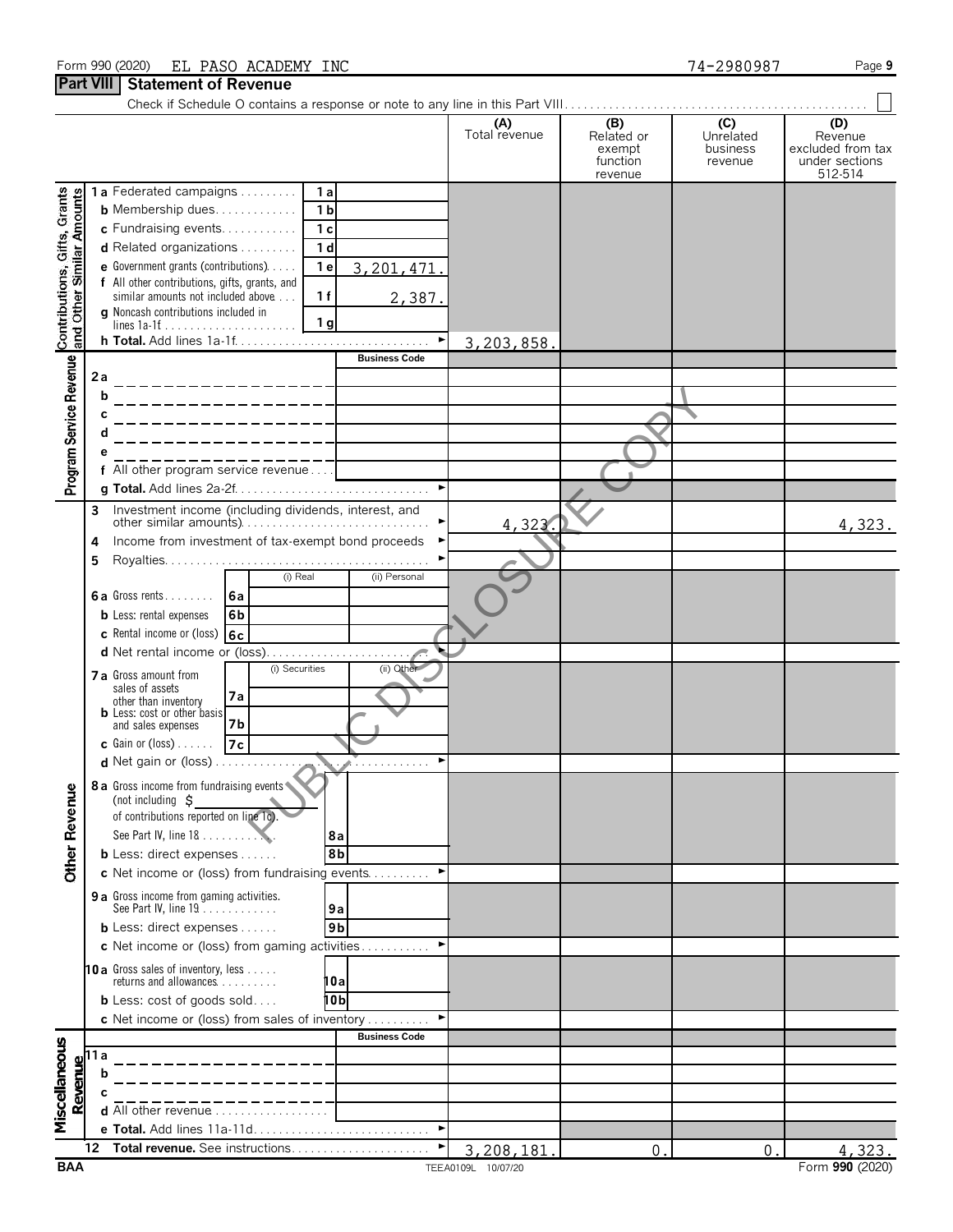|                |                                                                                                                                                                                                                                                         |                       |                                    |                                           | X                              |
|----------------|---------------------------------------------------------------------------------------------------------------------------------------------------------------------------------------------------------------------------------------------------------|-----------------------|------------------------------------|-------------------------------------------|--------------------------------|
|                | Do not include amounts reported on lines<br>6b, 7b, 8b, 9b, and 10b of Part VIII.                                                                                                                                                                       | (A)<br>Total expenses | (B)<br>Program service<br>expenses | (C)<br>Management and<br>general expenses | (D)<br>Fundraising<br>expenses |
| 1              | Grants and other assistance to domestic<br>organizations and domestic governments.                                                                                                                                                                      |                       |                                    |                                           |                                |
| $\mathfrak{p}$ | Grants and other assistance to domestic<br>individuals. See Part IV, line 22.                                                                                                                                                                           |                       |                                    |                                           |                                |
| 3              | Grants and other assistance to foreign<br>organizations, foreign governments, and for-<br>eign individuals. See Part IV, lines 15 and 16.                                                                                                               |                       |                                    |                                           |                                |
| 4              | Benefits paid to or for members                                                                                                                                                                                                                         |                       |                                    |                                           |                                |
| 5              | Compensation of current officers, directors,<br>trustees, and key employees                                                                                                                                                                             | 130,359.              | 0.                                 | 130,359.                                  | 0.                             |
| 6              | Compensation not included above to<br>disqualified persons (as defined under<br>section $4958(f)(1)$ and persons described                                                                                                                              | 0.                    | 0.                                 | 0.                                        | $0$ .                          |
| 7              | Other salaries and wages                                                                                                                                                                                                                                | 1,355,875.            | 1,177,407.                         | 178,468.                                  |                                |
| 8              | Pension plan accruals and contributions                                                                                                                                                                                                                 |                       |                                    |                                           |                                |
|                | (include section $401(k)$ and $403(b)$                                                                                                                                                                                                                  | 60,594.               | 47,718.                            | 12,876.                                   |                                |
| 9              | Other employee benefits                                                                                                                                                                                                                                 | 104,650.              | 99,250.                            | 5,400.                                    |                                |
| 10             | Payroll taxes                                                                                                                                                                                                                                           | 36,234.               | 30,496.                            | 5,738.                                    |                                |
| 11             | Fees for services (nonemployees):                                                                                                                                                                                                                       |                       |                                    |                                           |                                |
|                |                                                                                                                                                                                                                                                         |                       |                                    |                                           |                                |
|                |                                                                                                                                                                                                                                                         | 6,813.                |                                    | 6,813.                                    |                                |
|                |                                                                                                                                                                                                                                                         | 17,000                |                                    | 17,000.                                   |                                |
|                |                                                                                                                                                                                                                                                         |                       |                                    |                                           |                                |
|                | e Professional fundraising services. See Part IV, line 17.                                                                                                                                                                                              |                       |                                    |                                           |                                |
|                | f Investment management fees                                                                                                                                                                                                                            |                       |                                    |                                           |                                |
|                | g Other. (If line 11q amount exceeds 10% of line 25, column<br>(A) amount, list line 11g expenses on Schedule $0.$ $\text{SCH}$ . $\text{Q}$                                                                                                            | 361,141.              | 101,700.                           | 259,441.                                  |                                |
|                | 12 Advertising and promotion                                                                                                                                                                                                                            |                       |                                    |                                           |                                |
| 13             | Office expenses                                                                                                                                                                                                                                         | 176,903.              | 167,634.                           | 9,269.                                    |                                |
| 14             | Information technology                                                                                                                                                                                                                                  | 58,313.               |                                    | 58, 313.                                  |                                |
| 15             |                                                                                                                                                                                                                                                         |                       |                                    |                                           |                                |
| 16             |                                                                                                                                                                                                                                                         | 99,986.               |                                    | 99,986.                                   |                                |
| 17             | Travel                                                                                                                                                                                                                                                  | 3,301.                | 1,269.                             | 2,032.                                    |                                |
|                | 18 Payments of travel or entertainment<br>expenses for any federal, state, or local                                                                                                                                                                     |                       |                                    |                                           |                                |
|                | 19 Conferences, conventions, and meetings                                                                                                                                                                                                               |                       |                                    |                                           |                                |
| 20             |                                                                                                                                                                                                                                                         |                       |                                    |                                           |                                |
| 21             | Payments to affiliates                                                                                                                                                                                                                                  |                       |                                    |                                           |                                |
| 22             | Depreciation, depletion, and amortization                                                                                                                                                                                                               | 56,977.               | 54,348.                            | 2,629.                                    |                                |
| 23             |                                                                                                                                                                                                                                                         | 32, 313.              |                                    | 32, 313.                                  |                                |
|                | 24 Other expenses. Itemize expenses not<br>covered above (List miscellaneous expenses<br>on line 24e. If line 24e amount exceeds 10%<br>of line 25, column (A) amount, list line 24e<br>expenses on Schedule O.).                                       |                       |                                    |                                           |                                |
|                | a MISCELLANEOUS                                                                                                                                                                                                                                         | 54,086.               | 18,933.                            | <u>35, 153.</u>                           |                                |
|                | ________<br>OPERATING LEASE<br>b<br>_ _ _ _ _ _ _ _ _ _ .                                                                                                                                                                                               | 9,525                 | 7,508                              | 2,017                                     |                                |
|                | C                                                                                                                                                                                                                                                       |                       |                                    |                                           |                                |
| d              | _________                                                                                                                                                                                                                                               |                       |                                    |                                           |                                |
|                | _ _ _ _ _ _ _ _ _ _ _ _ _<br>e All other expenses                                                                                                                                                                                                       |                       |                                    |                                           |                                |
|                | 25 Total functional expenses. Add lines 1 through 24e                                                                                                                                                                                                   | 2,564,070.            | 1,706,263.                         | 857,807.                                  | $0$ .                          |
|                | 26 Joint costs. Complete this line only if<br>the organization reported in column (B)<br>joint costs from a combined educational<br>campaign and fundraising solicitation.<br>Check here $\blacktriangleright$   if following<br>SOP 98-2 (ASC 958-720) |                       |                                    |                                           |                                |

*Section 501(c)(3) and 501(c)(4) organizations must complete all columns. All other organizations must complete column (A).*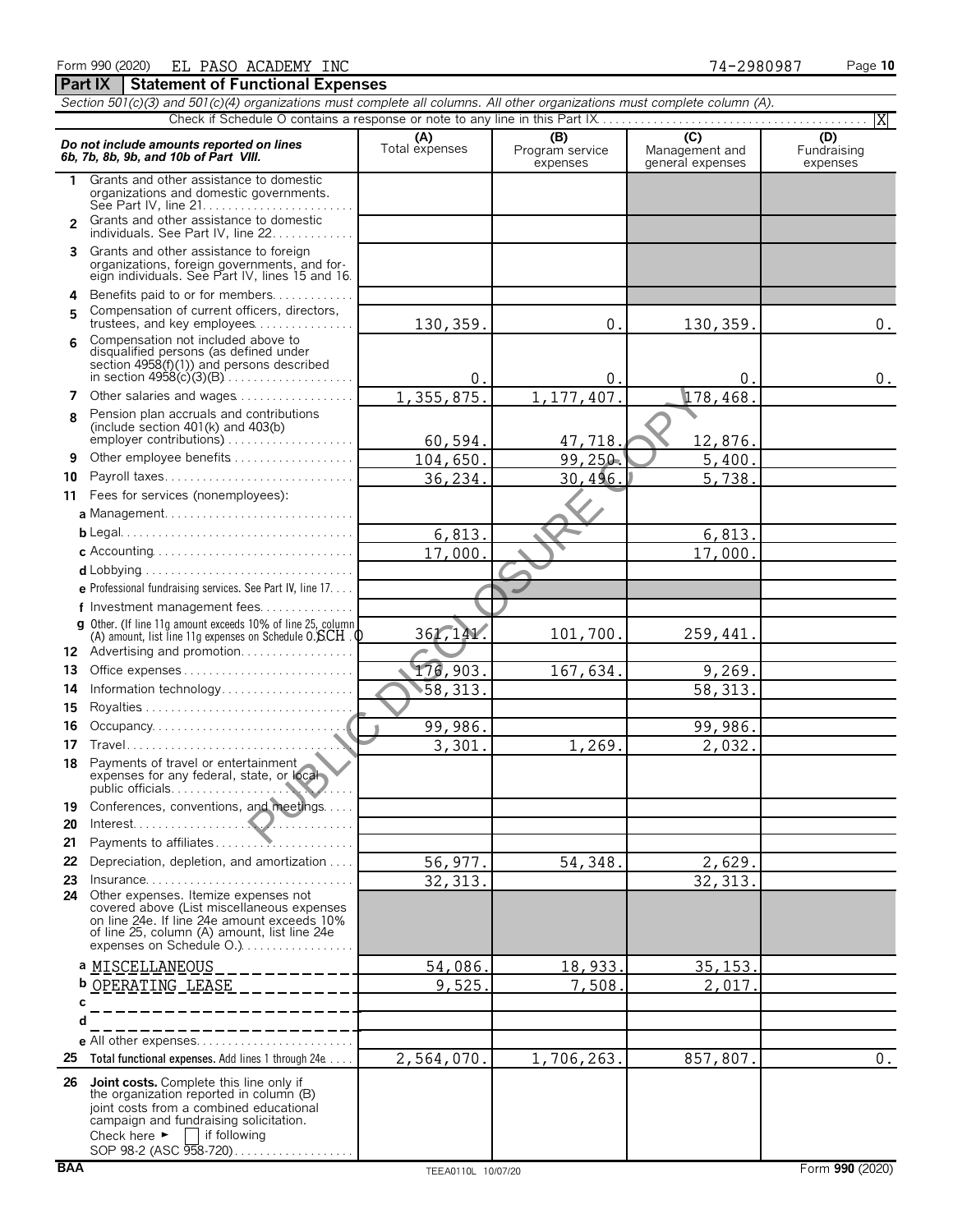### Form 990 (2020) Page **11** EL PASO ACADEMY INC 74-2980987

**Part X** | Balance Sheet

|                             |    |                                                                                                                                                                                                                       |                    | (A)<br>Beginning of year |              | (B)<br>End of year     |
|-----------------------------|----|-----------------------------------------------------------------------------------------------------------------------------------------------------------------------------------------------------------------------|--------------------|--------------------------|--------------|------------------------|
|                             | 1  |                                                                                                                                                                                                                       |                    | 1,553,400                | $\mathbf{1}$ | $\overline{1}$ 45,444. |
|                             | 2  |                                                                                                                                                                                                                       |                    | 4,101,773                | 2            | 6,012,983.             |
|                             | 3  |                                                                                                                                                                                                                       |                    | 228,229.                 | 3            | 405,578.               |
|                             | 4  |                                                                                                                                                                                                                       |                    |                          | 4            |                        |
|                             | 5  | Loans and other receivables from any current or former officer, director,<br>trustee, key employee, creator or founder, substantial contributor, or 35%<br>controlled entity or family member of any of these persons |                    |                          | 5            |                        |
|                             | 6  | Loans and other receivables from other disqualified persons (as defined under                                                                                                                                         |                    |                          |              |                        |
|                             |    | section $4958(f)(1)$ , and persons described in section $4958(c)(3)(B)$                                                                                                                                               |                    |                          | 6            |                        |
|                             | 7  |                                                                                                                                                                                                                       |                    |                          | 7            |                        |
|                             | 8  |                                                                                                                                                                                                                       |                    |                          | 8            |                        |
| Assets                      | 9  |                                                                                                                                                                                                                       |                    | 58,962.                  | 9            | 76,933.                |
|                             |    |                                                                                                                                                                                                                       | 2,601,007.         |                          |              |                        |
|                             |    |                                                                                                                                                                                                                       | 839, 334.          | 1,818,649                | 10c          | 1,761,673.             |
|                             | 11 |                                                                                                                                                                                                                       |                    |                          | 11           |                        |
|                             | 12 | Investments - other securities. See Part IV, line 11                                                                                                                                                                  |                    |                          | 12           |                        |
|                             | 13 |                                                                                                                                                                                                                       |                    |                          | 13           |                        |
|                             | 14 |                                                                                                                                                                                                                       |                    |                          | 14           |                        |
|                             | 15 |                                                                                                                                                                                                                       |                    |                          | 15           |                        |
|                             | 16 |                                                                                                                                                                                                                       |                    | 7,761,013.               | 16           | 8,402,611.             |
|                             |    |                                                                                                                                                                                                                       |                    |                          |              |                        |
|                             | 17 |                                                                                                                                                                                                                       |                    | 117,888                  | 17           | 115,375.               |
|                             | 18 |                                                                                                                                                                                                                       |                    |                          | 18           |                        |
|                             | 19 |                                                                                                                                                                                                                       |                    |                          | 19           |                        |
|                             | 20 |                                                                                                                                                                                                                       |                    |                          | 20           |                        |
|                             | 21 | Escrow or custodial account liability. Complete Part IV of Schedule D.                                                                                                                                                |                    | 8,824                    | 21           | 8,824.                 |
| Liabilities                 | 22 | Loans and other payables to any current or former officer, director, trustee, key employee, creator or founder, substantial contributor, or 35%<br>controlled entity or family member of any of these persons         |                    |                          | 22           |                        |
|                             | 23 | Secured mortgages and notes payable to unrelated third parties                                                                                                                                                        |                    |                          | 23           |                        |
|                             | 24 | Unsecured notes and loans payable to unrelated third parties                                                                                                                                                          |                    |                          | 24           |                        |
|                             | 25 | Other liabilities (including federal income tax, payables to related third parties, and other liabilities not included on lines 17-24). Complete Part X of Schedule D                                                 |                    |                          | 25           |                        |
|                             | 26 |                                                                                                                                                                                                                       |                    | 126,712                  | 26           | 124,199.               |
| Net Assets or Fund Balances |    | Organizations that follow FASB ASC 958, check here ►<br>and complete lines 27, 28, 32, and 33.                                                                                                                        | $\overline{X}$     |                          |              |                        |
|                             | 27 |                                                                                                                                                                                                                       |                    | 1,017,157                | 27           | 7, 254, 545.           |
|                             | 28 |                                                                                                                                                                                                                       |                    | 6,617,144                | 28           | 1,023,867.             |
|                             |    | Organizations that do not follow FASB ASC 958, check here ►<br>and complete lines 29 through 33.                                                                                                                      |                    |                          |              |                        |
|                             | 29 |                                                                                                                                                                                                                       |                    |                          | 29           |                        |
|                             | 30 | Paid-in or capital surplus, or land, building, or equipment fund                                                                                                                                                      |                    |                          | 30           |                        |
|                             | 31 | Retained earnings, endowment, accumulated income, or other funds                                                                                                                                                      |                    |                          | 31           |                        |
|                             | 32 |                                                                                                                                                                                                                       |                    | 7,634,301                | 32           | 8,278,412.             |
|                             | 33 |                                                                                                                                                                                                                       |                    | 7,761,013.               | 33           | 8,402,611.             |
| <b>BAA</b>                  |    |                                                                                                                                                                                                                       | TEEA0111L 10/07/20 |                          |              | Form 990 (2020)        |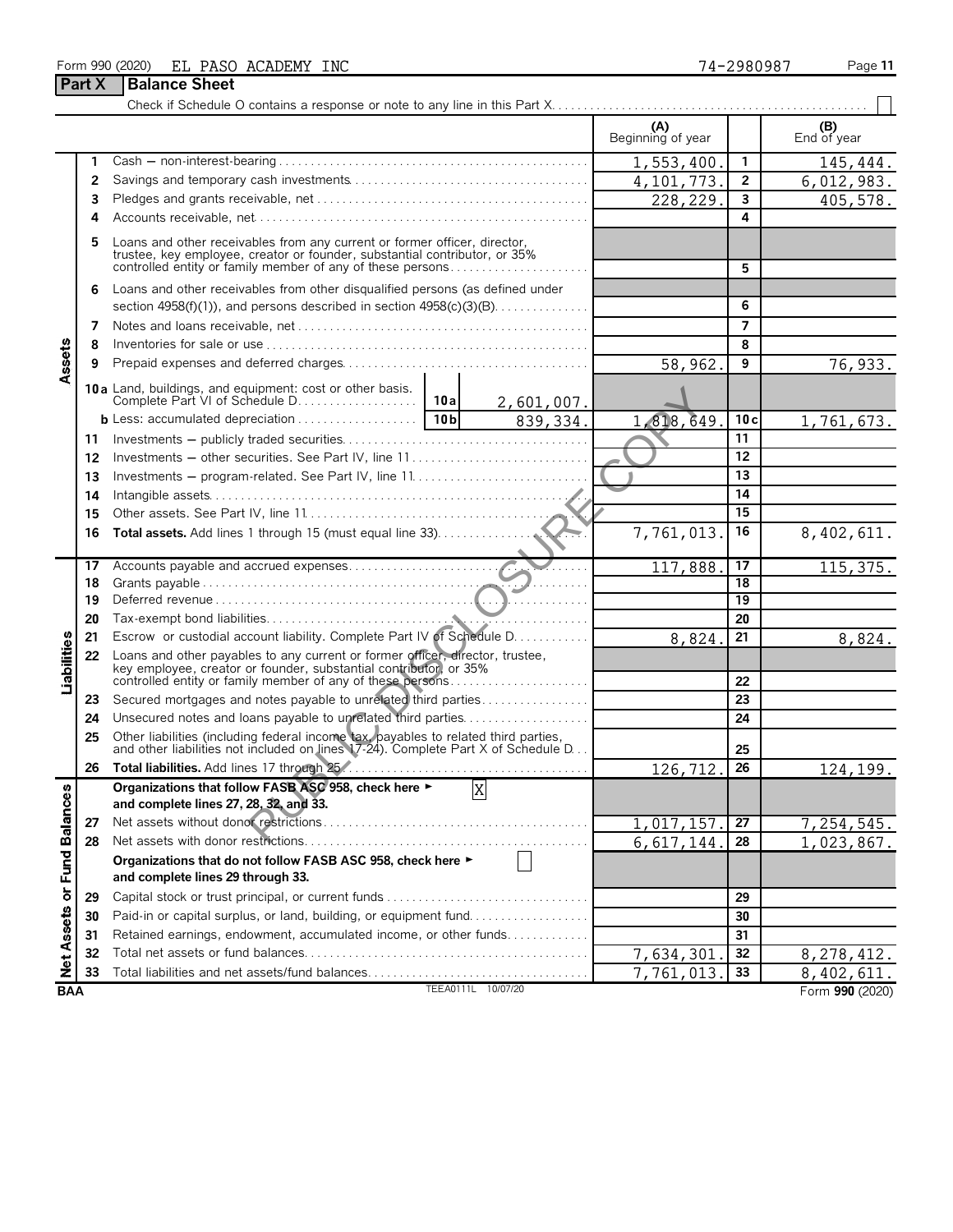|            | Form 990 (2020)<br>EL PASO ACADEMY INC                                                                                                                                                                                            | 74-2980987     |                |            | Page 12         |
|------------|-----------------------------------------------------------------------------------------------------------------------------------------------------------------------------------------------------------------------------------|----------------|----------------|------------|-----------------|
|            | <b>Reconciliation of Net Assets</b><br>Part XI                                                                                                                                                                                    |                |                |            |                 |
|            |                                                                                                                                                                                                                                   |                |                |            |                 |
| 1          |                                                                                                                                                                                                                                   | 1              |                | 3,208,181. |                 |
| 2          |                                                                                                                                                                                                                                   | $\overline{2}$ |                | 2,564,070. |                 |
| 3          |                                                                                                                                                                                                                                   | 3              |                | 644,111.   |                 |
| 4          |                                                                                                                                                                                                                                   | 4              |                | 7,634,301. |                 |
| 5          |                                                                                                                                                                                                                                   | 5              |                |            |                 |
| 6          |                                                                                                                                                                                                                                   | 6              |                |            |                 |
| 7          |                                                                                                                                                                                                                                   | $\overline{7}$ |                |            |                 |
| 8          |                                                                                                                                                                                                                                   | 8              |                |            |                 |
| 9          |                                                                                                                                                                                                                                   | 9              |                |            | 0.              |
| 10         | Net assets or fund balances at end of year. Combine lines 3 through 9 (must equal Part X, line 32,                                                                                                                                |                |                |            |                 |
|            |                                                                                                                                                                                                                                   | 10             |                | 8,278,412. |                 |
|            | <b>Part XII Financial Statements and Reporting</b>                                                                                                                                                                                |                |                |            |                 |
|            |                                                                                                                                                                                                                                   |                |                |            |                 |
|            |                                                                                                                                                                                                                                   |                |                | <b>Yes</b> | No              |
|            | Accounting method used to prepare the Form 990:<br>Cash<br>X Accrual<br>Other                                                                                                                                                     |                |                |            |                 |
|            | If the organization changed its method of accounting from a prior year or checked 'Other,' explain                                                                                                                                |                |                |            |                 |
|            | in Schedule O.                                                                                                                                                                                                                    |                |                |            |                 |
|            | 2a Were the organization's financial statements compiled or reviewed by an independent accountent?                                                                                                                                |                | 2a             |            | $\overline{X}$  |
|            | If 'Yes,' check a box below to indicate whether the financial statements for the year were compiled or reviewed on a                                                                                                              |                |                |            |                 |
|            | separate basis, consolidated basis, or both:                                                                                                                                                                                      |                |                |            |                 |
|            | Consolidated basis<br>Both consolidated and separate basis<br>Separate basis                                                                                                                                                      |                |                |            |                 |
|            | <b>b</b> Were the organization's financial statements audited by an independent accountant?                                                                                                                                       |                | 2 <sub>b</sub> | Χ          |                 |
|            | If 'Yes,' check a box below to indicate whether the financial statements for the year were audited on a separate                                                                                                                  |                |                |            |                 |
|            | basis, consolidated basis, or both:                                                                                                                                                                                               |                |                |            |                 |
|            | X<br>Both consolidated and separate basis<br>Separate basis<br>Consolidated basis                                                                                                                                                 |                |                |            |                 |
|            | c If 'Yes' to line 2a or 2b, does the organization have a committee that assumes responsibility for oversight of the audit,                                                                                                       |                | 2c             |            | Χ               |
|            |                                                                                                                                                                                                                                   |                |                |            |                 |
|            | If the organization changed either its oversight process or selection process during the tax year, explain<br>on Schedule O.                                                                                                      |                |                |            |                 |
|            | 3a As a result of a federal award, was the organization required to undergo an audit or audits as set forth in the Single                                                                                                         |                |                |            |                 |
|            | $\mathcal{L}$ , and the set of the set of the set of the set of the set of the set of the set of the set of the set of the set of the set of the set of the set of the set of the set of the set of the set of the set of the set |                | Зa             |            | Χ               |
|            | <b>b</b> If 'Yes,' did the organization undergo the required audit or addits? If the organization did not undergo the required audit                                                                                              |                |                |            |                 |
|            | or audits, explain why on Schedule O and describe any steps taken to undergo such audits                                                                                                                                          |                | 3 <sub>b</sub> |            |                 |
| <b>BAA</b> | TEEA0112L 10/19/20                                                                                                                                                                                                                |                |                |            | Form 990 (2020) |
|            |                                                                                                                                                                                                                                   |                |                |            |                 |
|            |                                                                                                                                                                                                                                   |                |                |            |                 |
|            |                                                                                                                                                                                                                                   |                |                |            |                 |
|            |                                                                                                                                                                                                                                   |                |                |            |                 |
|            | UBV.C                                                                                                                                                                                                                             |                |                |            |                 |
|            |                                                                                                                                                                                                                                   |                |                |            |                 |
|            |                                                                                                                                                                                                                                   |                |                |            |                 |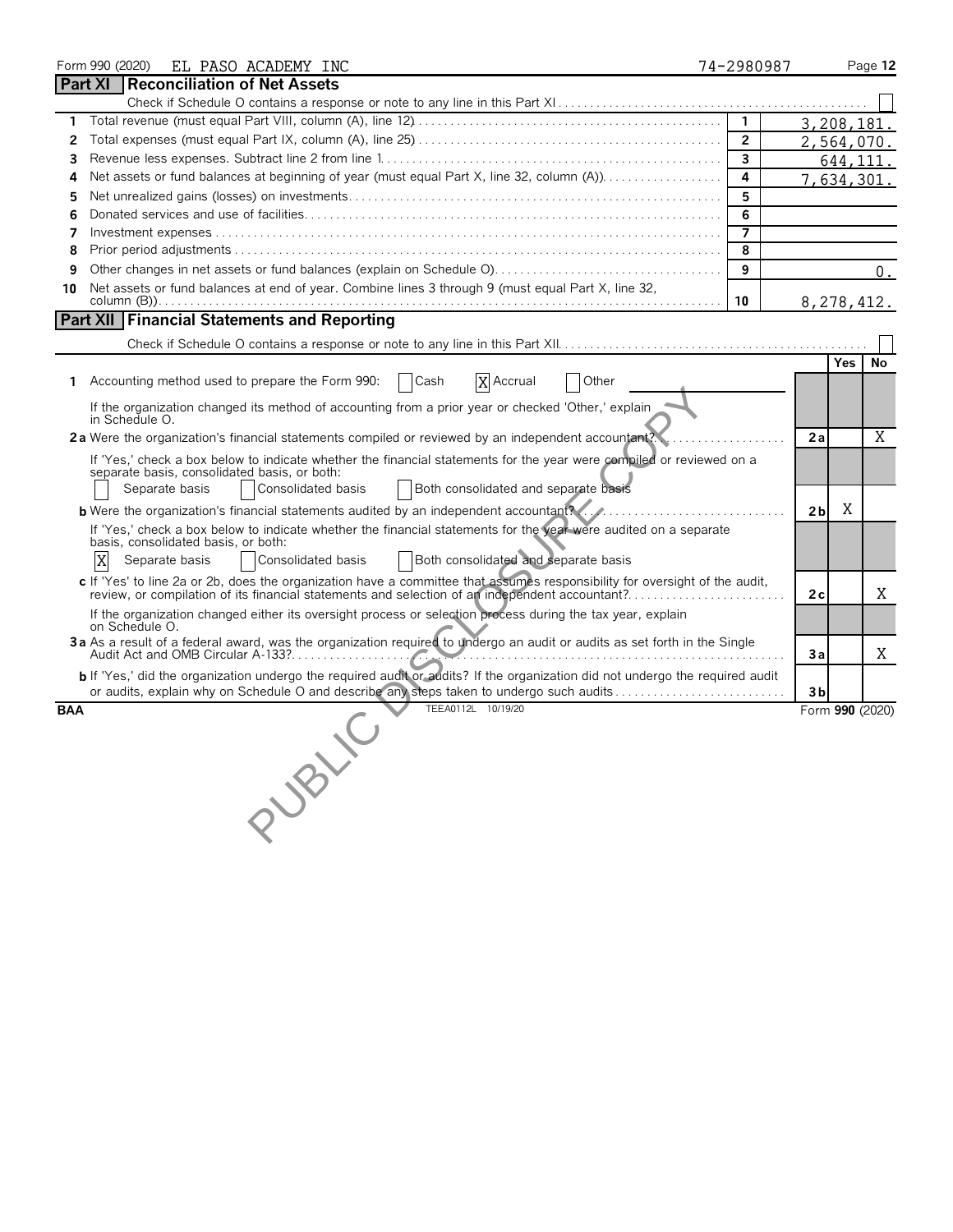# **CHEDULE A** Public Charity Status and Public Support<br>
(Form 990 or 990-EZ) Complete if the organization is a section 501(c)(3) organization or a section

**COMPOUTE A**<br>(Form 990 or 990-EZ) Complete if the organization is a section 501(c)(3) organization or a section<br>4947(a)(1) nonexempt charitable trust.

Department of the Treasury<br> **Example 2008 Consumer Service**<br> **Co to www.irs.gov/Form990 for instructions and the latest information.** 

| ZUZU                                |  |
|-------------------------------------|--|
| <b>Open to Public</b><br>Inspection |  |

|       |   | Name of the organization                      |                                                                          |                                                                                                                                                                                                                                                                                                                                                                                                                    |                                                       |               |                                                      |                                                    |
|-------|---|-----------------------------------------------|--------------------------------------------------------------------------|--------------------------------------------------------------------------------------------------------------------------------------------------------------------------------------------------------------------------------------------------------------------------------------------------------------------------------------------------------------------------------------------------------------------|-------------------------------------------------------|---------------|------------------------------------------------------|----------------------------------------------------|
|       |   | EL PASO ACADEMY INC                           |                                                                          |                                                                                                                                                                                                                                                                                                                                                                                                                    |                                                       |               | Employer identification number<br>74-2980987         |                                                    |
|       |   |                                               |                                                                          | <b>Part I</b> Reason for Public Charity Status. (All organizations must complete this part.) See instructions.                                                                                                                                                                                                                                                                                                     |                                                       |               |                                                      |                                                    |
|       |   |                                               |                                                                          | The organization is not a private foundation because it is: (For lines 1 through 12, check only one box.)                                                                                                                                                                                                                                                                                                          |                                                       |               |                                                      |                                                    |
| 1     |   |                                               |                                                                          | A church, convention of churches, or association of churches described in section 170(b)(1)(A)(i).                                                                                                                                                                                                                                                                                                                 |                                                       |               |                                                      |                                                    |
| 2     | Χ |                                               |                                                                          | A school described in section 170(b)(1)(A)(ii). (Attach Schedule E (Form 990 or 990-EZ).)                                                                                                                                                                                                                                                                                                                          |                                                       |               |                                                      |                                                    |
| 3     |   |                                               |                                                                          | A hospital or a cooperative hospital service organization described in section 170(b)(1)(A)(iii).                                                                                                                                                                                                                                                                                                                  |                                                       |               |                                                      |                                                    |
| 4     |   |                                               |                                                                          | A medical research organization operated in conjunction with a hospital described in section 170(b)(1)(A)(iii). Enter the hospital's                                                                                                                                                                                                                                                                               |                                                       |               |                                                      |                                                    |
|       |   | name, city, and state:                        |                                                                          |                                                                                                                                                                                                                                                                                                                                                                                                                    |                                                       |               |                                                      |                                                    |
| 5     |   | section 170(b)(1)(A)(iv). (Complete Part II.) |                                                                          | An organization operated for the benefit of a college or university owned or operated by a governmental unit described in                                                                                                                                                                                                                                                                                          |                                                       |               |                                                      |                                                    |
| 6     |   |                                               |                                                                          | A federal, state, or local government or governmental unit described in section 170(b)(1)(A)(v).                                                                                                                                                                                                                                                                                                                   |                                                       |               |                                                      |                                                    |
| 7     |   |                                               | in section 170(b)(1)(A)(vi). (Complete Part II.)                         | An organization that normally receives a substantial part of its support from a governmental unit or from the general public described                                                                                                                                                                                                                                                                             |                                                       |               |                                                      |                                                    |
| 8     |   |                                               |                                                                          | A community trust described in <b>section 170(b)(1)(A)(vi).</b> (Complete Part II.)                                                                                                                                                                                                                                                                                                                                |                                                       |               |                                                      |                                                    |
| 9     |   |                                               |                                                                          | An agricultural research organization described in section 170(b)(1)(A)(ix) operated in conjunction with a land-grant college<br>or university or a non-land-grant college of agriculture (see instructions). Enter the name, city, and state of the college or                                                                                                                                                    |                                                       |               |                                                      |                                                    |
|       |   | university:                                   |                                                                          | ______________________________                                                                                                                                                                                                                                                                                                                                                                                     |                                                       |               |                                                      |                                                    |
| 10    |   |                                               | June 30, 1975. See section 509(a)(2). (Complete Part III.)               | An organization that normally receives (1) more than 33-1/3% of its support from contributions, membership fees, and gross receipts<br>from activities related to its exempt functions, subject to certain exceptions, and (2) no more than 33-1/3% of its support from gross<br>investment income and unrelated business taxable income (less section 511 (ax) from businesses acquired by the organization after |                                                       |               |                                                      |                                                    |
| 11    |   |                                               |                                                                          | An organization organized and operated exclusively to test for public safety. See section 509(a)(4).                                                                                                                                                                                                                                                                                                               |                                                       |               |                                                      |                                                    |
| 12    |   |                                               |                                                                          | An organization organized and operated exclusively for the benefit of, to perform the functions of, or to carry out the purposes of one<br>or more publicly supported organizations described in section 509(a)(1) or section 509(a)(2). See section 509(a)(3). Check the box in                                                                                                                                   |                                                       |               |                                                      |                                                    |
|       |   |                                               |                                                                          | lines 12a through 12d that describes the type of supporting organization and complete lines 12e, 12f, and 12g.                                                                                                                                                                                                                                                                                                     |                                                       |               |                                                      |                                                    |
| а     |   | complete Part IV, Sections A and B.           |                                                                          | Type I. A supporting organization operated, supervised, or controlled by its supported organization(s), typically by giving the supported organization(s) the power to regularly apport or elect a majority of the directors o                                                                                                                                                                                     |                                                       |               |                                                      |                                                    |
| b     |   | must complete Part IV, Sections A and C.      |                                                                          | Type II. A supporting organization supervised or controlled in connection with its supported organization(s), by having control or<br>management of the supporting organization vested in the same persons that control or manage the supported organization(s). You                                                                                                                                               |                                                       |               |                                                      |                                                    |
| С     |   |                                               |                                                                          | Type III functionally integrated. A supporting organization operated in connection with, and functionally integrated with, its supported<br>organization(s) (see instructions). You must complete Part IV, Sections A, D, and E.                                                                                                                                                                                   |                                                       |               |                                                      |                                                    |
| d     |   |                                               |                                                                          | Type III non-functionally integrated. A supporting organization operated in connection with its supported organization(s) that is not<br>functionally integrated. The organization generally must satisfy a distribution requirement and an attentiveness requirement (see                                                                                                                                         |                                                       |               |                                                      |                                                    |
| е     |   |                                               |                                                                          | instructions). You must complete Part IV, Sections A and D, and Part V.<br>Check this box if the organization received a written determination from the IRS that it is a Type I, Type II, Type III functionally<br>integrated, or Type III non-functionally integrated supporting organization.                                                                                                                    |                                                       |               |                                                      |                                                    |
|       |   |                                               |                                                                          |                                                                                                                                                                                                                                                                                                                                                                                                                    |                                                       |               |                                                      |                                                    |
|       |   |                                               | g Provide the following information about the supported organization(s). |                                                                                                                                                                                                                                                                                                                                                                                                                    |                                                       |               |                                                      |                                                    |
|       |   | (i) Name of supported organization            | $(ii)$ $EIN$                                                             | (iii) Type of organization<br>described on lines 1-10<br>above (see instructions))                                                                                                                                                                                                                                                                                                                                 | organization listed<br>in your governing<br>document? | $(iv)$ is the | (v) Amount of monetary<br>support (see instructions) | (vi) Amount of other<br>support (see instructions) |
|       |   |                                               |                                                                          |                                                                                                                                                                                                                                                                                                                                                                                                                    | Yes                                                   | No            |                                                      |                                                    |
|       |   |                                               |                                                                          |                                                                                                                                                                                                                                                                                                                                                                                                                    |                                                       |               |                                                      |                                                    |
| (A)   |   |                                               |                                                                          |                                                                                                                                                                                                                                                                                                                                                                                                                    |                                                       |               |                                                      |                                                    |
|       |   |                                               |                                                                          |                                                                                                                                                                                                                                                                                                                                                                                                                    |                                                       |               |                                                      |                                                    |
| (B)   |   |                                               |                                                                          |                                                                                                                                                                                                                                                                                                                                                                                                                    |                                                       |               |                                                      |                                                    |
| (C)   |   |                                               |                                                                          |                                                                                                                                                                                                                                                                                                                                                                                                                    |                                                       |               |                                                      |                                                    |
| (D)   |   |                                               |                                                                          |                                                                                                                                                                                                                                                                                                                                                                                                                    |                                                       |               |                                                      |                                                    |
| (E)   |   |                                               |                                                                          |                                                                                                                                                                                                                                                                                                                                                                                                                    |                                                       |               |                                                      |                                                    |
|       |   |                                               |                                                                          |                                                                                                                                                                                                                                                                                                                                                                                                                    |                                                       |               |                                                      |                                                    |
| Total |   |                                               |                                                                          |                                                                                                                                                                                                                                                                                                                                                                                                                    |                                                       |               |                                                      |                                                    |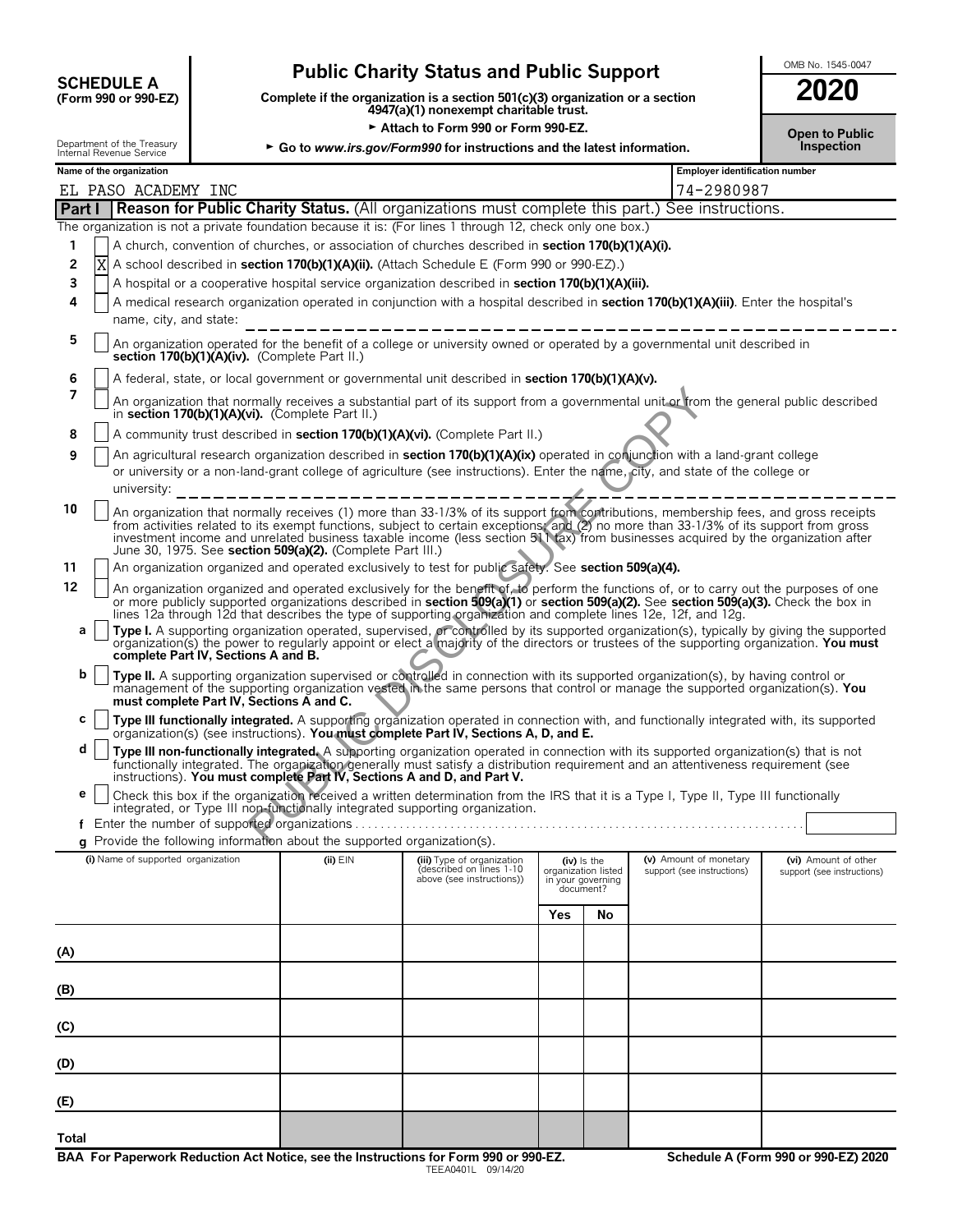|            | <b>Section A. Public Support</b>                                                                                                                                                                                                                                                                                                                                                                        |          |            |            |            |                                      |           |
|------------|---------------------------------------------------------------------------------------------------------------------------------------------------------------------------------------------------------------------------------------------------------------------------------------------------------------------------------------------------------------------------------------------------------|----------|------------|------------|------------|--------------------------------------|-----------|
|            | Calendar year (or fiscal year<br>beginning in) $\rightarrow$                                                                                                                                                                                                                                                                                                                                            | (a) 2016 | (b) 2017   | $(c)$ 2018 | $(d)$ 2019 | $(e)$ 2020                           | (f) Total |
| 1.         | Gifts, grants, contributions, and<br>membership fees received. (Do not<br>include any 'unusual grants'').                                                                                                                                                                                                                                                                                               |          |            |            |            |                                      |           |
| 2          | Tax revenues levied for the<br>organization's benefit and<br>either paid to or expended<br>on its behalf                                                                                                                                                                                                                                                                                                |          |            |            |            |                                      |           |
| 3          | The value of services or<br>facilities furnished by a<br>governmental unit to the<br>organization without charge                                                                                                                                                                                                                                                                                        |          |            |            |            |                                      |           |
| 4          | <b>Total.</b> Add lines 1 through 3                                                                                                                                                                                                                                                                                                                                                                     |          |            |            |            |                                      |           |
| 5          | The portion of total<br>contributions by each person<br>(other than a governmental<br>unit or publicly supported<br>organization) included on line 1<br>that exceeds 2% of the amount<br>shown on line 11, column $(f)$                                                                                                                                                                                 |          |            |            |            |                                      |           |
| 6          | <b>Public support.</b> Subtract line 5<br>from line $4$                                                                                                                                                                                                                                                                                                                                                 |          |            |            |            |                                      |           |
|            | <b>Section B. Total Support</b>                                                                                                                                                                                                                                                                                                                                                                         |          |            |            |            |                                      |           |
|            | Calendar year (or fiscal year<br>beginning in) $\rightarrow$                                                                                                                                                                                                                                                                                                                                            | (a) 2016 | $(b)$ 2017 | (c) 2018   | $(d)$ 2019 | (e) 2020                             | (f) Total |
|            | <b>7</b> Amounts from line 4                                                                                                                                                                                                                                                                                                                                                                            |          |            |            |            |                                      |           |
| 8          | Gross income from interest,<br>dividends, payments received<br>on securities loans, rents,<br>royalties, and income from<br>similar sources                                                                                                                                                                                                                                                             |          |            |            |            |                                      |           |
| 9          | Net income from unrelated<br>business activities, whether or<br>not the business is regularly<br>carried on                                                                                                                                                                                                                                                                                             |          |            |            |            |                                      |           |
| 10         | Other income. Do not include<br>gain or loss from the sale of<br>capital assets (Explain in                                                                                                                                                                                                                                                                                                             |          |            |            |            |                                      |           |
|            | 11 Total support. Add lines 7                                                                                                                                                                                                                                                                                                                                                                           |          |            |            |            |                                      |           |
| 12.        | Gross receipts from related activities, etc. (see instructions)                                                                                                                                                                                                                                                                                                                                         |          |            |            |            | 12                                   |           |
|            | 13 First 5 years. If the Form 990 is for the organization's first, second, third, fourth, or fifth tax year as a section 501(c)(3)                                                                                                                                                                                                                                                                      |          |            |            |            |                                      |           |
|            | <b>Section C. Computation of Public Support Percentage</b>                                                                                                                                                                                                                                                                                                                                              |          |            |            |            |                                      |           |
|            | 14 Public support percentage for 2020 (line 6, column (f), divided by line 11, column (f)                                                                                                                                                                                                                                                                                                               |          |            |            |            | - 14                                 | %<br>$\%$ |
|            |                                                                                                                                                                                                                                                                                                                                                                                                         |          |            |            |            | 15                                   |           |
|            | 16a 33-1/3% support test-2020. If the organization did not check the box on line 13, and line 14 is 33-1/3% or more, check this box                                                                                                                                                                                                                                                                     |          |            |            |            |                                      |           |
|            | b 33-1/3% support test-2019. If the organization did not check a box on line 13 or 16a, and line 15 is 33-1/3% or more, check this box                                                                                                                                                                                                                                                                  |          |            |            |            |                                      |           |
|            | 17a 10%-facts-and-circumstances test-2020. If the organization did not check a box on line 13, 16a, or 16b, and line 14 is 10%<br>or more, and if the organization meets the facts-and-circumstances test, check this box and stop here. Explain in Part VI how<br>the organization meets the facts-and-circumstances test. The organization qualifies as a publicly supported organization             |          |            |            |            |                                      |           |
|            | <b>b 10%-facts-and-circumstances test-2019.</b> If the organization did not check a box on line 13, 16a, 16b, or 17a, and line 15 is 10%<br>or more, and if the organization meets the facts-and-circumstances test, check this box and stop here. Explain in Part VI how the<br>organization meets the 'facts-and-circumstances' test. The organization qualifies as a publicly supported organization |          |            |            |            |                                      |           |
|            | 18 Private foundation. If the organization did not check a box on line 13, 16a, 16b, 17a, or 17b, check this box and see instructions                                                                                                                                                                                                                                                                   |          |            |            |            |                                      |           |
| <b>BAA</b> |                                                                                                                                                                                                                                                                                                                                                                                                         |          |            |            |            | Schedule A (Form 990 or 990-EZ) 2020 |           |

**Part II Support Schedule for Organizations Described in Sections 170(b)(1)(A)(iv) and 170(b)(1)(A)(vi)** (Complete only if you checked the box on line 5, 7, or 8 of Part I or if the organization failed to qualify under Part III. If the organization fails to qualify under the tests listed below, please complete Part III.)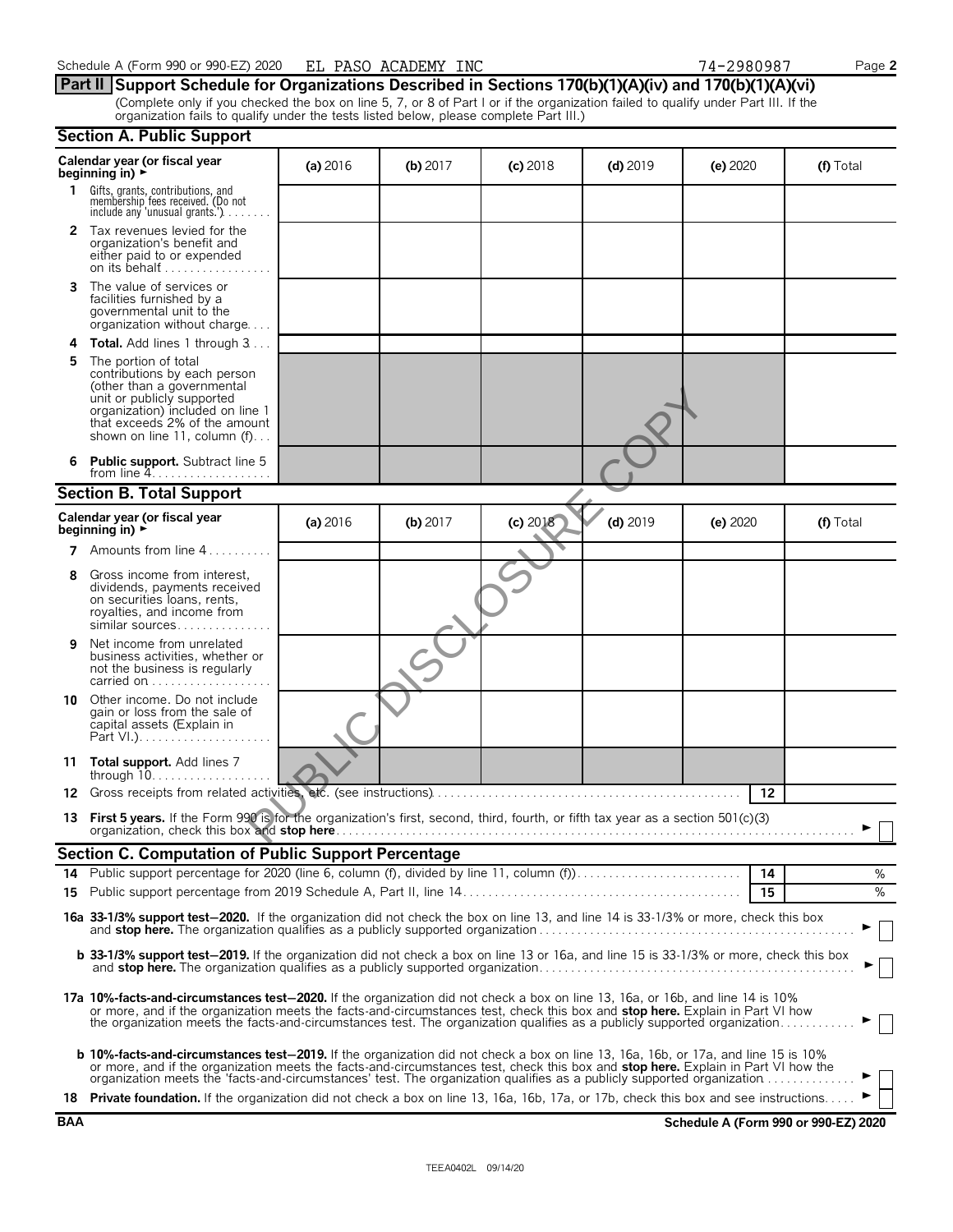(Complete only if you checked the box on line 10 of Part I or if the organization failed to qualify under Part II. If the organization fails to qualify under the tests listed below, please complete Part II.)

|    | <b>Section A. Public Support</b>                                                                                                                                                                                                                                              |          |          |            |            |          |           |
|----|-------------------------------------------------------------------------------------------------------------------------------------------------------------------------------------------------------------------------------------------------------------------------------|----------|----------|------------|------------|----------|-----------|
| 1  | Calendar year (or fiscal year beginning in) $\blacktriangleright$<br>Gifts, grants, contributions,<br>and membership fees<br>received. (Do not include                                                                                                                        | (a) 2016 | (b) 2017 | $(c)$ 2018 | $(d)$ 2019 | (e) 2020 | (f) Total |
|    | any 'unusual grants.')<br>2 Gross receipts from admissions,<br>merchandise sold or services<br>performed, or facilities<br>furnished in any activity that is<br>related to the organization's<br>$tax\text{-}exempt$ purpose                                                  |          |          |            |            |          |           |
| 3  | Gross receipts from activities<br>that are not an unrelated trade<br>or business under section 513.                                                                                                                                                                           |          |          |            |            |          |           |
| 4  | Tax revenues levied for the<br>organization's benefit and<br>either paid to or expended on<br>its behalf                                                                                                                                                                      |          |          |            |            |          |           |
| 5. | The value of services or<br>facilities furnished by a<br>governmental unit to the<br>organization without charge                                                                                                                                                              |          |          |            |            |          |           |
|    | <b>6 Total.</b> Add lines 1 through 5<br><b>7a</b> Amounts included on lines 1.<br>2, and 3 received from<br>disqualified persons                                                                                                                                             |          |          |            |            |          |           |
|    | <b>b</b> Amounts included on lines 2<br>and 3 received from other than<br>disqualified persons that<br>exceed the greater of \$5,000 or<br>1% of the amount on line 13                                                                                                        |          |          |            |            |          |           |
|    | c Add lines 7a and 7b                                                                                                                                                                                                                                                         |          |          |            |            |          |           |
|    | <b>Public support.</b> (Subtract line                                                                                                                                                                                                                                         |          |          |            |            |          |           |
|    | <b>Section B. Total Support</b>                                                                                                                                                                                                                                               |          |          |            |            |          |           |
|    | Calendar year (or fiscal year beginning in) $\blacktriangleright$                                                                                                                                                                                                             | (a) 2016 | (b) 2017 | $(c)$ 2018 | $(d)$ 2019 | (e) 2020 | (f) Total |
|    | <b>9</b> Amounts from line $6 \ldots \ldots$                                                                                                                                                                                                                                  |          |          |            |            |          |           |
|    | <b>10a</b> Gross income from interest, dividends,<br>payments received on securities loans,<br>rents, royalties, and income from<br>$similar$ sources.                                                                                                                        |          |          |            |            |          |           |
|    | <b>b</b> Unrelated business taxable<br>income (less section 511<br>taxes) from businesses<br>acquired after June 30, 1975                                                                                                                                                     |          |          |            |            |          |           |
| 11 | <b>c</b> Add lines 10a and $10b$<br>Net income from unrelated business<br>activities not included in line $10b$ ,<br>whether or not the business is<br>regularly carried on. $\ldots$                                                                                         |          |          |            |            |          |           |
|    | 12 Other income. Do not include<br>gain or loss from the sale of<br>capital assets (Explain in                                                                                                                                                                                |          |          |            |            |          |           |
|    | 13 Total support. (Add lines 9,<br>10c, 11, and 12.)                                                                                                                                                                                                                          |          |          |            |            |          |           |
|    | 14 First 5 years. If the Form 990 is for the organization's first, second, third, fourth, or fifth tax year as a section 501(c)(3)<br>organization, check this box and stop here.                                                                                             |          |          |            |            |          |           |
|    | Section C. Computation of Public Support Percentage                                                                                                                                                                                                                           |          |          |            |            |          |           |
| 15 | Public support percentage for 2020 (line 8, column (f), divided by line 13, column (f)                                                                                                                                                                                        |          |          |            |            | 15       | %         |
| 16 |                                                                                                                                                                                                                                                                               |          |          |            |            | 16       | oko       |
|    | Section D. Computation of Investment Income Percentage                                                                                                                                                                                                                        |          |          |            |            |          |           |
| 17 |                                                                                                                                                                                                                                                                               |          |          |            |            | 17       | ್ಠಿ       |
| 18 |                                                                                                                                                                                                                                                                               |          |          |            |            | 18       | ್ಠಿ       |
|    | 19a 33-1/3% support tests-2020. If the organization did not check the box on line 14, and line 15 is more than 33-1/3%, and line 17<br>is not more than 33-1/3%, check this box and stop here. The organization qualifies as a publicly supported organization                |          |          |            |            |          |           |
|    | <b>b</b> 33-1/3% support tests-2019. If the organization did not check a box on line 14 or line 19a, and line 16 is more than 33-1/3%, and<br>line 18 is not more than 33-1/3%, check this box and stop here. The organization qualifies as a publicly supported organization |          |          |            |            |          |           |
|    | 20 Private foundation. If the organization did not check a box on line 14, 19a, or 19b, check this box and see instructions                                                                                                                                                   |          |          |            |            |          |           |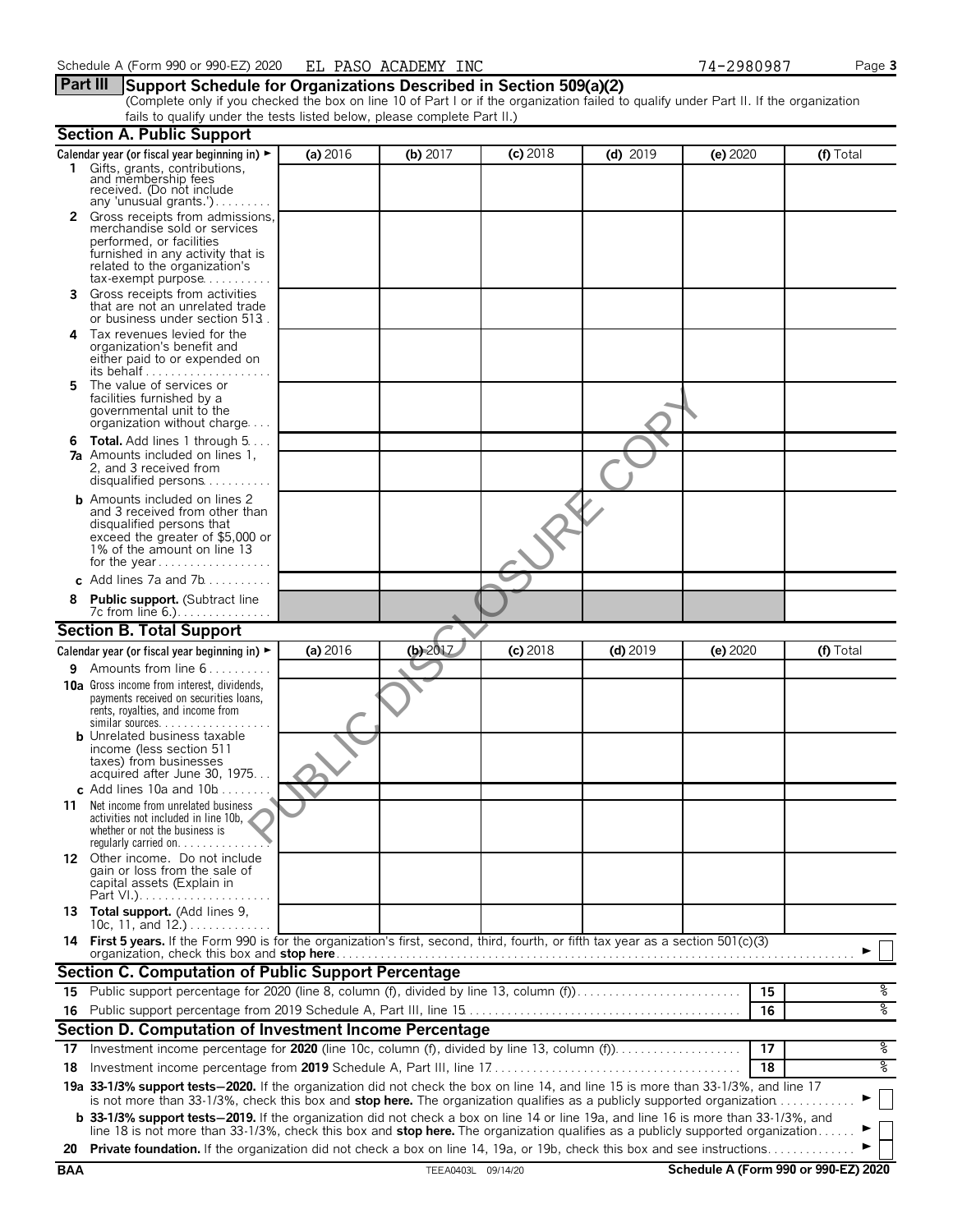# **Part IV Supporting Organizations**

(Complete only if you checked a box in line 12 on Part I. If you checked box 12a, Part I, complete Sections A and B. If you checked box 12b, Part I, complete Sections A and C. If you checked box 12c, Part I, complete Sections A, D, and E. If you checked box 12d, Part I, complete Sections A and D, and complete Part V.)

# **Section A. All Supporting Organizations**

|   |                                                                                                                                                                                                                                                                                                                                                                                                                                                                            |                      | <b>Yes</b> | No |
|---|----------------------------------------------------------------------------------------------------------------------------------------------------------------------------------------------------------------------------------------------------------------------------------------------------------------------------------------------------------------------------------------------------------------------------------------------------------------------------|----------------------|------------|----|
|   | 1 Are all of the organization's supported organizations listed by name in the organization's governing documents?<br>If 'No,' describe in Part VI how the supported organizations are designated. If designated by class or purpose, describe<br>the designation. If historic and continuing relationship, explain.                                                                                                                                                        | $\mathbf{1}$         |            |    |
|   | 2 Did the organization have any supported organization that does not have an IRS determination of status under section<br>509(a)(1) or (2)? If 'Yes,' explain in <b>Part VI</b> how the organization determined that the supported organization was                                                                                                                                                                                                                        |                      |            |    |
|   | described in section $509(a)(1)$ or (2).<br>3a Did the organization have a supported organization described in section 501(c)(4), (5), or (6)? If 'Yes,' answer lines 3b<br>and 3c below.                                                                                                                                                                                                                                                                                  | $\overline{2}$<br>За |            |    |
|   | <b>b</b> Did the organization confirm that each supported organization qualified under section $501(c)(4)$ , (5), or (6) and<br>satisfied the public support tests under section 509(a)(2)? If 'Yes,' describe in <b>Part VI</b> when and how the organization                                                                                                                                                                                                             |                      |            |    |
|   | made the determination.<br>c Did the organization ensure that all support to such organizations was used exclusively for section $170(c)(2)$ (B)<br>purposes? If 'Yes,' explain in <b>Part VI</b> what controls the organization put in place to ensure such use.                                                                                                                                                                                                          | 3b<br>3c             |            |    |
|   | 4a Was any supported organization not organized in the United States ('foreign supported organization')? If 'Yes' and<br>if you checked box 12a or 12b in Part I, answer lines 4b and 4c below.                                                                                                                                                                                                                                                                            | 4a                   |            |    |
|   | <b>b</b> Did the organization have ultimate control and discretion in deciding whether to make grants to the foreign supported<br>organization? If 'Yes,' describe in Part VI how the organization had such control and discretion despite being controlled<br>or supervised by or in connection with its supported organizations.                                                                                                                                         | 4b                   |            |    |
|   | c Did the organization support any foreign supported organization that does not have an IRS determination under<br>sections 501(c)(3) and 509(a)(1) or (2)? If 'Yes,' explain in <b>Part VI</b> what controls the organization used to ensure that<br>all support to the foreign supported organization was used exclusively for section $170(c)(2)(B)$ purposes.                                                                                                          | 4c                   |            |    |
|   | 5a Did the organization add, substitute, or remove any supported organizations during the tax year? If 'Yes,' answer lines<br>5b and 5c below (if applicable). Also, provide detail in Part VI, including (i) the names and EIN numbers of the<br>supported organizations added, substituted, or removed; (ii) the reasons for each such action; (iii) the                                                                                                                 |                      |            |    |
|   | authority under the organization's organizing document authorizing such action; and (iv) how the action was<br>accomplished (such as by amendment to the organizing document).                                                                                                                                                                                                                                                                                             | 5а                   |            |    |
|   | <b>b Type I or Type II only.</b> Was any added or substituted supported organization part of a class already designated in the<br>organization's organizing document?                                                                                                                                                                                                                                                                                                      | 5 <sub>b</sub>       |            |    |
|   | c Substitutions only. Was the substitution the result of an event beyond the organization's control?                                                                                                                                                                                                                                                                                                                                                                       | 5с                   |            |    |
| 6 | Did the organization provide support (whether in the form of grants or the provision of services or facilities) to<br>anyone other than (i) its supported organizations, (ii) individuals that are part of the charitable class benefited by one<br>or more of its supported organizations, or (iii) other supporting organizations that also support or benefit one or more of<br>the filing organization's supported organizations? If 'Yes,' provide detail in Part VI. | 6                    |            |    |
|   | 7 Did the organization provide a grant, loan, compensation, or other similar payment to a substantial contributor<br>(as defined in section 4958(c)(3)(C)), a family member of a substantial contributor, or a 35% controlled entity with<br>regard to a substantial contributor? If 'Yes,' complete Part I of Schedule L (Form 990 or 990-EZ).                                                                                                                            | $\overline{7}$       |            |    |
|   | Did the organization make a loan to a disqualified person (as defined in section 4958) not described in line 7? If 'Yes,'<br>complete Part I of Schedule L (Form 990 or 990-EZ).                                                                                                                                                                                                                                                                                           | 8                    |            |    |
|   | 9a Was the organization controlled directly or indirectly at any time during the tax year by one or more disqualified persons,<br>as defined in section 4946 (other than foundation managers and organizations described in section 509(a)(1) or (2))?                                                                                                                                                                                                                     |                      |            |    |
|   | If 'Yes,' provide detail in Part VI.<br><b>b</b> Did one or more disqualified persons (as defined in line 9a) hold a controlling interest in any entity in which the<br>supporting organization had an interest? If 'Yes,' provide detail in Part VI.                                                                                                                                                                                                                      | 9a<br>9b             |            |    |
|   | c Did a disqualified person (as defined in line 9a) have an ownership interest in, or derive any personal benefit from,<br>assets in which the supporting organization also had an interest? If 'Yes,' provide detail in Part VI.                                                                                                                                                                                                                                          | 9c                   |            |    |
|   | 10a Was the organization subject to the excess business holdings rules of section 4943 because of section 4943(f) (regarding<br>certain Type II supporting organizations, and all Type III non-functionally integrated supporting organizations)? If 'Yes,'<br>answer line 10b below.                                                                                                                                                                                      | 10a                  |            |    |
|   | <b>b</b> Did the organization have any excess business holdings in the tax year? (Use Schedule C, Form 4720, to determine<br>whether the organization had excess business holdings.).                                                                                                                                                                                                                                                                                      | 10b                  |            |    |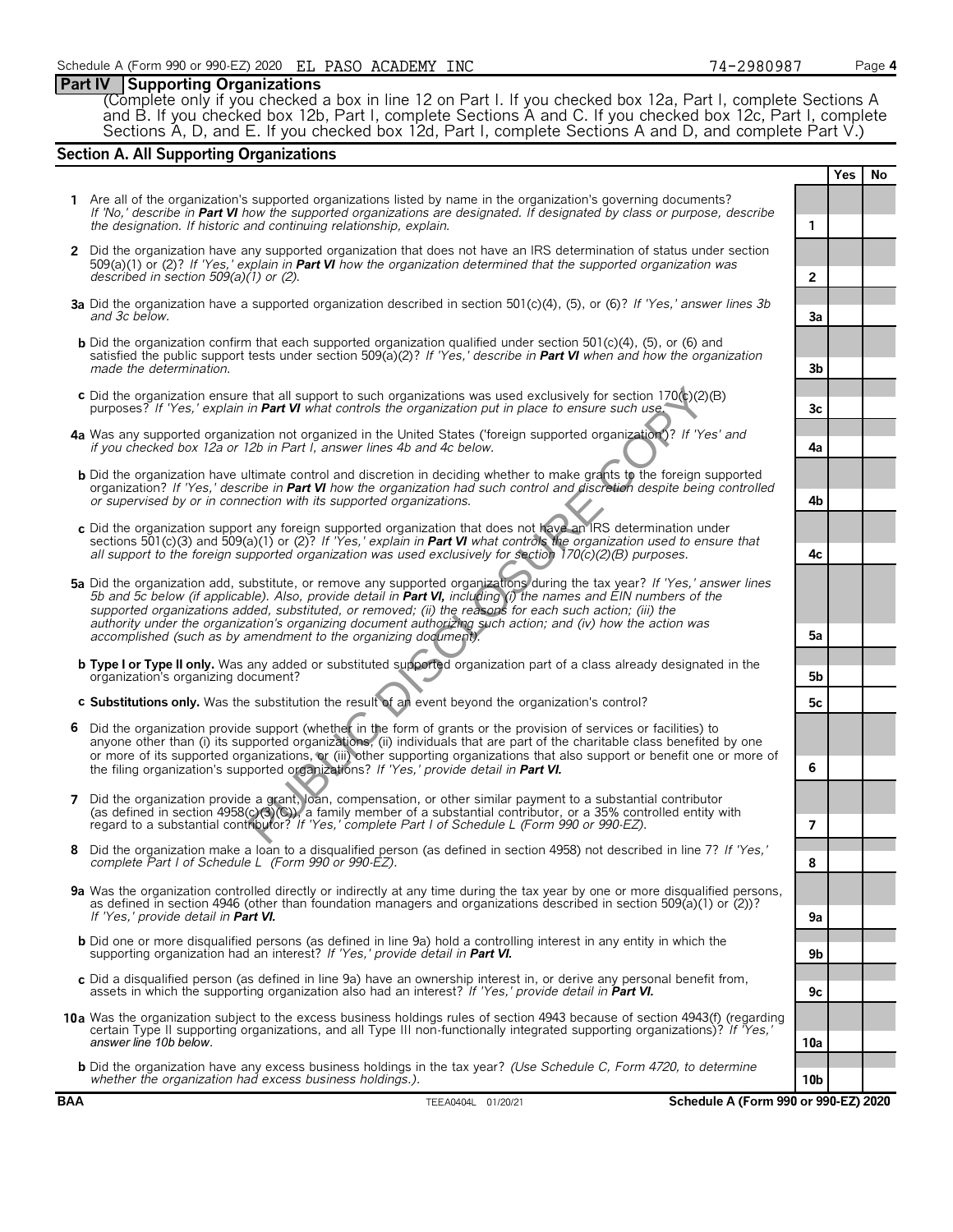|    | Part IV | Supporting Organizations (continued)                                                                                                                                                                                                                                                                                                                                                                                                                                                                                                                                                                                                                                                                                                                       |                 |            |           |
|----|---------|------------------------------------------------------------------------------------------------------------------------------------------------------------------------------------------------------------------------------------------------------------------------------------------------------------------------------------------------------------------------------------------------------------------------------------------------------------------------------------------------------------------------------------------------------------------------------------------------------------------------------------------------------------------------------------------------------------------------------------------------------------|-----------------|------------|-----------|
|    |         |                                                                                                                                                                                                                                                                                                                                                                                                                                                                                                                                                                                                                                                                                                                                                            |                 | <b>Yes</b> | No        |
| 11 |         | Has the organization accepted a gift or contribution from any of the following persons?                                                                                                                                                                                                                                                                                                                                                                                                                                                                                                                                                                                                                                                                    |                 |            |           |
|    |         | a A person who directly or indirectly controls, either alone or together with persons described in lines 11b and 11c below,<br>the governing body of a supported organization?                                                                                                                                                                                                                                                                                                                                                                                                                                                                                                                                                                             | 11a             |            |           |
|    |         | <b>b</b> A family member of a person described in line 11a above?                                                                                                                                                                                                                                                                                                                                                                                                                                                                                                                                                                                                                                                                                          | 11 <sub>b</sub> |            |           |
|    |         | <b>C</b> A 35% controlled entity of a person described in line 11a or 11b above? If 'Yes' to line 11a, 11b, or 11c, provide detail in <b>Part VI.</b>                                                                                                                                                                                                                                                                                                                                                                                                                                                                                                                                                                                                      | 11c             |            |           |
|    |         | <b>Section B. Type I Supporting Organizations</b>                                                                                                                                                                                                                                                                                                                                                                                                                                                                                                                                                                                                                                                                                                          |                 |            |           |
|    |         |                                                                                                                                                                                                                                                                                                                                                                                                                                                                                                                                                                                                                                                                                                                                                            |                 | <b>Yes</b> | <b>No</b> |
|    |         | Did the governing body, members of the governing body, officers acting in their official capacity, or membership of one<br>or more supported organizations have the power to regularly appoint or elect at least a majority of the organization's<br>officers, directors, or trustees at all times during the tax year? If 'No,' describe in <b>Part VI</b> how the supported<br>organization(s) effectively operated, supervised, or controlled the organization's activities. If the organization had more<br>than one supported organization, describe how the powers to appoint and/or remove officers, directors, or trustees<br>were allocated among the supported organizations and what conditions or restrictions, if any, applied to such powers |                 |            |           |
|    |         | during the tax year.                                                                                                                                                                                                                                                                                                                                                                                                                                                                                                                                                                                                                                                                                                                                       |                 |            |           |
| 2  |         | Did the organization operate for the benefit of any supported organization other than the supported organization(s)<br>that operated, supervised, or controlled the supporting organization? If 'Yes,' explain in <b>Part VI</b> how providing such                                                                                                                                                                                                                                                                                                                                                                                                                                                                                                        |                 |            |           |
|    |         | benefit carried out the purposes of the supported organization(s) that operated, supervised, or controlled the<br>supporting organization.                                                                                                                                                                                                                                                                                                                                                                                                                                                                                                                                                                                                                 | $\overline{2}$  |            |           |
|    |         | <b>Section C. Type II Supporting Organizations</b>                                                                                                                                                                                                                                                                                                                                                                                                                                                                                                                                                                                                                                                                                                         |                 |            |           |
|    |         |                                                                                                                                                                                                                                                                                                                                                                                                                                                                                                                                                                                                                                                                                                                                                            |                 | <b>Yes</b> | No.       |
|    |         | 1 Were a majority of the organization's directors or trustees during the tax year also a majority of the directors or trustees                                                                                                                                                                                                                                                                                                                                                                                                                                                                                                                                                                                                                             |                 |            |           |

# **Section D. All Type III Supporting Organizations**

|             | benefit carried out the purposes of the supported organization(s) that operated, supervised, or controlled the<br>supporting organization.                                                                                                                                                                                                                                                      | $\mathbf{2}$ |     |    |
|-------------|-------------------------------------------------------------------------------------------------------------------------------------------------------------------------------------------------------------------------------------------------------------------------------------------------------------------------------------------------------------------------------------------------|--------------|-----|----|
|             | Section C. Type II Supporting Organizations                                                                                                                                                                                                                                                                                                                                                     |              |     |    |
|             |                                                                                                                                                                                                                                                                                                                                                                                                 |              | Yes | No |
|             | Were a majority of the organization's directors or trustees during the tax year also a majority of the directors or trustees<br>of each of the organization's supported organization(s)? If 'No,' describe in Part VI how control or management of the<br>supporting organization was vested in the same persons that controlled or managed the supported organization(s).                      | 1            |     |    |
|             | Section D. All Type III Supporting Organizations                                                                                                                                                                                                                                                                                                                                                |              |     |    |
|             | Did the organization provide to each of its supported organizations, by the last day of the fifth month of the                                                                                                                                                                                                                                                                                  |              | Yes | No |
|             | organization's tax year, (i) a written notice describing the type and amount of support provided during the prior tax                                                                                                                                                                                                                                                                           |              |     |    |
|             | year, (ii) a copy of the Form 990 that was most recently filed as of the date of notification, and (iii) copies of the<br>organization's governing documents in effect on the date of notification, to the extent not previously provided?                                                                                                                                                      | 1            |     |    |
|             |                                                                                                                                                                                                                                                                                                                                                                                                 |              |     |    |
| $2^{\circ}$ | Were any of the organization's officers, directors, or trustees either (i) appointed or elected by the supported                                                                                                                                                                                                                                                                                |              |     |    |
|             | organization(s) or (ii) serving on the governing body of a supported organization? If 'No,' explain in Part VI how<br>the organization maintained a close and continuous working relationship with the supported organization(s).                                                                                                                                                               | $\mathbf{2}$ |     |    |
| 3           | By reason of the relationship described in line 2, above, did the organization's supported organizations have a significant<br>voice in the organization's investment policies and in directing the use of the organization's income or assets at<br>all times during the tax year? If 'Yes,' describe in Part VI the role the organization's supported organizations played<br>in this regard. | 3            |     |    |
|             | Section E. Type III Functionally Integrated Supporting Organizations                                                                                                                                                                                                                                                                                                                            |              |     |    |
|             |                                                                                                                                                                                                                                                                                                                                                                                                 |              |     |    |
|             | Check the box next to the method that the organization used to satisfy the Integral Part Test during the year (see instructions).                                                                                                                                                                                                                                                               |              |     |    |
|             | The organization satisfied the Activities Test. Complete line 2 below.<br>a                                                                                                                                                                                                                                                                                                                     |              |     |    |
|             | The organization is the parent of each of its supported organizations. Complete line 3 below.<br>b.                                                                                                                                                                                                                                                                                             |              |     |    |

# **Section E. Type III Functionally Integrated Supporting Organizations**

- **a** The organization satisfied the Activities Test. *Complete line 2 below.*
- **b** The organization is the parent of each of its supported organizations. *Complete line 3 below.*
- **c** The organization supported a governmental entity. *Describe in Part VI how you supported a governmental entity (see instructions).*

## **2** Activities Test. **Answer lines 2a and 2b below. Yes No**

- **a** Did substantially all of the organization's activities during the tax year directly further the exempt purposes of the supported organization(s) to which the organization was responsive? *If 'Yes,' then in Part VI identify those supported organizations and explain how these activities directly furthered their exempt purposes, how the organization was responsive to those supported organizations, and how the organization determined that these activities constituted substantially all of its activities.* **2a**
- **b** Did the activities described in line 2a, above, constitute activities that, but for the organization's involvement, one or more of the organization's supported organization(s) would have been engaged in? *If 'Yes,' explain in Part VI the reasons for the organization's position that its supported organization(s) would have engaged in these activities but for the organization's involvement.* **2b**
- **3** Parent of Supported Organizations. *Answer lines 3a and 3b below.*
- **a** Did the organization have the power to regularly appoint or elect a majority of the officers, directors, or trustees of each of the supported organizations? *If 'Yes' or 'No,' provide details in Part VI.* **3a**
- **b** Did the organization exercise a substantial degree of direction over the policies, programs, and activities of each of its supported organizations? *If 'Yes,' describe in Part VI the role played by the organization in this regard.* **3b**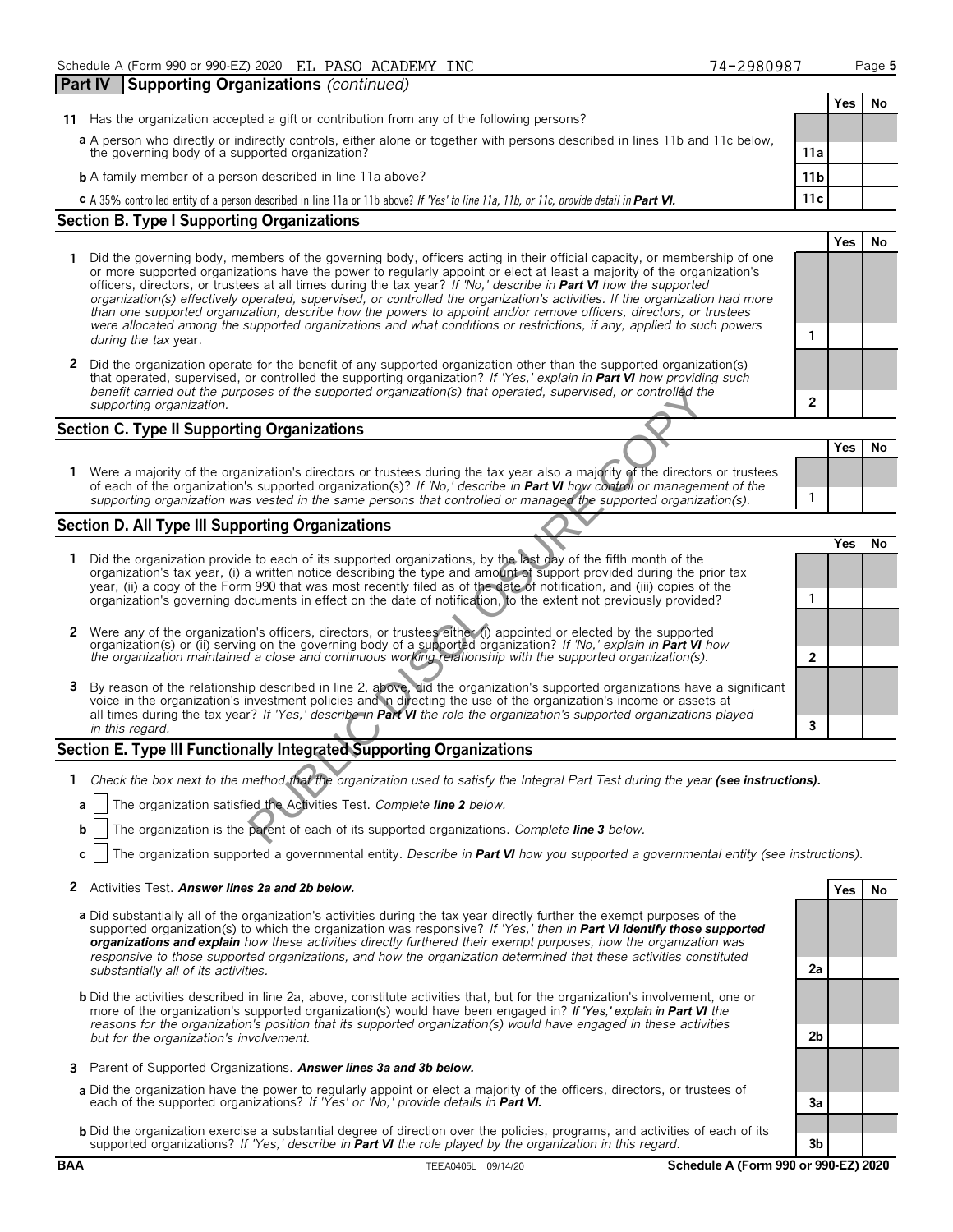**Part V Type III Non-Functionally Integrated 509(a)(3) Supporting Organizations**

| Section A - Adjusted Net Income           |                                                                                                                                                                                                                |                         | (A) Prior Year | (B) Current Year<br>(optional) |
|-------------------------------------------|----------------------------------------------------------------------------------------------------------------------------------------------------------------------------------------------------------------|-------------------------|----------------|--------------------------------|
| Net short-term capital gain<br>1.         |                                                                                                                                                                                                                | $\mathbf{1}$            |                |                                |
| $\mathbf{2}$                              | Recoveries of prior-year distributions                                                                                                                                                                         | $\overline{2}$          |                |                                |
| 3                                         | Other gross income (see instructions)                                                                                                                                                                          | 3                       |                |                                |
| 4<br>Add lines 1 through 3.               |                                                                                                                                                                                                                | 4                       |                |                                |
| 5.<br>Depreciation and depletion          |                                                                                                                                                                                                                | 5                       |                |                                |
| 6                                         | Portion of operating expenses paid or incurred for production or collection of gross<br>income or for management, conservation, or maintenance of property held for<br>production of income (see instructions) | 6                       |                |                                |
| 7 Other expenses (see instructions)       |                                                                                                                                                                                                                | $\overline{7}$          |                |                                |
| 8                                         | <b>Adjusted Net Income</b> (subtract lines 5, 6, and 7 from line 4)                                                                                                                                            | 8                       |                |                                |
|                                           | Section B - Minimum Asset Amount                                                                                                                                                                               |                         | (A) Prior Year | (B) Current Year<br>(optional) |
| 1.                                        | Aggregate fair market value of all non-exempt-use assets (see instructions for short<br>tax year or assets held for part of year):                                                                             |                         |                |                                |
|                                           | <b>a</b> Average monthly value of securities                                                                                                                                                                   | 1a                      |                |                                |
| <b>b</b> Average monthly cash balances    |                                                                                                                                                                                                                | ſb                      |                |                                |
|                                           | c Fair market value of other non-exempt-use assets                                                                                                                                                             | 1c                      |                |                                |
| <b>d Total</b> (add lines 1a, 1b, and 1c) |                                                                                                                                                                                                                | ⁄1d                     |                |                                |
| (explain in detail in Part VI):           | e Discount claimed for blockage or other factors                                                                                                                                                               |                         |                |                                |
|                                           | 2 Acquisition indebtedness applicable to non-exempt-use assets                                                                                                                                                 | $\overline{2}$          |                |                                |
| <b>3</b> Subtract line 2 from line 1d.    |                                                                                                                                                                                                                | $\overline{\mathbf{3}}$ |                |                                |
| 4<br>see instructions).                   | Cash deemed held for exempt use. Enter 0.015 of line 3 (for greater amount,                                                                                                                                    | 4                       |                |                                |
|                                           | 5 Net value of non-exempt-use assets (subtract line 4 from line 3)                                                                                                                                             | 5                       |                |                                |
| 6<br>Multiply line 5 by 0.035.            |                                                                                                                                                                                                                | 6                       |                |                                |
| 7                                         | Recoveries of prior-year distributions                                                                                                                                                                         | $\overline{7}$          |                |                                |
| 8                                         | Minimum Asset Amount (add line 7 to line 6)                                                                                                                                                                    | 8                       |                |                                |
|                                           | Section C - Distributable Amount                                                                                                                                                                               |                         |                | <b>Current Year</b>            |
| $\mathbf{1}$                              | Adjusted net income for prior year (from Section A, line 8, column A)                                                                                                                                          | 1                       |                |                                |
| Enter 0.85 of line 1.<br>$\mathbf{2}$     |                                                                                                                                                                                                                | $\overline{2}$          |                |                                |
|                                           | 3 Minimum asset amount for prior year (from Section B, line 8, column A)                                                                                                                                       | $\overline{\mathbf{3}}$ |                |                                |
| Enter greater of line 2 or line 3.<br>4   |                                                                                                                                                                                                                | 4                       |                |                                |
| 5 Income tax imposed in prior year        |                                                                                                                                                                                                                | 5                       |                |                                |
|                                           |                                                                                                                                                                                                                |                         |                |                                |

**7**  $\Box$  Check here if the current year is the organization's first as a non-functionally integrated Type III supporting organization (see instructions).

**BAA Schedule A (Form 990 or 990-EZ) 2020**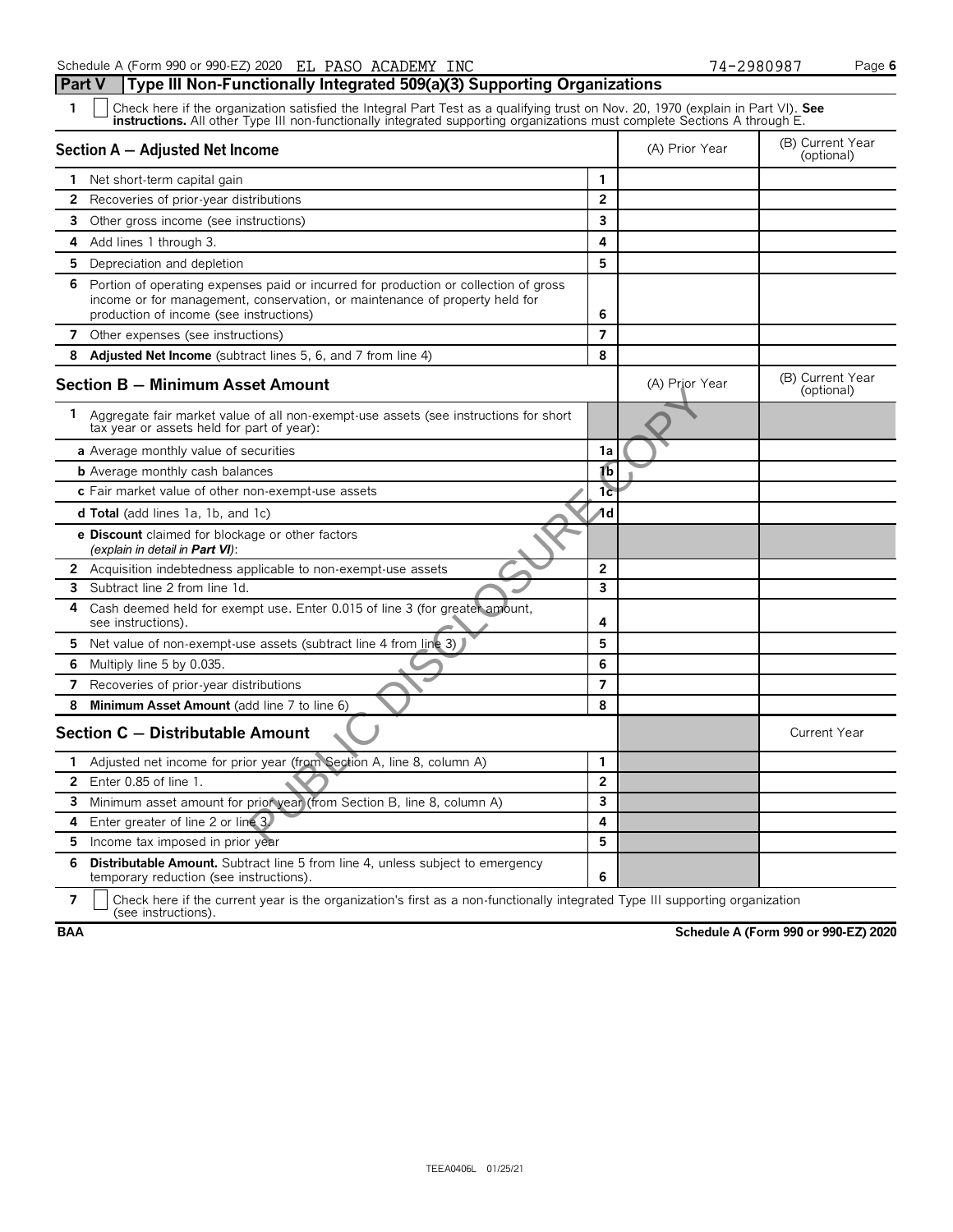|    | <b>Part V</b>   Type III Non-Functionally Integrated 509(a)(3) Supporting Organizations (continued)                                                                           |                                              |                                              |                |                                                  |
|----|-------------------------------------------------------------------------------------------------------------------------------------------------------------------------------|----------------------------------------------|----------------------------------------------|----------------|--------------------------------------------------|
|    | <b>Section D - Distributions</b>                                                                                                                                              |                                              |                                              |                | <b>Current Year</b>                              |
| 1. | Amounts paid to supported organizations to accomplish exempt purposes                                                                                                         |                                              |                                              | $\mathbf{1}$   |                                                  |
|    | 2 Amounts paid to perform activity that directly furthers exempt purposes of supported organizations,                                                                         |                                              |                                              |                |                                                  |
|    | in excess of income from activity                                                                                                                                             |                                              | 2                                            |                |                                                  |
| 3  | Administrative expenses paid to accomplish exempt purposes of supported organizations                                                                                         |                                              |                                              | 3              |                                                  |
| 4  | Amounts paid to acquire exempt-use assets                                                                                                                                     |                                              |                                              | 4              |                                                  |
| 5  | Qualified set-aside amounts (prior IRS approval required $-$ provide details in <b>Part VI</b> )                                                                              |                                              |                                              | 5              |                                                  |
| 6  | Other distributions (describe in Part VI). See instructions.                                                                                                                  |                                              |                                              | 6              |                                                  |
| 7  | Total annual distributions. Add lines 1 through 6.                                                                                                                            |                                              |                                              | $\overline{7}$ |                                                  |
| 8  | Distributions to attentive supported organizations to which the organization is responsive (provide details<br>in Part VI). See instructions.                                 |                                              |                                              | 8              |                                                  |
| 9  | Distributable amount for 2020 from Section C, line 6                                                                                                                          |                                              |                                              | 9              |                                                  |
|    | 10 Line 8 amount divided by line 9 amount                                                                                                                                     |                                              |                                              | 10             |                                                  |
|    | Section E - Distribution Allocations (see instructions)                                                                                                                       | (i)<br><b>Excess</b><br><b>Distributions</b> | (i)<br><b>Underdistributions</b><br>Pre-2020 |                | (iii)<br><b>Distributable</b><br>Amount for 2020 |
|    | 1 Distributable amount for 2020 from Section C, line 6                                                                                                                        |                                              |                                              |                |                                                  |
|    | 2 Underdistributions, if any, for years prior to 2020 (reasonable<br>cause required - explain in Part VI). See instructions.                                                  |                                              |                                              |                |                                                  |
|    | 3 Excess distributions carryover, if any, to 2020                                                                                                                             |                                              |                                              |                |                                                  |
|    | a From 2015.                                                                                                                                                                  |                                              |                                              |                |                                                  |
|    | <b>b</b> From 2016.                                                                                                                                                           |                                              |                                              |                |                                                  |
|    | c From 2017                                                                                                                                                                   |                                              |                                              |                |                                                  |
|    | $d$ From 2018.                                                                                                                                                                |                                              |                                              |                |                                                  |
|    | e From 2019.                                                                                                                                                                  |                                              |                                              |                |                                                  |
|    | f Total of lines 3a through 3e                                                                                                                                                |                                              |                                              |                |                                                  |
|    | g Applied to underdistributions of prior years                                                                                                                                |                                              |                                              |                |                                                  |
|    | h Applied to 2020 distributable amount                                                                                                                                        |                                              |                                              |                |                                                  |
|    | <i>i</i> Carryover from 2015 not applied (see instructions)                                                                                                                   |                                              |                                              |                |                                                  |
|    | j Remainder. Subtract lines 3g, 3h, and 3i from line 3f.                                                                                                                      |                                              |                                              |                |                                                  |
| 4  | Distributions for 2020 from Section D.<br>\$<br>line $7:$                                                                                                                     |                                              |                                              |                |                                                  |
|    | a Applied to underdistributions of prior years                                                                                                                                |                                              |                                              |                |                                                  |
|    | <b>b</b> Applied to 2020 distributable amount                                                                                                                                 |                                              |                                              |                |                                                  |
|    | c Remainder. Subtract lines 4a and 4b from line 4.                                                                                                                            |                                              |                                              |                |                                                  |
| 5. | Remaining underdistributions for years prior to 2020, if any.<br>Subtract lines 3g and 4a from line 2. For result greater than<br>zero, explain in Part VI. See instructions. |                                              |                                              |                |                                                  |
|    | 6 Remaining underdistributions for 2020. Subtract lines 3h and 4b<br>from line 1. For result greater than zero, explain in Part VI. See<br>instructions.                      |                                              |                                              |                |                                                  |
|    | 7 Excess distributions carryover to 2021. Add lines 3j and 4c.                                                                                                                |                                              |                                              |                |                                                  |
|    | 8 Breakdown of line 7:                                                                                                                                                        |                                              |                                              |                |                                                  |
|    | $a$ Excess from 2016                                                                                                                                                          |                                              |                                              |                |                                                  |
|    | <b>b</b> Excess from $2017$                                                                                                                                                   |                                              |                                              |                |                                                  |
|    | $c$ Excess from 2018                                                                                                                                                          |                                              |                                              |                |                                                  |
|    | <b>d</b> Excess from $2019$                                                                                                                                                   |                                              |                                              |                |                                                  |
|    | <b>e</b> Excess from 2020                                                                                                                                                     |                                              |                                              |                |                                                  |

**BAA Schedule A (Form 990 or 990-EZ) 2020**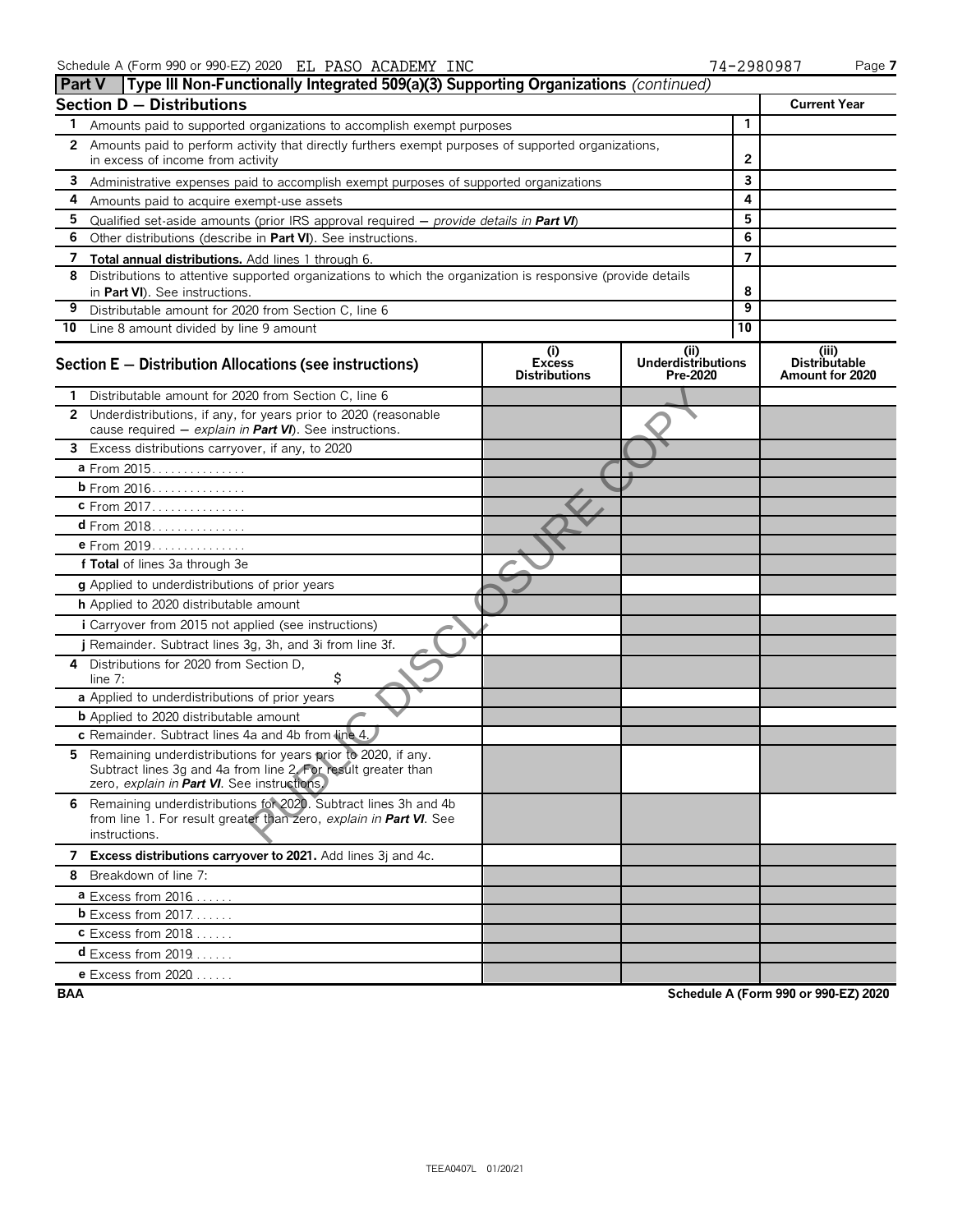

PUBLIC DISCUSSIRE COPY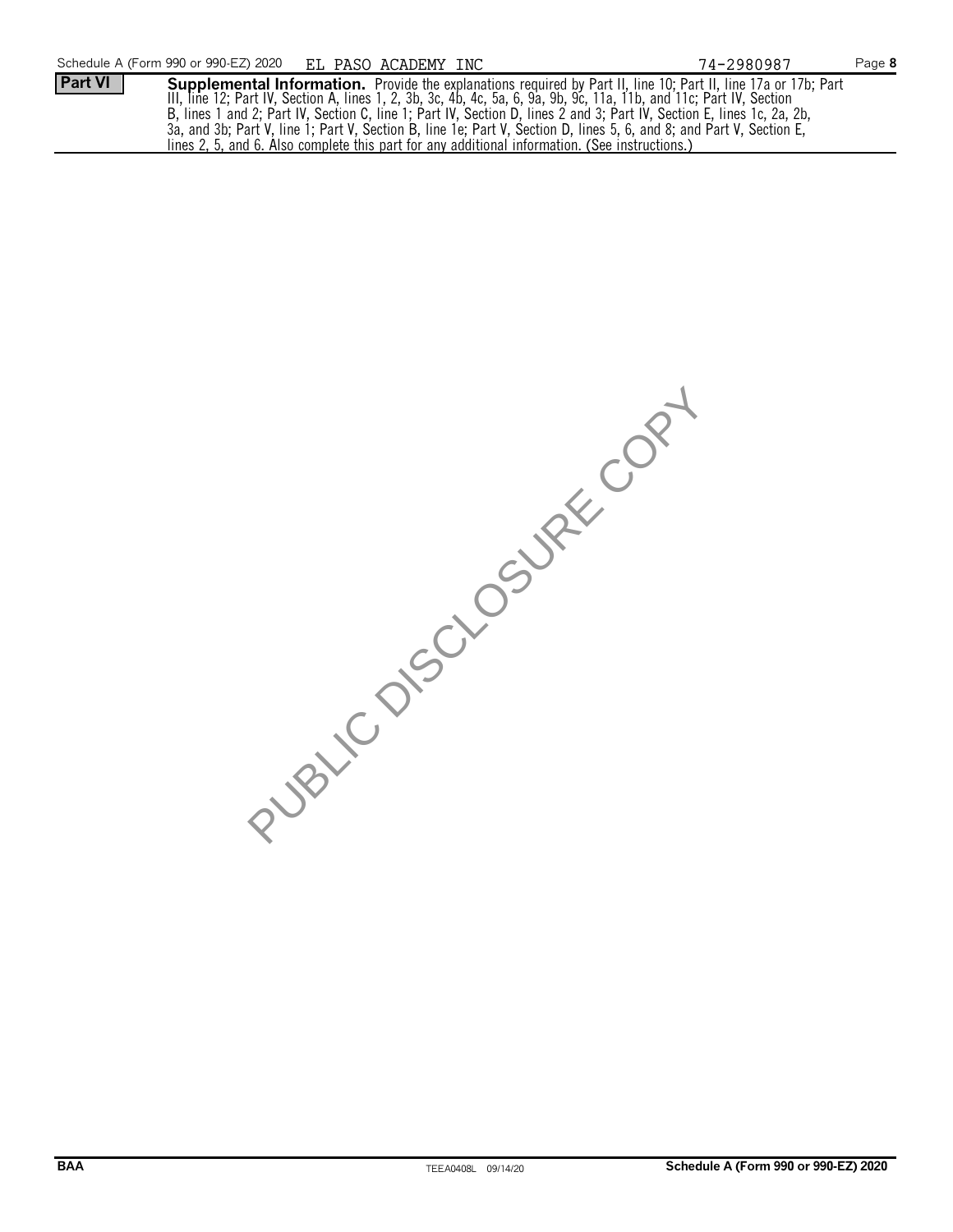| <b>Schedule B</b> |  |  |
|-------------------|--|--|
|-------------------|--|--|

|               | (Form 990, 990-EZ |
|---------------|-------------------|
| $\sim$ 000 PP |                   |

| or 990-PF)             |  |  |
|------------------------|--|--|
| Donartmant of the Trai |  |  |

### Schedule B **Schedule B COLOSURE COPY COPY COPY COPY COPY COPY COPY COPY CONB** No. 1545-0047 **Schedule of Contributors** PUBLIC DISCLOSURE COPY

**or 990-PF)** <sup>G</sup>**Attach to Form 990, Form 990-EZ, or Form 990-PF. 2020**



| Λ | T |
|---|---|
|   | J |
|   |   |

|                      | Department of the Treasury<br>Internal Revenue Service | ► Go to www.irs.gov/Form990 for the latest information.                                                                                                                                                                                                                                                                                                                                                                                                                                                                                                                                                                                                                               |                                |
|----------------------|--------------------------------------------------------|---------------------------------------------------------------------------------------------------------------------------------------------------------------------------------------------------------------------------------------------------------------------------------------------------------------------------------------------------------------------------------------------------------------------------------------------------------------------------------------------------------------------------------------------------------------------------------------------------------------------------------------------------------------------------------------|--------------------------------|
|                      | Name of the organization                               |                                                                                                                                                                                                                                                                                                                                                                                                                                                                                                                                                                                                                                                                                       | Employer identification number |
|                      | EL PASO ACADEMY INC                                    |                                                                                                                                                                                                                                                                                                                                                                                                                                                                                                                                                                                                                                                                                       | 74-2980987                     |
|                      | Organization type (check one):                         |                                                                                                                                                                                                                                                                                                                                                                                                                                                                                                                                                                                                                                                                                       |                                |
| Filers of:           |                                                        | Section:                                                                                                                                                                                                                                                                                                                                                                                                                                                                                                                                                                                                                                                                              |                                |
|                      | Form 990 or 990-EZ                                     | X<br>$501(c)$ (3)<br>(enter number) organization                                                                                                                                                                                                                                                                                                                                                                                                                                                                                                                                                                                                                                      |                                |
|                      |                                                        | $4947(a)(1)$ nonexempt charitable trust not treated as a private foundation                                                                                                                                                                                                                                                                                                                                                                                                                                                                                                                                                                                                           |                                |
|                      |                                                        | 527 political organization                                                                                                                                                                                                                                                                                                                                                                                                                                                                                                                                                                                                                                                            |                                |
| Form 990-PF          |                                                        | 501(c)(3) exempt private foundation                                                                                                                                                                                                                                                                                                                                                                                                                                                                                                                                                                                                                                                   |                                |
|                      |                                                        | 4947(a)(1) nonexempt charitable trust treated as a private foundation                                                                                                                                                                                                                                                                                                                                                                                                                                                                                                                                                                                                                 |                                |
|                      |                                                        | 501(c)(3) taxable private foundation                                                                                                                                                                                                                                                                                                                                                                                                                                                                                                                                                                                                                                                  |                                |
|                      |                                                        | Check if your organization is covered by the General Rule or a Special Rule.<br>Note: Only a section 501(c)(7), (8), or (10) organization can check boxes for both the General Rule and a Special Rule. See instructions.                                                                                                                                                                                                                                                                                                                                                                                                                                                             |                                |
| <b>General Rule</b>  |                                                        |                                                                                                                                                                                                                                                                                                                                                                                                                                                                                                                                                                                                                                                                                       |                                |
| $\mathbf X$          |                                                        | For an organization filing Form 990, 990-EZ, or 990-PF that received, during the year, contributions totaling \$5,000 or more (in money<br>or property) from any one contributor. Complete Parts I and II. See instructions for determining a contributor's total contributions.                                                                                                                                                                                                                                                                                                                                                                                                      |                                |
| <b>Special Rules</b> |                                                        |                                                                                                                                                                                                                                                                                                                                                                                                                                                                                                                                                                                                                                                                                       |                                |
|                      |                                                        | For an organization described in section 501(c)(3) filing Form 990 or 990-EZ that met the 33-1/3% support test of the regulations<br>under sections 509(a)(1) and 170(b)(1)(A)(vi), that checked Schedule A (Form 990 or 990-EZ), Part II, line 13, 16a, or 16b, and that<br>received from any one contributor, during the year, total contributions of the greater of (1) \$5,000; or (2) 2% of the amount on (i)<br>Form 990, Part VIII, line 1h; or (ii) Form 990-EZ, line 1. Complete Parts I and II.                                                                                                                                                                             |                                |
|                      |                                                        | For an organization described in section 501(c)(7), (8), or (10) filing Form 990 or 990-EZ that received from any one contributor,<br>during the year, total contributions of more than \$1,000 exclusively for religious, charitable, scientific, literary, or educational<br>purposes, or for the prevention of cruelty to children or animals. Complete Parts I (entering 'N/A' in column (b) instead of the<br>contributor name and address), II, and III.                                                                                                                                                                                                                        |                                |
|                      |                                                        | For an organization described in section 501(c)(7), (8), or (10) filing Form 990 or 990-EZ that received from any one contributor,<br>during the year, contributions exclusively for religious, charitable, etc., purposes, but no such contributions totaled more than<br>\$1,000. If this box is checked, enter here the total contributions that were received during the year for an exclusively religious,<br>charitable, etc., purpose. Don't complete any of the parts unless the General Rule applies to this organization because<br>it received nonexclusively religious, charitable, etc., contributions totaling \$5,000 or more during the year $\blacktriangleright$ \$ |                                |
|                      |                                                        |                                                                                                                                                                                                                                                                                                                                                                                                                                                                                                                                                                                                                                                                                       |                                |

**Caution:** An organization that isn't covered by the General Rule and/or the Special Rules doesn't file Schedule B (Form 990, 990-EZ, or 990-PF), but it **must** answer 'No' on Part IV, line 2, of its Form 990; or check the box on line H of its Form 990-EZ or on its Form 990-PF, Part I, line 2, to certify that it doesn't meet the filing requirements of Schedule B (Form 990, 990-EZ, or 990-PF).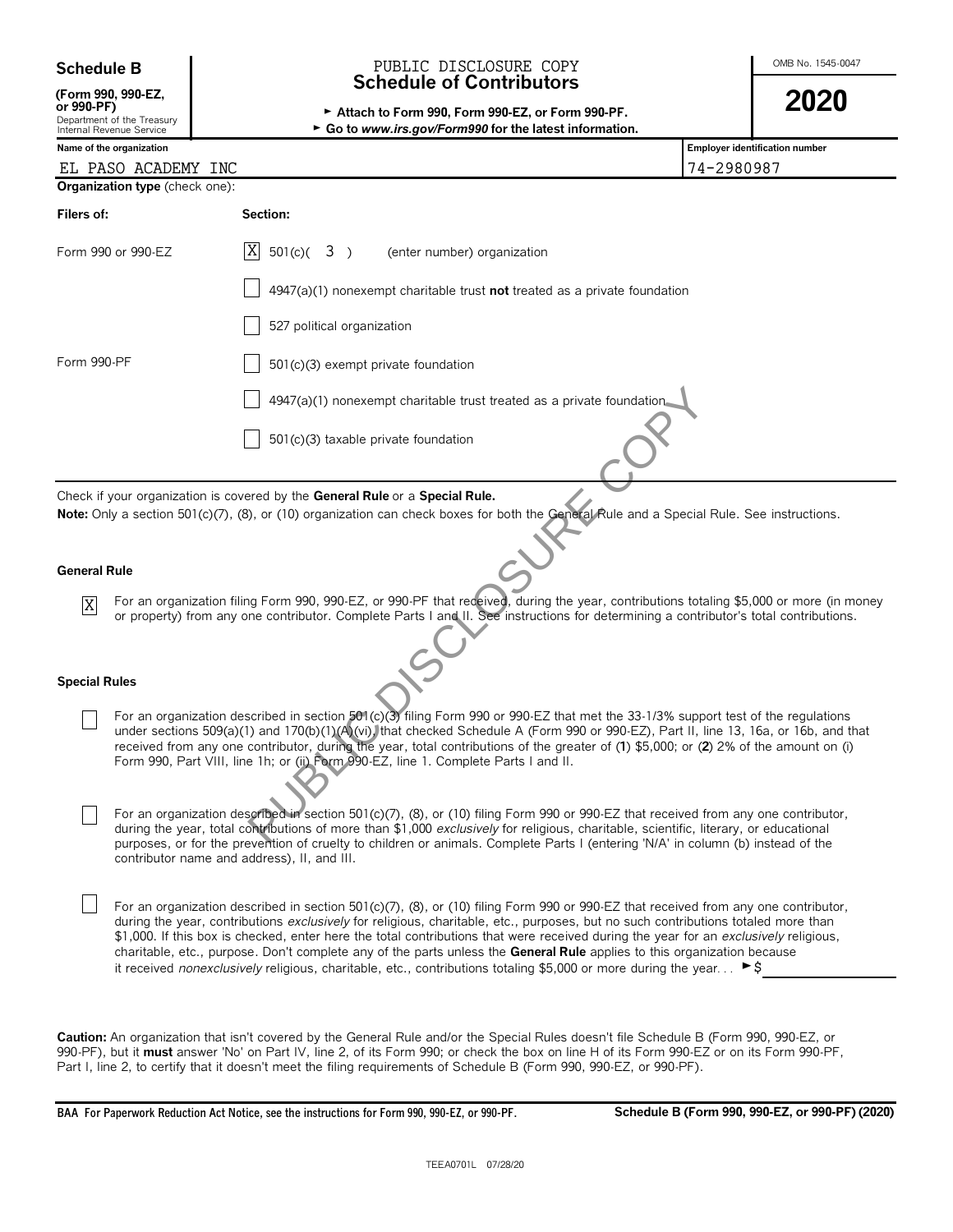|                                             | Schedule B (Form 990, 990-EZ, or 990-PF) (2020)                                                       |                               |                                                     | Page 2                                                          |
|---------------------------------------------|-------------------------------------------------------------------------------------------------------|-------------------------------|-----------------------------------------------------|-----------------------------------------------------------------|
| Name of organization<br>EL PASO ACADEMY INC |                                                                                                       |                               | <b>Employer identification number</b><br>74-2980987 |                                                                 |
| Part I                                      | <b>Contributors</b> (see instructions). Use duplicate copies of Part I if additional space is needed. |                               |                                                     |                                                                 |
| (a)<br>No.                                  | (b)<br>Name, address, and ZIP + 4                                                                     | (c)<br>Total<br>contributions |                                                     | (d)<br>Type of contribution                                     |
|                                             |                                                                                                       | \$                            | Person<br>Payroll<br>272, 213.<br>Noncash           | $\mathbf X$<br>(Complete Part II for<br>noncash contributions.) |
| (a)<br>No.                                  | (b)<br>Name, address, and $ZIP + 4$                                                                   | (c)<br>Total<br>contributions |                                                     | (d)<br>Type of contribution                                     |
| $\overline{2}$                              |                                                                                                       | \$                            | Person<br>Payroll<br>2,929,258.<br>Noncash          | X<br>(Complete Part II for<br>noncash contributions.)           |
| (a)                                         | (b)                                                                                                   | (c)                           |                                                     | (d)                                                             |

| No.              | Name, address, and $ZIP + 4$      | Total<br>contributions        | Type of contribution                                                                  |
|------------------|-----------------------------------|-------------------------------|---------------------------------------------------------------------------------------|
|                  |                                   | \$<br>272, 213.               | Χ<br>Person<br>Payroll<br>Noncash<br>(Complete Part II for<br>noncash contributions.) |
| (a)<br>No.       | (b)<br>Name, address, and ZIP + 4 | (c)<br>Total<br>contributions | (d)<br>Type of contribution                                                           |
| $\overline{2}$ . |                                   | \$<br>2,929,258.              | Χ<br>Person<br>Payroll<br>Noncash<br>(Complete Part II for<br>noncash contributions.) |
| (a)<br>No.       | (b)<br>Name, address, and ZIP + 4 | (c)<br>Total<br>contributions | (d)<br>Type of contribution                                                           |
|                  |                                   | Ś                             | Person<br>Payroll<br>Noncash<br>(Complete Part II for<br>noncash contributions.)      |
|                  |                                   |                               |                                                                                       |
| (a)<br>No.       | (b)<br>Name, address, and ZIP + 4 | (c)<br>Total<br>contributions | (d)<br>Type of contribution                                                           |
|                  |                                   | Ś                             | Person<br>Payroll<br>Noncash<br>(Complete Part II for<br>noncash contributions.)      |
| (a)<br>No.       | (b)<br>Name, address, and ZIP + 4 | (c)<br>Total<br>contributions | (d)<br>Type of contribution                                                           |
|                  |                                   | Ś                             | Person<br>Payroll<br>Noncash<br>(Complete Part II for<br>noncash contributions.)      |
| (a)<br>No.       | (b)<br>Name, address, and ZIP + 4 | (c)<br>Total<br>contributions | (d)<br>Type of contribution                                                           |
|                  |                                   | \$                            | Person<br>Payroll<br>Noncash<br>(Complete Part II for<br>noncash contributions.)      |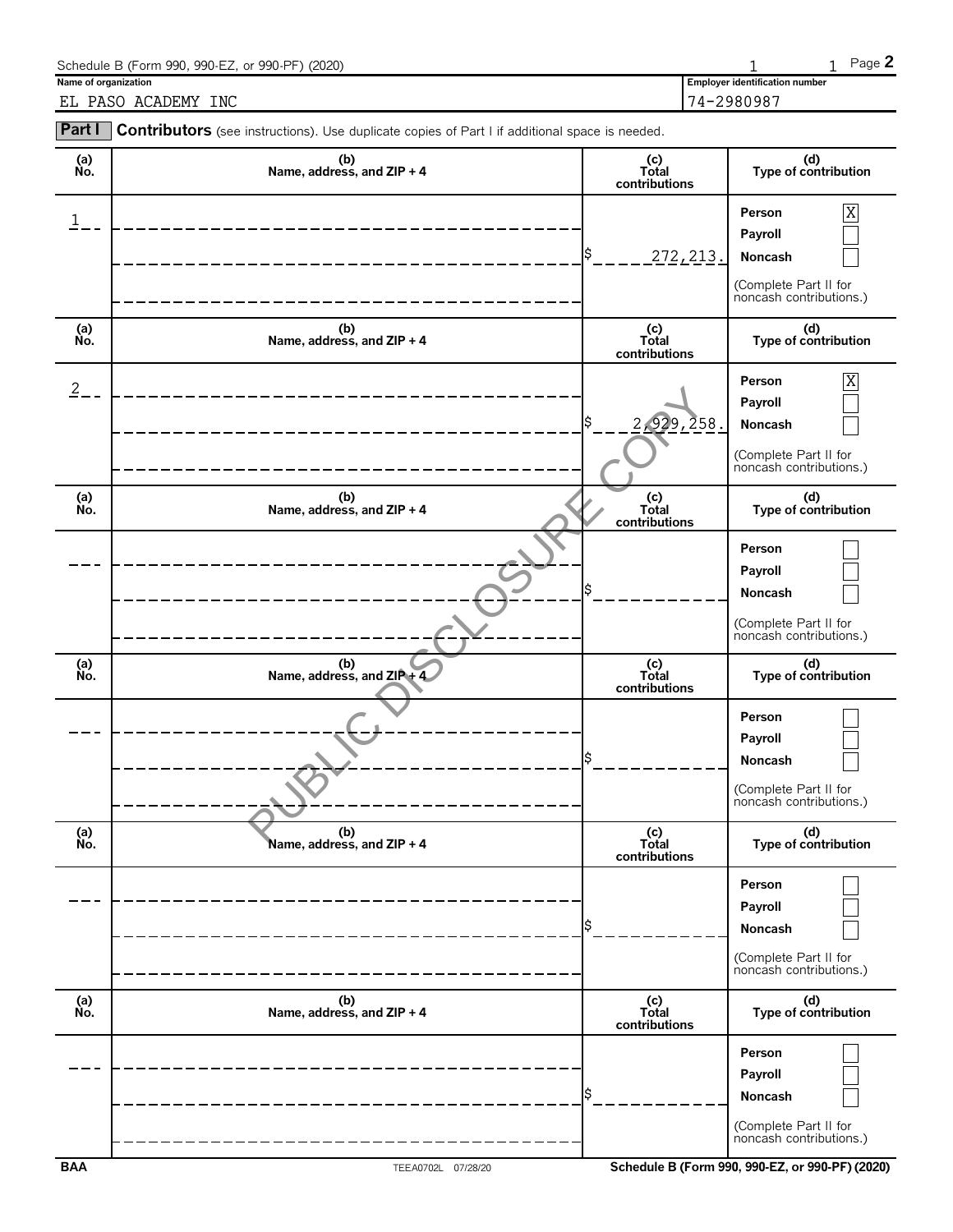| Schedule B (Form 990, 990-EZ, or 990-PF) (2020) |                                       | $P$ aqe $\bullet$ |
|-------------------------------------------------|---------------------------------------|-------------------|
| Name of organization                            | <b>Employer identification number</b> |                   |
| INC<br>ACADEMY<br>PASO<br>ΕL                    | 74-2980987                            |                   |

**Part II** Noncash Property (see instructions). Use duplicate copies of Part II if additional space is needed.

| (a) No.<br>from<br>Part I   | (b)<br>Description of noncash property given | (c)<br>FMV (or estimate)<br>(See instructions.) | (d)<br>Date received |
|-----------------------------|----------------------------------------------|-------------------------------------------------|----------------------|
|                             | N/A                                          |                                                 |                      |
|                             |                                              |                                                 |                      |
| $(a)$ No.<br>from<br>Part I | (b)<br>Description of noncash property given | (c)<br>FMV (or estimate)<br>(See instructions.) | (d)<br>Date received |
|                             |                                              |                                                 |                      |
| (a) No.<br>from<br>Part I   | (b)<br>Description of noncash property given | (c)<br>FMV (or estimate)<br>(See instructions.) | (d)<br>Date received |
|                             |                                              |                                                 |                      |
| (a) No.<br>from<br>Part I   | (b)<br>Description of noncash property given | (c)<br>FMV (or estimate)<br>(See instructions.) | (d)<br>Date received |
|                             |                                              |                                                 |                      |
| (a) $No.$ from<br>Part I    | (b)<br>Description of noncash property given | (c)<br>FMV (or estimate)<br>(See instructions.) | (d)<br>Date received |
|                             |                                              |                                                 |                      |
| (a) No.<br>from<br>Part I   | (b)<br>Description of noncash property given | (c)<br>FMV (or estimate)<br>(See instructions.) | (d)<br>Date received |
|                             |                                              |                                                 |                      |
| <b>BAA</b>                  |                                              | Schedule B (Form 990, 990-EZ, or 990-PF) (2020) |                      |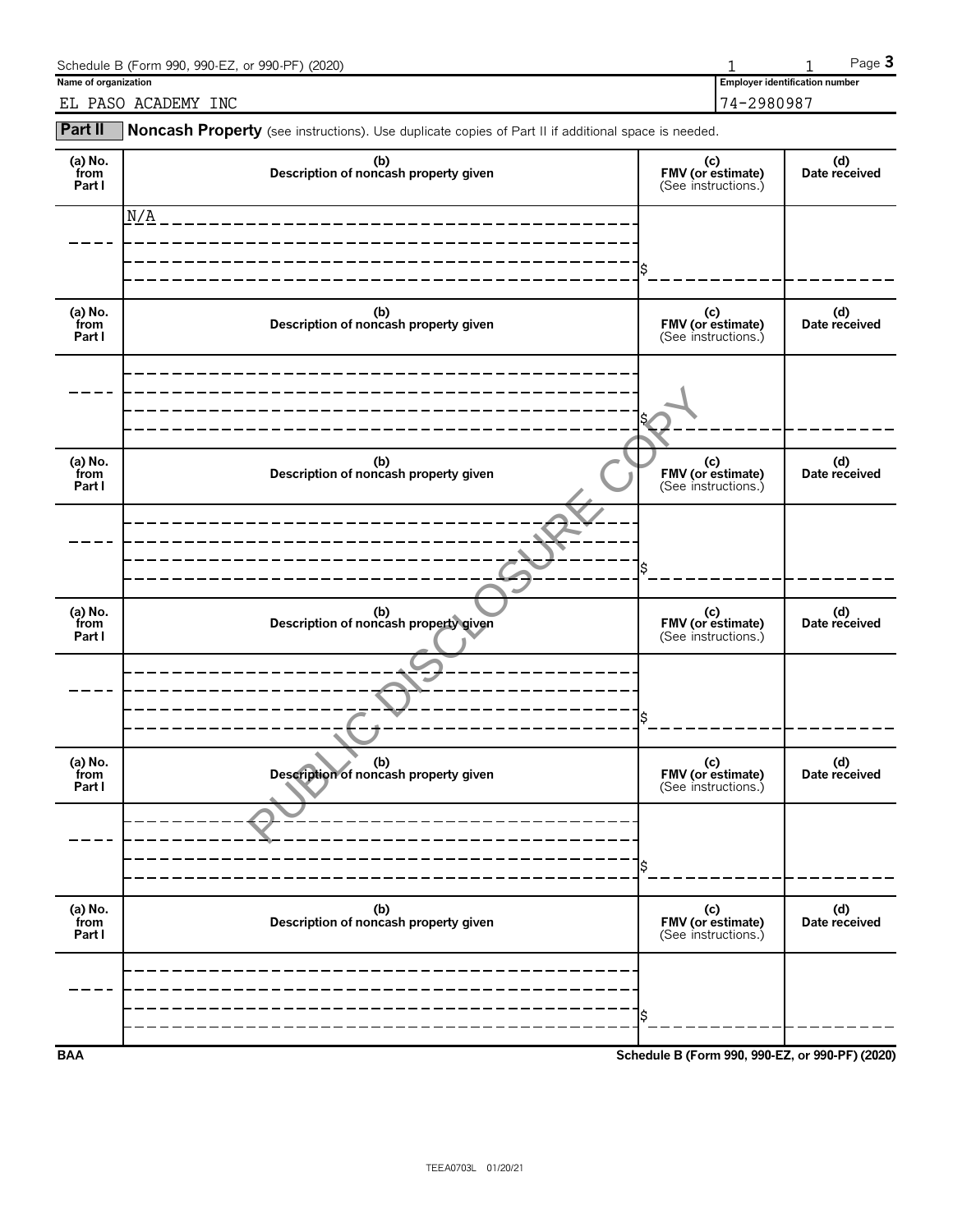|                           | Schedule B (Form 990, 990-EZ, or 990-PF) (2020)                                                                                                                                                                                                                                                                                                                                                                                                                                                                                                   |                       |  | Page 4                                              |  |  |
|---------------------------|---------------------------------------------------------------------------------------------------------------------------------------------------------------------------------------------------------------------------------------------------------------------------------------------------------------------------------------------------------------------------------------------------------------------------------------------------------------------------------------------------------------------------------------------------|-----------------------|--|-----------------------------------------------------|--|--|
| Name of organization      | EL PASO ACADEMY INC                                                                                                                                                                                                                                                                                                                                                                                                                                                                                                                               |                       |  | <b>Employer identification number</b><br>74-2980987 |  |  |
|                           | Part III   Exclusively religious, charitable, etc., contributions to organizations described in section 501(c)(7), (8),<br>or (10) that total more than \$1,000 for the year from any one contributor. Complete columns (a) through (e) and<br>the following line entry. For organizations completing Part III, enter the total of exclusively religious, charitable, etc.,<br>contributions of \$1,000 or less for the year. (Enter this information once. See instructions.)<br>Use duplicate copies of Part III if additional space is needed. |                       |  | ►Ŝ<br>N/A                                           |  |  |
| (a)<br>No. from           | (b) Purpose of gift                                                                                                                                                                                                                                                                                                                                                                                                                                                                                                                               | (c) Use of gift       |  | (d) Description of how gift is held                 |  |  |
| Part I                    | N/A                                                                                                                                                                                                                                                                                                                                                                                                                                                                                                                                               |                       |  |                                                     |  |  |
|                           |                                                                                                                                                                                                                                                                                                                                                                                                                                                                                                                                                   | _____________________ |  |                                                     |  |  |
|                           |                                                                                                                                                                                                                                                                                                                                                                                                                                                                                                                                                   |                       |  |                                                     |  |  |
|                           |                                                                                                                                                                                                                                                                                                                                                                                                                                                                                                                                                   | (e) Transfer of gift  |  |                                                     |  |  |
|                           | Transferee's name, address, and ZIP + 4                                                                                                                                                                                                                                                                                                                                                                                                                                                                                                           |                       |  | Relationship of transferor to transferee            |  |  |
|                           |                                                                                                                                                                                                                                                                                                                                                                                                                                                                                                                                                   |                       |  |                                                     |  |  |
|                           |                                                                                                                                                                                                                                                                                                                                                                                                                                                                                                                                                   |                       |  |                                                     |  |  |
| (a)<br>No. from<br>Part I | (b) Purpose of gift                                                                                                                                                                                                                                                                                                                                                                                                                                                                                                                               | (c) Use of gift       |  | (d) Description of how gift is held                 |  |  |
|                           |                                                                                                                                                                                                                                                                                                                                                                                                                                                                                                                                                   | $\frac{1}{2}$         |  |                                                     |  |  |
|                           |                                                                                                                                                                                                                                                                                                                                                                                                                                                                                                                                                   |                       |  |                                                     |  |  |
|                           | (e) Transfer of gift                                                                                                                                                                                                                                                                                                                                                                                                                                                                                                                              |                       |  |                                                     |  |  |
|                           | Transferee's name, address, and ZIP + 4<br>Relationship of transferor to transferee                                                                                                                                                                                                                                                                                                                                                                                                                                                               |                       |  |                                                     |  |  |
|                           |                                                                                                                                                                                                                                                                                                                                                                                                                                                                                                                                                   |                       |  |                                                     |  |  |
|                           |                                                                                                                                                                                                                                                                                                                                                                                                                                                                                                                                                   |                       |  |                                                     |  |  |
| (a)<br>No. from<br>Part I | (b) Purpose of gift                                                                                                                                                                                                                                                                                                                                                                                                                                                                                                                               | (c) Use of gift       |  | (d) Description of how gift is held                 |  |  |
|                           |                                                                                                                                                                                                                                                                                                                                                                                                                                                                                                                                                   |                       |  |                                                     |  |  |
|                           |                                                                                                                                                                                                                                                                                                                                                                                                                                                                                                                                                   |                       |  |                                                     |  |  |
|                           |                                                                                                                                                                                                                                                                                                                                                                                                                                                                                                                                                   |                       |  |                                                     |  |  |
|                           | (e) Transfer of gift<br>Transferee's name, address, and ZIP + 4                                                                                                                                                                                                                                                                                                                                                                                                                                                                                   |                       |  | Relationship of transferor to transferee            |  |  |
|                           |                                                                                                                                                                                                                                                                                                                                                                                                                                                                                                                                                   |                       |  |                                                     |  |  |
|                           |                                                                                                                                                                                                                                                                                                                                                                                                                                                                                                                                                   |                       |  |                                                     |  |  |
|                           |                                                                                                                                                                                                                                                                                                                                                                                                                                                                                                                                                   |                       |  |                                                     |  |  |
| (a)<br>No. from<br>Part I | (b) Purpose of gift                                                                                                                                                                                                                                                                                                                                                                                                                                                                                                                               | (c) Use of gift       |  | (d) Description of how gift is held                 |  |  |
|                           |                                                                                                                                                                                                                                                                                                                                                                                                                                                                                                                                                   |                       |  |                                                     |  |  |
|                           |                                                                                                                                                                                                                                                                                                                                                                                                                                                                                                                                                   |                       |  |                                                     |  |  |
|                           |                                                                                                                                                                                                                                                                                                                                                                                                                                                                                                                                                   |                       |  |                                                     |  |  |
|                           | (e) Transfer of gift<br>Transferee's name, address, and ZIP + 4                                                                                                                                                                                                                                                                                                                                                                                                                                                                                   |                       |  | Relationship of transferor to transferee            |  |  |
|                           |                                                                                                                                                                                                                                                                                                                                                                                                                                                                                                                                                   |                       |  |                                                     |  |  |
|                           |                                                                                                                                                                                                                                                                                                                                                                                                                                                                                                                                                   |                       |  |                                                     |  |  |
| <b>BAA</b>                |                                                                                                                                                                                                                                                                                                                                                                                                                                                                                                                                                   |                       |  | Schedule B (Form 990, 990-EZ, or 990-PF) (2020)     |  |  |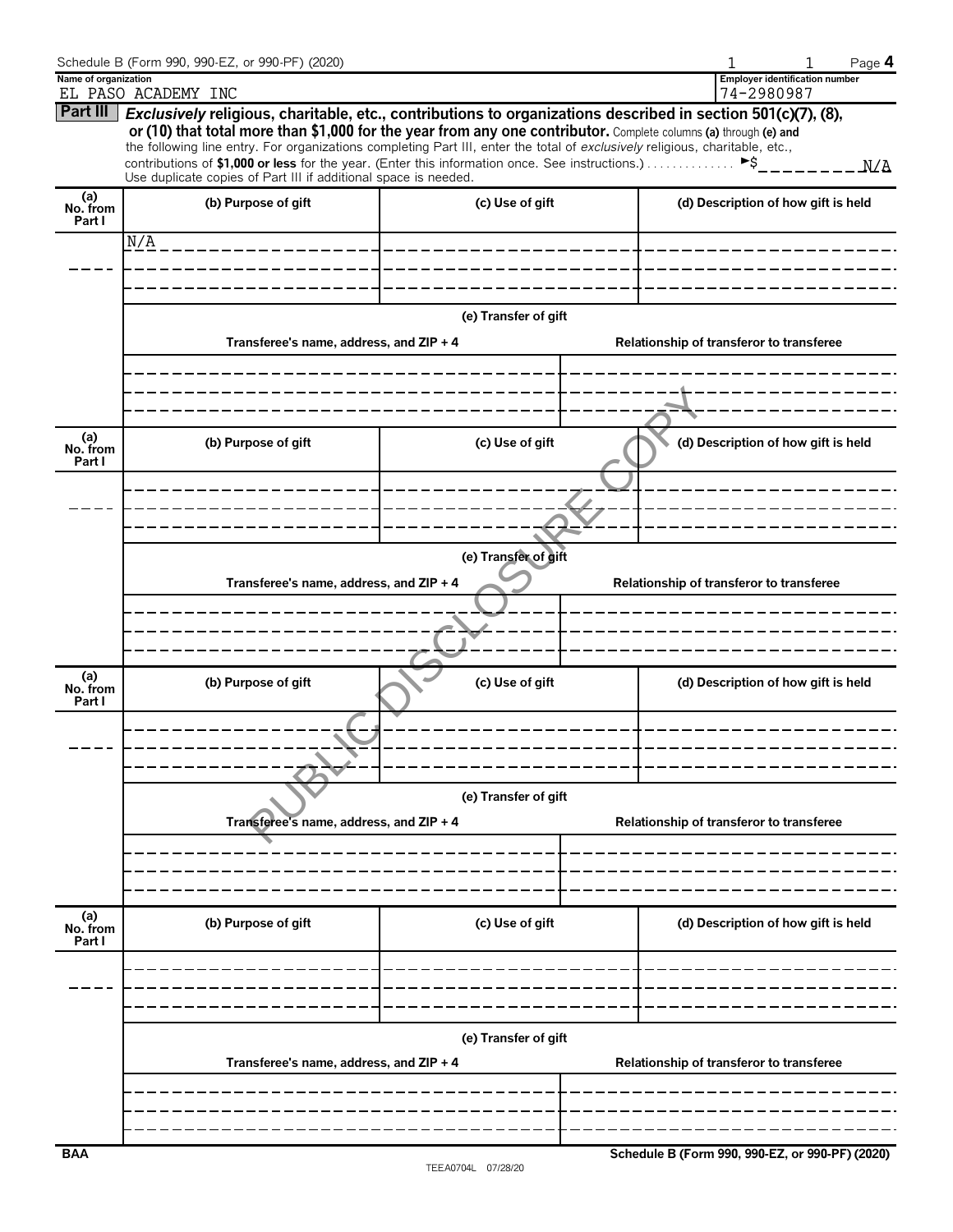| <b>SCHEDULE D</b> |  |
|-------------------|--|
| (Form 990)        |  |

# SCHEDULE D **Supplemental Financial Statements**<br>
Form 990) Form Physics of Form 990, Complete if the organization answered 'Yes' on Form 990,

**Part IV, line 6, 7, 8, 9, 10, 11a, 11b, 11c, 11d, 11e, 11f, 12a, or 12b.**<br>
Part IV, line 6, 7, 8, 9, 10, 11a, 11b, 11c, 11d, 11e, 11f, 12a, or 12b.

Attach to Form 990.

Department of the Treasury **Open to Public Comment of the Treasury Proper to Public Comment of the Treasury <b>Proper to Pu**<br>Inspection **Inspection Inspection** 

|  | OMB No. 1545-0047 |  |
|--|-------------------|--|
|  |                   |  |
|  |                   |  |

| <b>Open to Publi</b> |  |
|----------------------|--|
| Inconstion           |  |

|              | Name of the organization                                                                                                                                                                                                                                                                                                                                                                |                         |                                                | <b>Employer identification number</b>              |
|--------------|-----------------------------------------------------------------------------------------------------------------------------------------------------------------------------------------------------------------------------------------------------------------------------------------------------------------------------------------------------------------------------------------|-------------------------|------------------------------------------------|----------------------------------------------------|
|              |                                                                                                                                                                                                                                                                                                                                                                                         |                         |                                                |                                                    |
|              | EL PASO ACADEMY INC<br>Organizations Maintaining Donor Advised Funds or Other Similar Funds or Accounts.                                                                                                                                                                                                                                                                                |                         |                                                | 74-2980987                                         |
| Part I       | Complete if the organization answered 'Yes' on Form 990, Part IV, line 6.                                                                                                                                                                                                                                                                                                               |                         |                                                |                                                    |
|              |                                                                                                                                                                                                                                                                                                                                                                                         | (a) Donor advised funds |                                                | (b) Funds and other accounts                       |
| 1            |                                                                                                                                                                                                                                                                                                                                                                                         |                         |                                                |                                                    |
| 2            | Aggregate value of contributions to (during year)                                                                                                                                                                                                                                                                                                                                       |                         |                                                |                                                    |
| 3            | Aggregate value of grants from (during year)                                                                                                                                                                                                                                                                                                                                            |                         |                                                |                                                    |
| 4            | Aggregate value at end of year                                                                                                                                                                                                                                                                                                                                                          |                         |                                                |                                                    |
|              |                                                                                                                                                                                                                                                                                                                                                                                         |                         |                                                |                                                    |
| 5            | Did the organization inform all donors and donor advisors in writing that the assets held in donor advised funds<br>are the organization's property, subject to the organization's exclusive legal control?                                                                                                                                                                             |                         |                                                | Yes<br>No                                          |
| 6            | Did the organization inform all grantees, donors, and donor advisors in writing that grant funds can be used only<br>for charitable purposes and not for the benefit of the donor or donor advisor, or for any other purpose conferring                                                                                                                                                 |                         |                                                | Yes<br>No                                          |
|              | Part II<br><b>Conservation Easements.</b><br>Complete if the organization answered 'Yes' on Form 990, Part IV, line 7.                                                                                                                                                                                                                                                                  |                         |                                                |                                                    |
| 1            | Purpose(s) of conservation easements held by the organization (check all that apply).                                                                                                                                                                                                                                                                                                   |                         |                                                |                                                    |
|              | Preservation of land for public use (for example, recreation or education)                                                                                                                                                                                                                                                                                                              |                         |                                                | Preservation of a historically important land area |
|              | Protection of natural habitat                                                                                                                                                                                                                                                                                                                                                           |                         | Preservation of a certified historic structure |                                                    |
|              | Preservation of open space                                                                                                                                                                                                                                                                                                                                                              |                         |                                                |                                                    |
| $\mathbf{2}$ | Complete lines 2a through 2d if the organization held a qualified conservation contribution in the form of a conservation easement on the<br>last day of the tax year.                                                                                                                                                                                                                  |                         |                                                |                                                    |
|              |                                                                                                                                                                                                                                                                                                                                                                                         |                         |                                                | Held at the End of the Tax Year                    |
|              |                                                                                                                                                                                                                                                                                                                                                                                         |                         | 2a                                             |                                                    |
|              | <b>b</b> Total acreage restricted by conservation easements                                                                                                                                                                                                                                                                                                                             |                         | 2 <sub>b</sub><br>.                            |                                                    |
|              | c Number of conservation easements on a certified historic structure included in (a)                                                                                                                                                                                                                                                                                                    |                         | 2c                                             |                                                    |
|              | d Number of conservation easements included in (c) acquired after 7/25/06, and not on a historic<br>structure listed in the National Register                                                                                                                                                                                                                                           |                         | 2d                                             |                                                    |
| 3            | Number of conservation easements modified, transferred, released, extinguished, or terminated by the organization during the<br>tax year $\blacktriangleright$                                                                                                                                                                                                                          |                         |                                                |                                                    |
| 4            | Number of states where property subject to conservation easement is located ►                                                                                                                                                                                                                                                                                                           |                         |                                                |                                                    |
| 5            | Does the organization have a written policy regarding the periodic monitoring, inspection, handling of violations,                                                                                                                                                                                                                                                                      |                         |                                                | No<br>Yes                                          |
|              | Staff and volunteer hours devoted to monitoring, inspecting, handling of violations, and enforcing conservation easements during the year                                                                                                                                                                                                                                               |                         |                                                |                                                    |
| 7            | Amount of expenses incurred in monitoring, inspecting, handling of violations, and enforcing conservation easements during the year<br>►\$                                                                                                                                                                                                                                              |                         |                                                |                                                    |
|              | Does each conservation easement reported on line 2(d) above satisfy the requirements of section 170(h)(4)(B)(i)                                                                                                                                                                                                                                                                         |                         |                                                | No<br>Yes                                          |
| 9            | In Part XIII, describe how the organization reports conservation easements in its revenue and expense statement and balance sheet, and<br>include, if applicable, the text of the footnote to the organization's financial statements that describes the organization's accounting for<br>conservation easements.                                                                       |                         |                                                |                                                    |
|              | Organizations Maintaining Collections of Art, Historical Treasures, or Other Similar Assets.<br>Part III<br>Complete if the organization answered 'Yes' on Form 990, Part IV, line 8.                                                                                                                                                                                                   |                         |                                                |                                                    |
|              | 1 a If the organization elected, as permitted under FASB ASC 958, not to report in its revenue statement and balance sheet works of art,<br>historical treasures, or other similar assets held for public exhibition, education, or research in furtherance of public service, provide in<br>Part XIII the text of the footnote to its financial statements that describes these items. |                         |                                                |                                                    |
|              | b If the organization elected, as permitted under FASB ASC 958, to report in its revenue statement and balance sheet works of art,<br>historical treasures, or other similar assets held for public exhibition, education, or research in furtherance of public service, provide the<br>following amounts relating to these items:                                                      |                         |                                                |                                                    |
|              |                                                                                                                                                                                                                                                                                                                                                                                         |                         |                                                | $\blacktriangleright$ \$                           |
|              |                                                                                                                                                                                                                                                                                                                                                                                         |                         |                                                | $\triangleright$ \$                                |
| 2            | If the organization received or held works of art, historical treasures, or other similar assets for financial gain, provide the following<br>amounts required to be reported under FASB ASC 958 relating to these items:                                                                                                                                                               |                         |                                                |                                                    |
|              |                                                                                                                                                                                                                                                                                                                                                                                         |                         |                                                | $\triangleright$ \$                                |
|              |                                                                                                                                                                                                                                                                                                                                                                                         |                         |                                                | $\triangleright$ \$                                |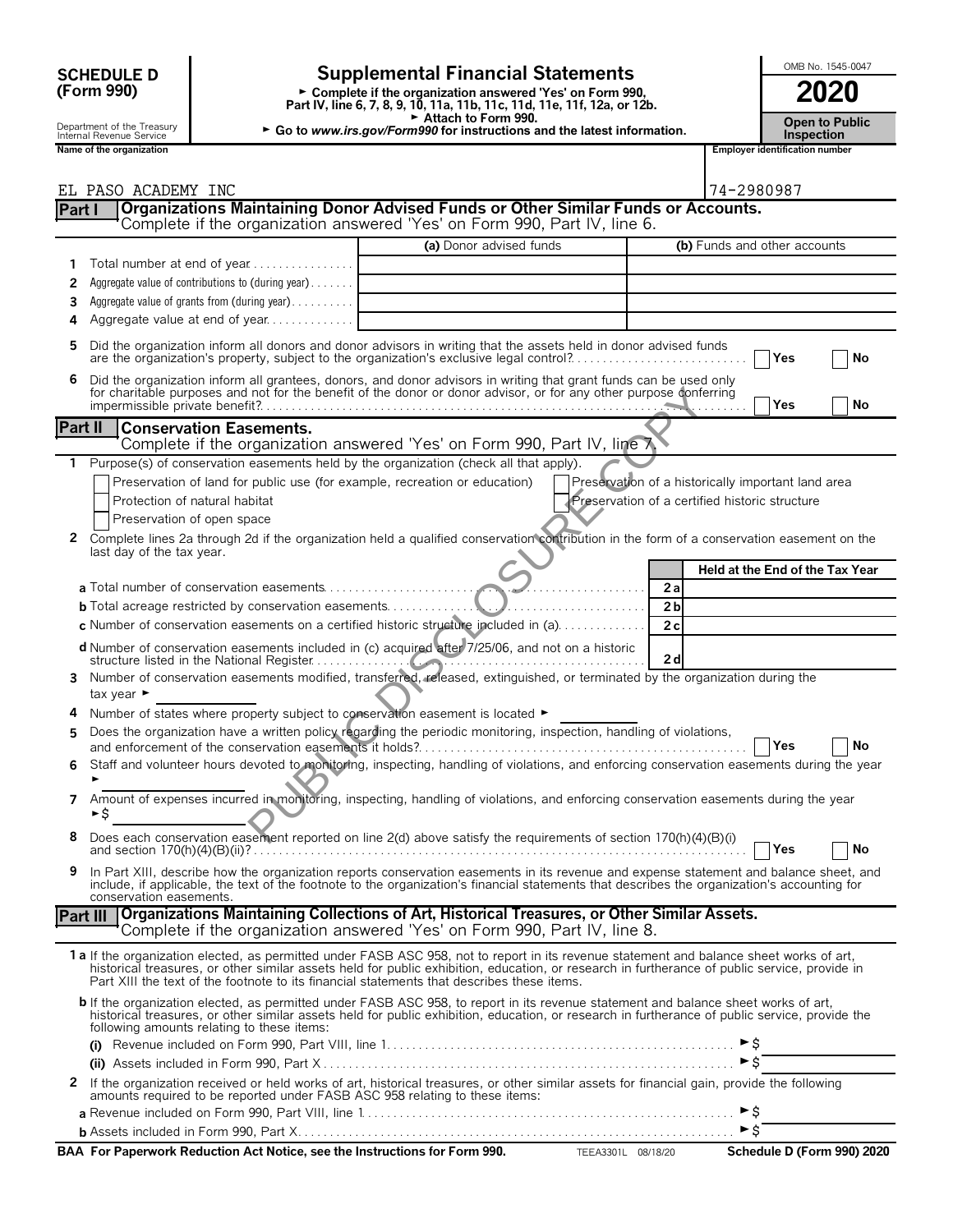| Schedule D (Form 990) 2020 EL PASO ACADEMY INC                                                                                                                                                                                    |                  |                                         |                                    | 74-2980987                      |                            | Page 2     |
|-----------------------------------------------------------------------------------------------------------------------------------------------------------------------------------------------------------------------------------|------------------|-----------------------------------------|------------------------------------|---------------------------------|----------------------------|------------|
| Organizations Maintaining Collections of Art, Historical Treasures, or Other Similar Assets (continued)<br><b>Part III</b>                                                                                                        |                  |                                         |                                    |                                 |                            |            |
| Using the organization's acquisition, accession, and other records, check any of the following that make significant use of its collection<br>3<br>items (check all that apply):                                                  |                  |                                         |                                    |                                 |                            |            |
| Public exhibition<br>a                                                                                                                                                                                                            |                  |                                         | Loan or exchange program           |                                 |                            |            |
| Scholarly research<br>b                                                                                                                                                                                                           |                  | Other<br>е                              |                                    |                                 |                            |            |
| Preservation for future generations<br>С                                                                                                                                                                                          |                  |                                         |                                    |                                 |                            |            |
| Provide a description of the organization's collections and explain how they further the organization's exempt purpose in<br>4<br>Part XIII.                                                                                      |                  |                                         |                                    |                                 |                            |            |
| During the year, did the organization solicit or receive donations of art, historical treasures, or other similar assets<br>5<br>to be sold to raise funds rather than to be maintained as part of the organization's collection? |                  |                                         |                                    |                                 | Yes                        | No         |
| <b>Escrow and Custodial Arrangements.</b> Complete if the organization answered 'Yes' on Form 990, Part IV,<br><b>Part IV</b><br>line 9, or reported an amount on Form 990, Part X, line 21.                                      |                  |                                         |                                    |                                 |                            |            |
| 1 a Is the organization an agent, trustee, custodian or other intermediary for contributions or other assets not included                                                                                                         |                  |                                         |                                    |                                 | Yes                        | X No       |
| b If 'Yes,' explain the arrangement in Part XIII and complete the following table:                                                                                                                                                |                  |                                         |                                    |                                 |                            |            |
|                                                                                                                                                                                                                                   |                  |                                         |                                    |                                 | Amount                     |            |
|                                                                                                                                                                                                                                   |                  |                                         |                                    | 1с                              |                            |            |
|                                                                                                                                                                                                                                   |                  |                                         |                                    | 1 di                            |                            |            |
|                                                                                                                                                                                                                                   |                  |                                         |                                    | 1 <sub>e</sub>                  |                            |            |
|                                                                                                                                                                                                                                   |                  |                                         |                                    | Æf.                             |                            | 0.         |
| 2a Did the organization include an amount on Form 990, Part X, line 21, for escrow or custodial account liability? $[\overline{X}]$ Yes                                                                                           |                  |                                         |                                    |                                 |                            | No         |
| b If 'Yes,' explain the arrangement in Part XIII. Check here if the explanation has been provided on Part XIII                                                                                                                    |                  | SEE PART XIII                           |                                    |                                 |                            | X          |
| <b>Part V</b><br><b>Endowment Funds.</b> Complete if the organization answered 'Yes' on Form 990, Part IV, line 10.                                                                                                               |                  |                                         |                                    |                                 |                            |            |
|                                                                                                                                                                                                                                   | (a) Current year | (b) Prior year                          | (c) Two years back                 | (d) Three years back            | (e) Four years back        |            |
| <b>1 a</b> Beginning of year balance                                                                                                                                                                                              |                  |                                         |                                    |                                 |                            |            |
| <b>b</b> Contributions. $\ldots \ldots \ldots \ldots \ldots$                                                                                                                                                                      |                  |                                         |                                    |                                 |                            |            |
| c Net investment earnings, gains,<br>and losses                                                                                                                                                                                   |                  |                                         |                                    |                                 |                            |            |
| <b>d</b> Grants or scholarships $\ldots \ldots$                                                                                                                                                                                   |                  |                                         |                                    |                                 |                            |            |
| <b>e</b> Other expenditures for facilities<br>and programs                                                                                                                                                                        |                  |                                         |                                    |                                 |                            |            |
| f Administrative expenses                                                                                                                                                                                                         |                  |                                         |                                    |                                 |                            |            |
| $q$ End of year balance $\ldots \ldots \ldots$                                                                                                                                                                                    |                  |                                         |                                    |                                 |                            |            |
| 2 Provide the estimated percentage of the current year end balance (line 1g, column (a)) held as:                                                                                                                                 |                  |                                         |                                    |                                 |                            |            |
| a Board designated or quasi-endowment ►                                                                                                                                                                                           |                  |                                         |                                    |                                 |                            |            |
| <b>b</b> Permanent endowment $\blacktriangleright$                                                                                                                                                                                |                  |                                         |                                    |                                 |                            |            |
| $_{\rm c}$ Term endowment $\,$                                                                                                                                                                                                    | $\infty$         |                                         |                                    |                                 |                            |            |
| The percentages on lines 2a, 2b, and 2c should equal 100%.                                                                                                                                                                        |                  |                                         |                                    |                                 |                            |            |
| 3a Are there endowment funds not in the possession of the organization that are held and administered for the                                                                                                                     |                  |                                         |                                    |                                 |                            |            |
| organization by:<br>(i) Unrelated organizations.                                                                                                                                                                                  |                  |                                         |                                    |                                 | Yes                        | No         |
|                                                                                                                                                                                                                                   |                  |                                         |                                    |                                 | 3a(i)                      |            |
|                                                                                                                                                                                                                                   |                  |                                         |                                    |                                 | 3a(ii)<br>3b               |            |
| 4 Describe in Part XIII the intended uses of the organization's endowment funds.                                                                                                                                                  |                  |                                         |                                    |                                 |                            |            |
| Part VI   Land, Buildings, and Equipment.                                                                                                                                                                                         |                  |                                         |                                    |                                 |                            |            |
| Complete if the organization answered 'Yes' on Form 990, Part IV, line 11a. See Form 990, Part X, line 10.                                                                                                                        |                  |                                         |                                    |                                 |                            |            |
| Description of property                                                                                                                                                                                                           |                  | (a) Cost or other basis<br>(investment) | (b) Cost or other<br>basis (other) | (c) Accumulated<br>depreciation | (d) Book value             |            |
|                                                                                                                                                                                                                                   |                  |                                         | 168,000.                           |                                 |                            | 168,000.   |
|                                                                                                                                                                                                                                   |                  |                                         | 2,364,698.                         | 784,624.                        |                            | 1,580,074. |
| c Leasehold improvements                                                                                                                                                                                                          |                  |                                         |                                    |                                 |                            |            |
|                                                                                                                                                                                                                                   |                  |                                         | 68,309.                            | 54,710.                         |                            | 13,599.    |
|                                                                                                                                                                                                                                   |                  |                                         |                                    |                                 |                            |            |
|                                                                                                                                                                                                                                   |                  |                                         |                                    | ▶                               |                            | 1,761,673. |
| BAA                                                                                                                                                                                                                               |                  |                                         |                                    |                                 | Schedule D (Form 990) 2020 |            |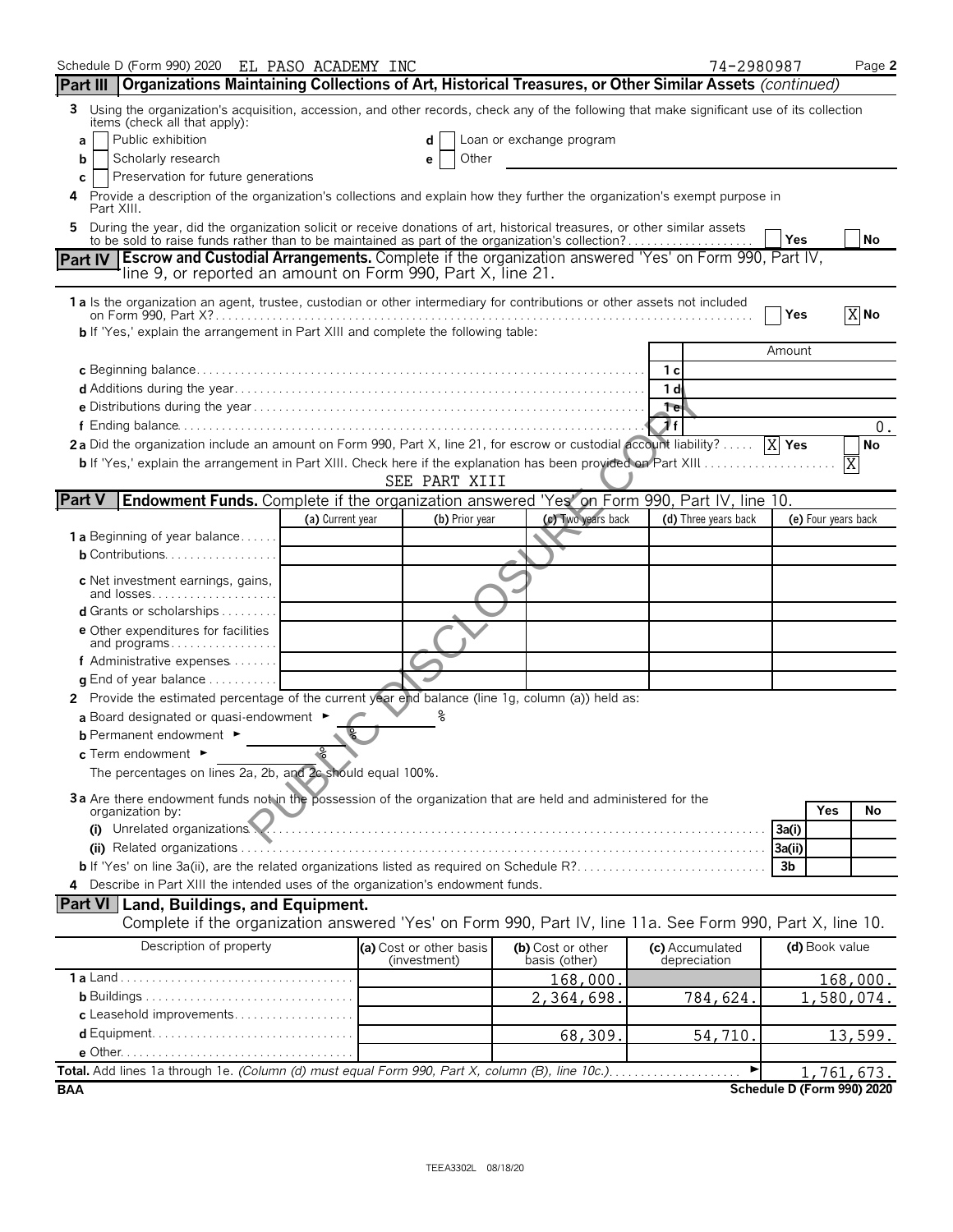| Schedule D (Form 990) 2020<br>EL PASO ACADEMY INC                                                                                                                                           |                              |                                                           | 74-2980987     | Page 3 |
|---------------------------------------------------------------------------------------------------------------------------------------------------------------------------------------------|------------------------------|-----------------------------------------------------------|----------------|--------|
| Part VII Investments - Other Securities.                                                                                                                                                    |                              | N/A                                                       |                |        |
| Complete if the organization answered 'Yes' on Form 990, Part IV, line 11b. See Form 990, Part X, line 12.<br>(a) Description of security or category (including name of security)          | (b) Book value               | (c) Method of valuation: Cost or end-of-year market value |                |        |
| (1) Financial derivatives                                                                                                                                                                   |                              |                                                           |                |        |
| (2) Closely held equity interests                                                                                                                                                           |                              |                                                           |                |        |
| (3) Other                                                                                                                                                                                   |                              |                                                           |                |        |
|                                                                                                                                                                                             |                              |                                                           |                |        |
| $\frac{(A)}{(B)}$                                                                                                                                                                           |                              |                                                           |                |        |
| $\underline{(C)}$                                                                                                                                                                           |                              |                                                           |                |        |
| (D)                                                                                                                                                                                         |                              |                                                           |                |        |
| $\overline{E)}$                                                                                                                                                                             |                              |                                                           |                |        |
| (F)                                                                                                                                                                                         |                              |                                                           |                |        |
| (G)<br>(H)                                                                                                                                                                                  |                              |                                                           |                |        |
| $($ l $)$                                                                                                                                                                                   |                              |                                                           |                |        |
| Total. (Column (b) must equal Form 990, Part X, column (B) line 12.) $\Box$                                                                                                                 |                              |                                                           |                |        |
| Part VIII Investments - Program Related.                                                                                                                                                    |                              | N/A                                                       |                |        |
| Complete if the organization answered 'Yes' on Form 990, Part IV, line 11c. See Form 990, Part X, line 13.                                                                                  |                              |                                                           |                |        |
| (a) Description of investment                                                                                                                                                               | (b) Book value               | (c) Method of valuation: Cost or end-of-year market value |                |        |
| (1)<br>(2)                                                                                                                                                                                  |                              |                                                           |                |        |
| (3)                                                                                                                                                                                         |                              |                                                           |                |        |
| (4)                                                                                                                                                                                         |                              |                                                           |                |        |
| (5)                                                                                                                                                                                         |                              |                                                           |                |        |
| (6)                                                                                                                                                                                         |                              |                                                           |                |        |
| (7)                                                                                                                                                                                         |                              |                                                           |                |        |
| (8)                                                                                                                                                                                         |                              |                                                           |                |        |
| (9)                                                                                                                                                                                         |                              |                                                           |                |        |
| (10)<br>Total. (Column (b) must equal Form 990, Part X, column (B) line 13.).<br>▶                                                                                                          |                              |                                                           |                |        |
| <b>Other Assets.</b><br>Part IX<br>Other Assets.<br>Complete if the organization answered 'Yes' on Form 990, Part IV, line 11d. See Form 990, Part X, line 15.                              |                              |                                                           |                |        |
|                                                                                                                                                                                             |                              |                                                           |                |        |
| (a) Description<br>(1)                                                                                                                                                                      |                              |                                                           | (b) Book value |        |
| (2)                                                                                                                                                                                         |                              |                                                           |                |        |
| (3)                                                                                                                                                                                         |                              |                                                           |                |        |
| (4)                                                                                                                                                                                         |                              |                                                           |                |        |
| (5)<br>(6)                                                                                                                                                                                  |                              |                                                           |                |        |
| (7)                                                                                                                                                                                         |                              |                                                           |                |        |
| (8)                                                                                                                                                                                         |                              |                                                           |                |        |
| (9)                                                                                                                                                                                         |                              |                                                           |                |        |
| (10)                                                                                                                                                                                        |                              |                                                           |                |        |
|                                                                                                                                                                                             |                              |                                                           |                |        |
| <b>Other Liabilities.</b><br>Part X<br>Complete if the organization answered 'Yes' on Form 990, Part IV, line 11e or 11f. See Form 990, Part X, line 25.                                    |                              |                                                           |                |        |
| 1.                                                                                                                                                                                          | (a) Description of liability |                                                           | (b) Book value |        |
| (1) Federal income taxes                                                                                                                                                                    |                              |                                                           |                |        |
| (2)                                                                                                                                                                                         |                              |                                                           |                |        |
| (3)<br>(4)                                                                                                                                                                                  |                              |                                                           |                |        |
| (5)                                                                                                                                                                                         |                              |                                                           |                |        |
| (6)                                                                                                                                                                                         |                              |                                                           |                |        |
| (7)                                                                                                                                                                                         |                              |                                                           |                |        |
| (8)                                                                                                                                                                                         |                              |                                                           |                |        |
| (9)<br>(10)                                                                                                                                                                                 |                              |                                                           |                |        |
| (11)                                                                                                                                                                                        |                              |                                                           |                |        |
|                                                                                                                                                                                             |                              |                                                           |                |        |
| 2. Liability for uncertain tay positions, In Part XIII, provide the text of the footpote to the organization's financial statements that reports the organization's liability for uncertain |                              |                                                           |                |        |

| 2. Liability for uncertain tax positions. In Part XIII, provide the text of the footnote to the organization's financial statements that reports the organization's liability for uncertain |  |
|---------------------------------------------------------------------------------------------------------------------------------------------------------------------------------------------|--|
| tax positions under FASB ASC 740. Check here if the text of the footnote has been provided in Part XIII $\dots \dots \dots$                                                                 |  |

 $\Box$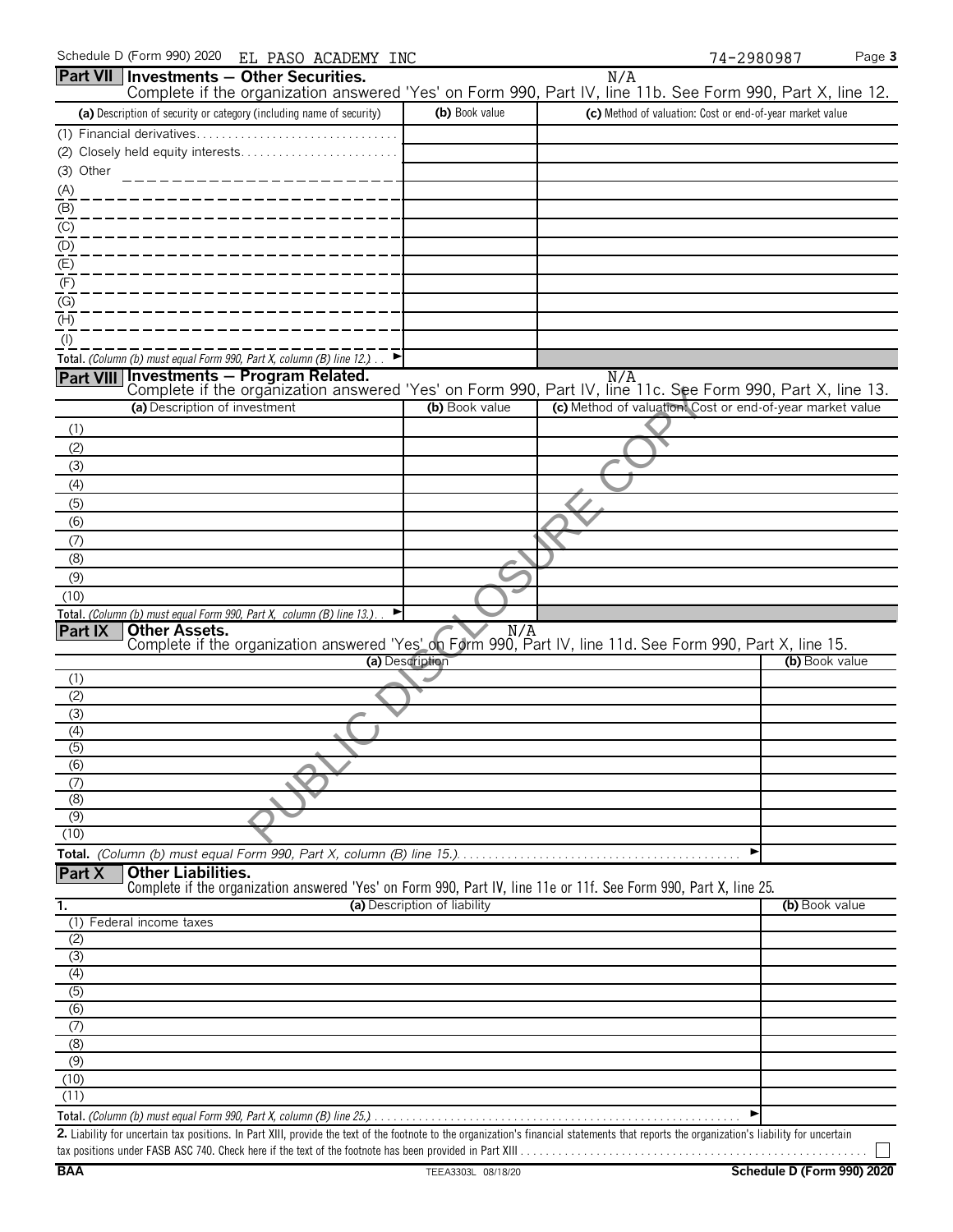| Schedule D (Form 990) 2020 EL PASO ACADEMY INC                                                                                                                                                                                 | 74-2980987   | Page 4       |
|--------------------------------------------------------------------------------------------------------------------------------------------------------------------------------------------------------------------------------|--------------|--------------|
| Part XI   Reconciliation of Revenue per Audited Financial Statements With Revenue per Return.                                                                                                                                  |              |              |
| Complete if the organization answered 'Yes' on Form 990, Part IV, line 12a.                                                                                                                                                    |              |              |
| Total revenue, gains, and other support per audited financial statements                                                                                                                                                       | $\mathbf{1}$ | 3, 208, 181. |
| Amounts included on line 1 but not on Form 990, Part VIII, line 12:<br>$\mathbf{2}$                                                                                                                                            |              |              |
| 2a                                                                                                                                                                                                                             |              |              |
| 2 <sub>b</sub>                                                                                                                                                                                                                 |              |              |
| 2c                                                                                                                                                                                                                             |              |              |
| 2d                                                                                                                                                                                                                             |              |              |
|                                                                                                                                                                                                                                | 2e           |              |
| 3                                                                                                                                                                                                                              | 3            | 3, 208, 181. |
| Amounts included on Form 990, Part VIII, line 12, but not on line 1:                                                                                                                                                           |              |              |
| a Investment expenses not included on Form 990, Part VIII, line 7b.<br>4а                                                                                                                                                      |              |              |
| 4 <sub>h</sub>                                                                                                                                                                                                                 |              |              |
|                                                                                                                                                                                                                                | 4 c          |              |
| 5 Total revenue. Add lines 3 and 4c. (This must equal Form 990, Part I, line 12.)                                                                                                                                              | 5            | 3,208,181.   |
| Part XII   Reconciliation of Expenses per Audited Financial Statements With Expenses per Return.                                                                                                                               |              |              |
| Complete if the organization answered 'Yes' on Form 990, Part IV, line 12a.                                                                                                                                                    |              |              |
| Total expenses and losses per audited financial statements<br>1.                                                                                                                                                               | $\mathbf{1}$ | 2,564,070.   |
| Amounts included on line 1 but not on Form 990, Part IX, line 25:<br>2                                                                                                                                                         |              |              |
| 2a                                                                                                                                                                                                                             |              |              |
| 2 <sub>b</sub>                                                                                                                                                                                                                 |              |              |
| 2c                                                                                                                                                                                                                             |              |              |
| $\sqrt{2}d$                                                                                                                                                                                                                    |              |              |
|                                                                                                                                                                                                                                | 2e           |              |
| 3                                                                                                                                                                                                                              | 3            | 2,564,070.   |
| Amounts included on Form 990, Part IX, line 25, but not on line 1:                                                                                                                                                             |              |              |
| <b>a</b> Investment expenses not included on Form 990, Part VIII, line 7b<br>4a                                                                                                                                                |              |              |
| 4 <sub>b</sub>                                                                                                                                                                                                                 |              |              |
|                                                                                                                                                                                                                                | 4с           |              |
| 5 Total expenses. Add lines 3 and 4c. (This must equal Form 990, Rart I, line 18.)                                                                                                                                             | 5            | 2,564,070.   |
| <b>Part XIII Supplemental Information.</b>                                                                                                                                                                                     |              |              |
| Provide the descriptions required for Part II, lines 3, 5, and 9; Part III, lines 1a and 4; Part IV, lines 1b and 2b; Part V, line 2; Part XI, lines 2d and 4b; and Part XII, lines 2d and Part XII, lines 2d and 4b. Also com |              |              |
|                                                                                                                                                                                                                                |              |              |
|                                                                                                                                                                                                                                |              |              |
| PART IV, LINE 2B - EXPLANATION OF ESCROW ACCOUNT LIABILITY                                                                                                                                                                     |              |              |
|                                                                                                                                                                                                                                |              |              |
| THE EL PASO ACADEMY, INC. MAINTAINS AND REPORTS ASSETS HELD AS AN AGENT/CUSTODIAN                                                                                                                                              |              |              |
|                                                                                                                                                                                                                                |              |              |
| FOR STUDENT ORGANIZATIONS ASSOCIATED WITH THE ENTITY AND REPORTS THE SAME ACCOUNT AS                                                                                                                                           |              |              |
|                                                                                                                                                                                                                                |              |              |
| AN ORITOATION TO THOCE CTUDENT CROUDS                                                                                                                                                                                          |              |              |

## line 4; Part X, line 2; Part XI, lines 2d and 4b; and Part XII, lines 2d and 4b. Also complete this part to provide any additional information.

# **PART IV, LINE 2B - EXPLANATION OF ESCROW ACCOUNT LIABILITY**

**BAA Schedule D (Form 990) 2020**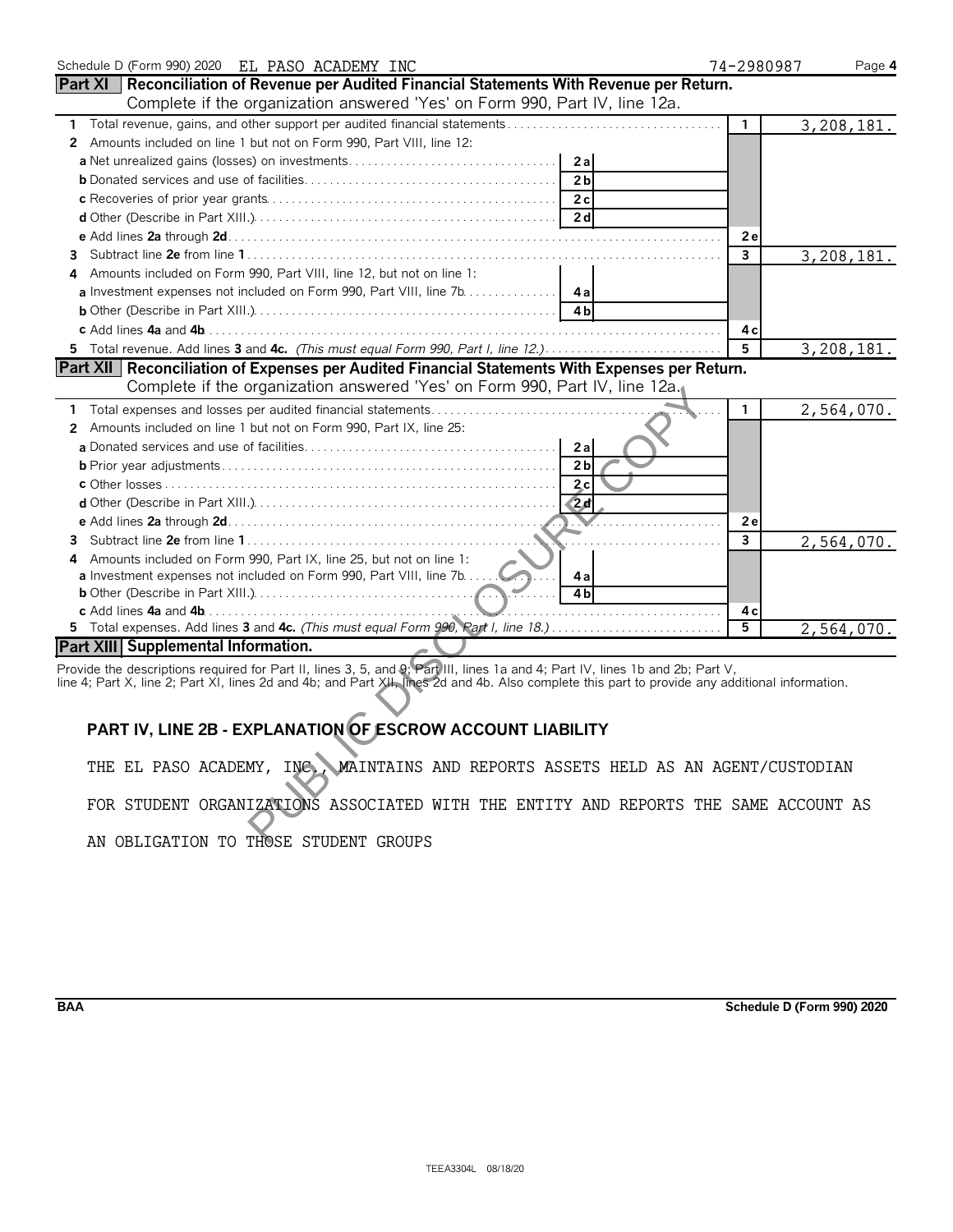|                                                                                                                                                                                                      | <b>Schools</b>                                                                                                                                                                                                                                                                                                                                                                |                                       | OMB No. 1545-0047 |                               |     |  |
|------------------------------------------------------------------------------------------------------------------------------------------------------------------------------------------------------|-------------------------------------------------------------------------------------------------------------------------------------------------------------------------------------------------------------------------------------------------------------------------------------------------------------------------------------------------------------------------------|---------------------------------------|-------------------|-------------------------------|-----|--|
| <b>SCHEDULE E</b><br>► Complete if the organization answered 'Yes' on Form 990,<br>(Form 990 or 990-EZ)<br>Part IV, line 13, or Form 990-EZ, Part VI, line 48.<br>Attach to Form 990 or Form 990-EZ. |                                                                                                                                                                                                                                                                                                                                                                               |                                       |                   | 2020<br><b>Open to Public</b> |     |  |
| Department of the Treasury<br>Internal Revenue Service                                                                                                                                               | ► Go to www.irs.gov/Form990 for the latest information.                                                                                                                                                                                                                                                                                                                       |                                       | Inspection        |                               |     |  |
| Name of the organization                                                                                                                                                                             |                                                                                                                                                                                                                                                                                                                                                                               | <b>Employer identification number</b> |                   |                               |     |  |
| EL PASO ACADEMY INC<br>Part I                                                                                                                                                                        |                                                                                                                                                                                                                                                                                                                                                                               | 74-2980987                            |                   |                               |     |  |
|                                                                                                                                                                                                      |                                                                                                                                                                                                                                                                                                                                                                               |                                       |                   | <b>YES</b>                    | NO. |  |
| 1.                                                                                                                                                                                                   | Does the organization have a racially nondiscriminatory policy toward students by statement in its charter, bylaws, other                                                                                                                                                                                                                                                     |                                       | 1                 | X                             |     |  |
|                                                                                                                                                                                                      | 2 Does the organization include a statement of its racially nondiscriminatory policy toward students in all its brochures,                                                                                                                                                                                                                                                    |                                       | $\overline{2}$    |                               |     |  |
| 3                                                                                                                                                                                                    | Has the organization publicized its racially nondiscriminatory policy on its primary publicly accessible Internet homepage<br>at all times during its taxable year in a manner reasonably expected to be noticed by visitors to the homepage, or<br>through newspaper or broadcast media during the period of solicitation for students, or during the registration period if |                                       |                   | X                             |     |  |
|                                                                                                                                                                                                      | it has no solicitation program, in a way that makes the policy known to all parts of the general community it serves?                                                                                                                                                                                                                                                         |                                       | 3                 |                               | Χ   |  |
|                                                                                                                                                                                                      | EL PASO ACADEMY, INC. POSTS ITS NONDISCRIMINATORY POLICY ON ITS WEBSITE.<br>REV. PROC. 75-50 SCTION 2.04 STATES THAT THE REVENUE PROCEDURE DOES NOT                                                                                                                                                                                                                           |                                       |                   |                               |     |  |
|                                                                                                                                                                                                      | APPLY TO PUBLIC SCHOOLS. THE ACADEMY IS A CHARTER SCHOOL WHICH, BY                                                                                                                                                                                                                                                                                                            |                                       |                   |                               |     |  |
| 4                                                                                                                                                                                                    | ______________________<br>Does the organization maintain the following?                                                                                                                                                                                                                                                                                                       |                                       |                   |                               |     |  |
|                                                                                                                                                                                                      |                                                                                                                                                                                                                                                                                                                                                                               |                                       | 4 a               | X                             |     |  |
|                                                                                                                                                                                                      | <b>b</b> Records documenting that scholarships and other financial assistance are awarded on a racially                                                                                                                                                                                                                                                                       |                                       | 4b                | X                             |     |  |
|                                                                                                                                                                                                      | c Copies of all catalogues, brochures, announcements, and other written communications to the public dealing with                                                                                                                                                                                                                                                             |                                       | 4 c               | Χ                             |     |  |
|                                                                                                                                                                                                      |                                                                                                                                                                                                                                                                                                                                                                               |                                       | 4d                | X                             |     |  |
|                                                                                                                                                                                                      | If you answered 'No' to any of the above, please explain. If you need more space, use Part II.                                                                                                                                                                                                                                                                                |                                       |                   |                               |     |  |
|                                                                                                                                                                                                      | 4---------------------------<br>____________________________                                                                                                                                                                                                                                                                                                                  |                                       |                   |                               |     |  |
|                                                                                                                                                                                                      | -------------------------                                                                                                                                                                                                                                                                                                                                                     |                                       |                   |                               |     |  |
| 5.                                                                                                                                                                                                   | $\frac{1}{2}$ Does the organization discriminate by race in any way with respect to:                                                                                                                                                                                                                                                                                          |                                       |                   |                               |     |  |
|                                                                                                                                                                                                      | a Students' rights or privileges?                                                                                                                                                                                                                                                                                                                                             |                                       | 5a                |                               | X   |  |
|                                                                                                                                                                                                      | <b>b</b> Admissions policies?                                                                                                                                                                                                                                                                                                                                                 |                                       | 5 <sub>b</sub>    |                               | Χ   |  |
|                                                                                                                                                                                                      |                                                                                                                                                                                                                                                                                                                                                                               |                                       | 5 c               |                               | X   |  |
|                                                                                                                                                                                                      |                                                                                                                                                                                                                                                                                                                                                                               |                                       | 5 d               |                               | X   |  |
| e Educational policies?.                                                                                                                                                                             |                                                                                                                                                                                                                                                                                                                                                                               |                                       | 5 e               |                               | X   |  |
|                                                                                                                                                                                                      |                                                                                                                                                                                                                                                                                                                                                                               |                                       | 5 f               |                               | X   |  |
|                                                                                                                                                                                                      |                                                                                                                                                                                                                                                                                                                                                                               |                                       | 5 <sub>g</sub>    |                               | X   |  |
|                                                                                                                                                                                                      | If you answered 'Yes' to any of the above, please explain. If you need more space, use Part II.                                                                                                                                                                                                                                                                               |                                       | 5 h               |                               | X   |  |
|                                                                                                                                                                                                      |                                                                                                                                                                                                                                                                                                                                                                               |                                       |                   |                               |     |  |
|                                                                                                                                                                                                      |                                                                                                                                                                                                                                                                                                                                                                               |                                       |                   |                               |     |  |
|                                                                                                                                                                                                      |                                                                                                                                                                                                                                                                                                                                                                               |                                       | 6a                | Χ                             |     |  |
|                                                                                                                                                                                                      |                                                                                                                                                                                                                                                                                                                                                                               |                                       | 6 <sub>b</sub>    |                               | X   |  |
| 7                                                                                                                                                                                                    | If you answered 'Yes' on either line 6a or line 6b, explain on Part II.<br>Does the organization certify that it has complied with the applicable requirements of sections                                                                                                                                                                                                    | SEE PART II                           |                   |                               |     |  |
|                                                                                                                                                                                                      | 4.01 through 4.05 of Rev. Proc. 75-50, 1975-2 C.B. 587, covering racial nondiscrimination? If                                                                                                                                                                                                                                                                                 | SEE PART II                           | 7                 |                               | X   |  |
|                                                                                                                                                                                                      | BAA For Paperwork Reduction Act Notice, see the Instructions for Form 990 or Form 990-EZ.                                                                                                                                                                                                                                                                                     | Schedule E (Form 990 or 990-EZ) 2020  |                   |                               |     |  |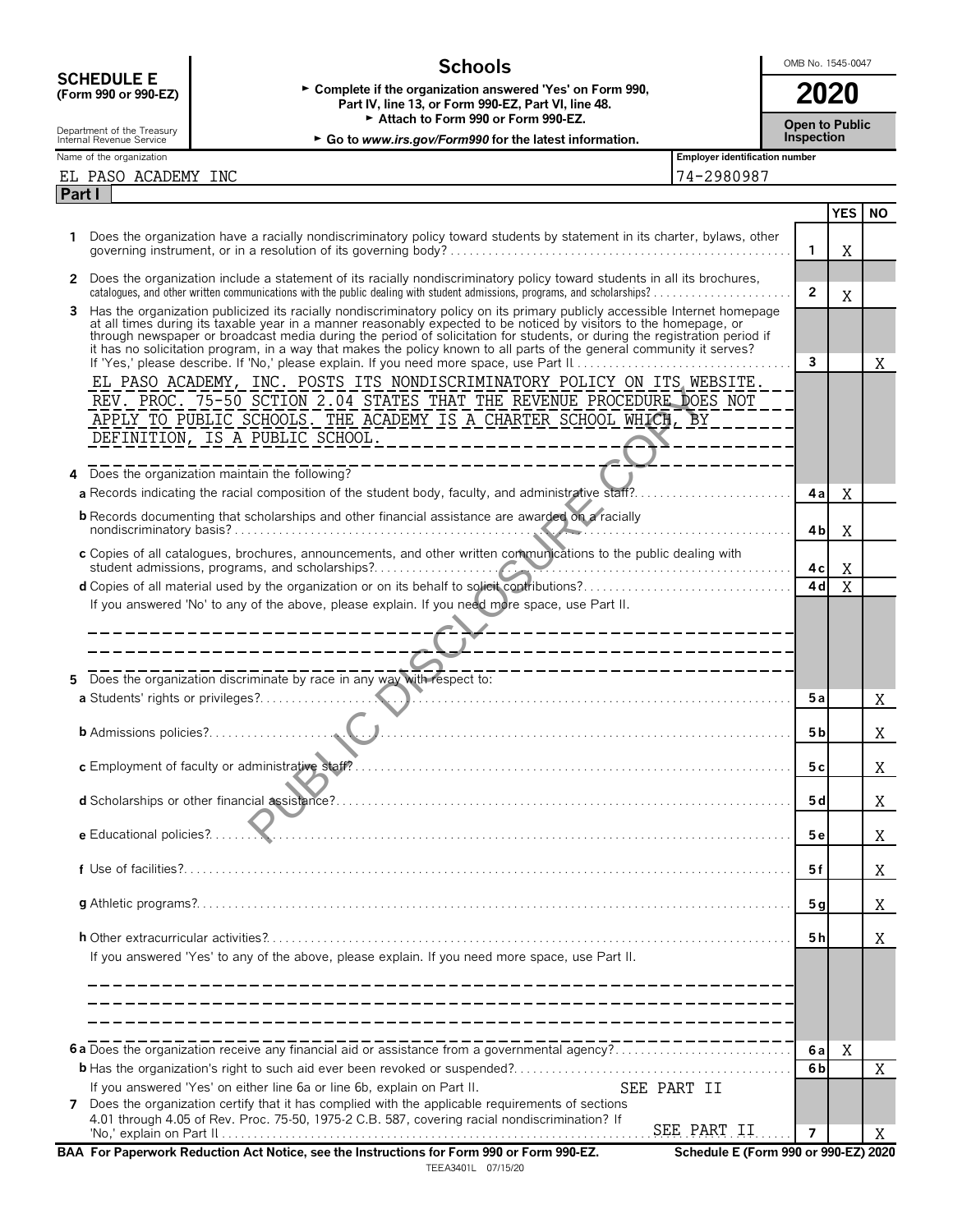**Part II Supplemental Information.** Provide the explanations required by Part I, lines 3, 4d, 5h, 6b, and 7, as applicable. Also provide any other additional information. See instructions.

# **SCHEDULE E, LINE 6 - EXPLANATION OF AID OR ASSISTANCE FROM GOVERNMENTAL AGENCY**

EL PASO ACADEMY, INC. IS A CHARTER SCHOOL (I.E., A PUBLIC SCHOOL) THAT RECEIVES FUNDING THROUGH THE TEXAS EDUCATION AGENCY FROM BOTH STATE AND FEDERAL PROGRAMS. **SCHEDULE E, LINE 7 - EXPLANATION OF CERTIFICATION OF RACIAL NONDISCRIMINATION COMPLIANCE** EL PASO ACADEMY, INC., A CHARTER SCHOOL, PUBLISHES ITS RACIALLY NONDISCRIMINATORY POLICY ON ITS WEBSITE, NOT IN A "NEWSPAPER OF GENERAL CIRCULATION THAT SERVES ALL RACIAL SEGMENTS OF THE COMMUNITY" AS REQUIRED IN REV. PROC. 75-50. HOWEVER, REV. PROC. 75-50 DOES NOT APPLY TO PUBLIC SCHOOLS (REV. PROC. 75-50 SECTION 2.04), BUT PROVIDES GUIDELINES AND RECORDKEEPING REQUIREMENTS FOR DETERMINING WHETHER TAX-EXEMPT PRIVATE SCHOOLS HAVE RACIALLY NONDISCRIMINATORY POLICIES TOWARD THEIR STUDENTS. THE ACADEMY IS A PUBLIC SCHOOL.

EL PASO ACADEMY IS A CHARTER SCHOOL WHICH IS CONSIDERED A PUBLIC SCHOOL. THEREFORE, SCHEDULE E IS NOT REQUIRED. PUBLIC DISC